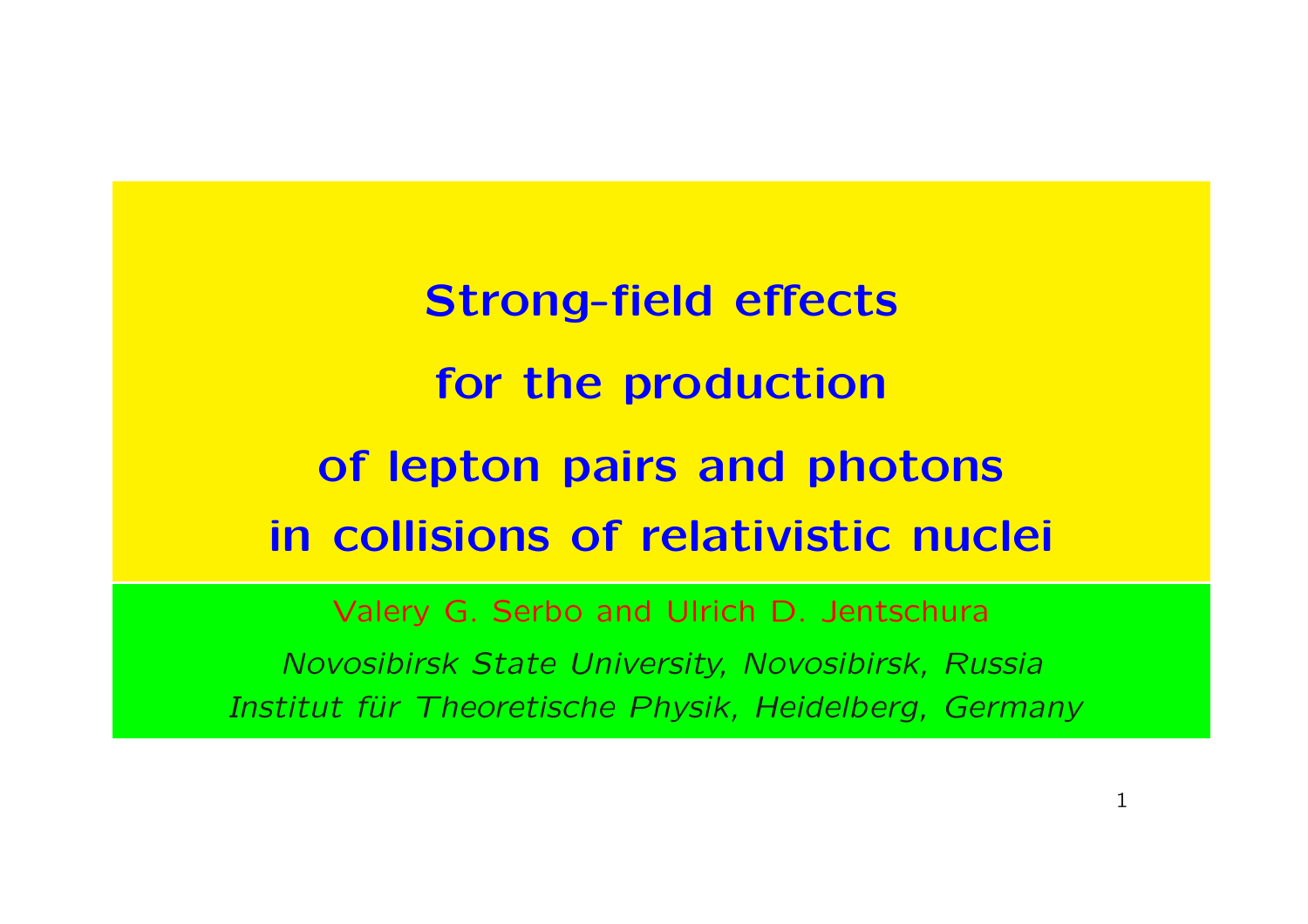### PART I. Lepton pair production

- 1. Introduction and main results for  $e^+e^-$  pairs
- 2. Coulomb corrections for  $e^+e^-$  pair production
- 3. Unitarity corrections and  $\sigma_n$
- 4. Motivation and main results for  $\mu^+ \mu^-$  pair
- 5. Exclusive  $\mu^+ \mu^-$  pair production
- 6. Inclusive production of one  $\mu^+\mu^-$  pair

### PART II. Nuclear bremsstrahlung

- 7. Ordinary nuclear bremsstrahlung
- 8. Large contribution of the virtual Delbrück scattering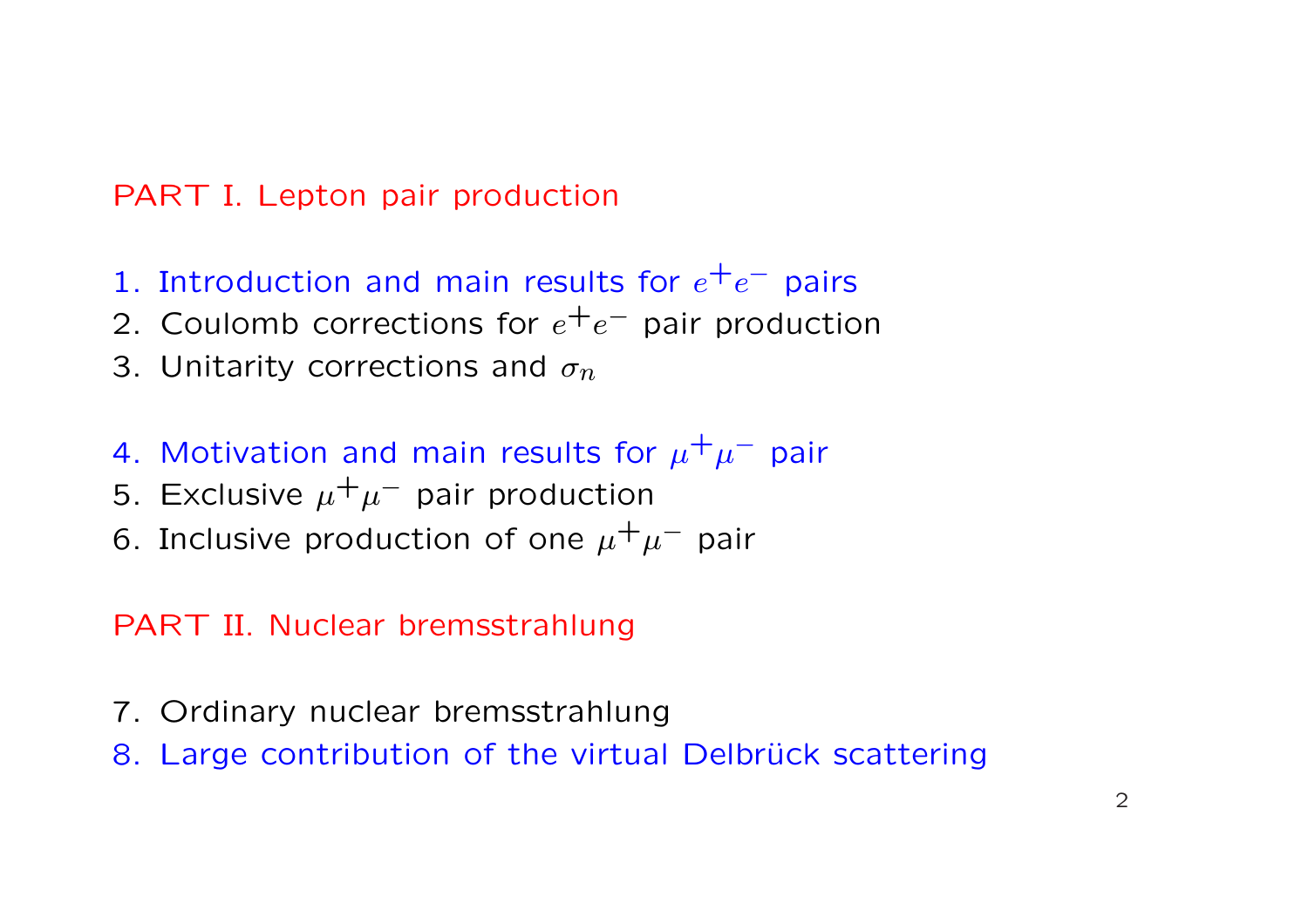The discussed problems were considered in many books and reviews, for example:

Heitler "The quantum theory of radiation," 1954; Greiner, Müller, Rafelsky "QED of strong fields," 1985 Baur, Hencken, Trautmann. Phys. Rep. 453, 1 (2007) Baltz et all Phys. Rep. 458, 1 (2008)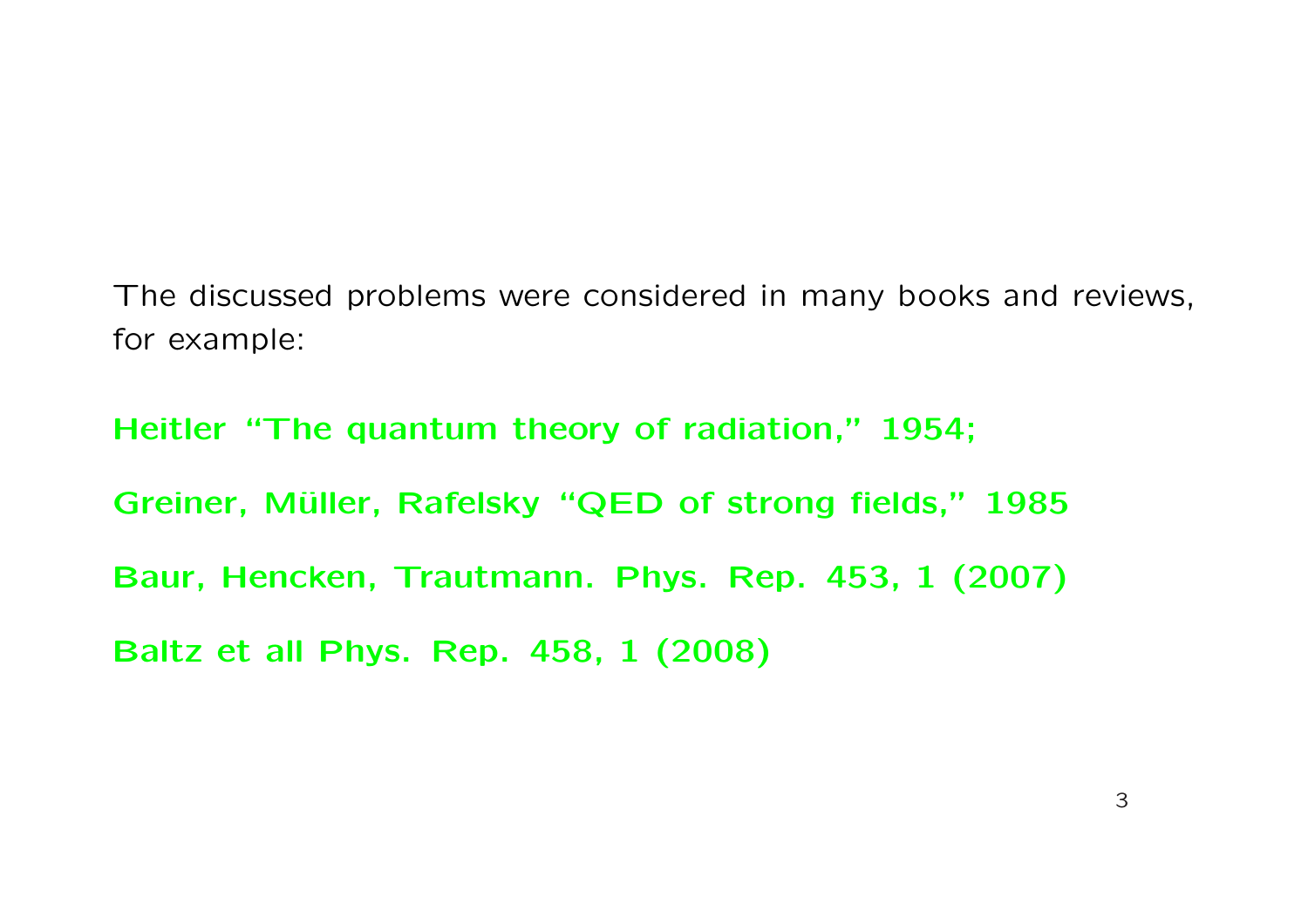This report is based mainly on papers (Dresden, Heidelberg, Leipzig and Novosibirsk Universities):

Ginzburg, Jenschura, Karshenboim, Krauss, Serbo, Soff. Phys. Rev. C 58, 3565 (1998);

Ivanov, Schiller, Serbo. Phys. Lett. B 454, 155 (1999);

Lee, Milstein, Serbo. Phys. Rev. A 65, 022102 (2002);

Ginzburg, Jentschura, Serbo, Phys. Lett. B 658, 125 (2008);

Ginzburg, Jentschura, Serbo, Eur. Phys. J. C 54, 267 (2008).

Jentschura, Hencken, Serbo (in preparation)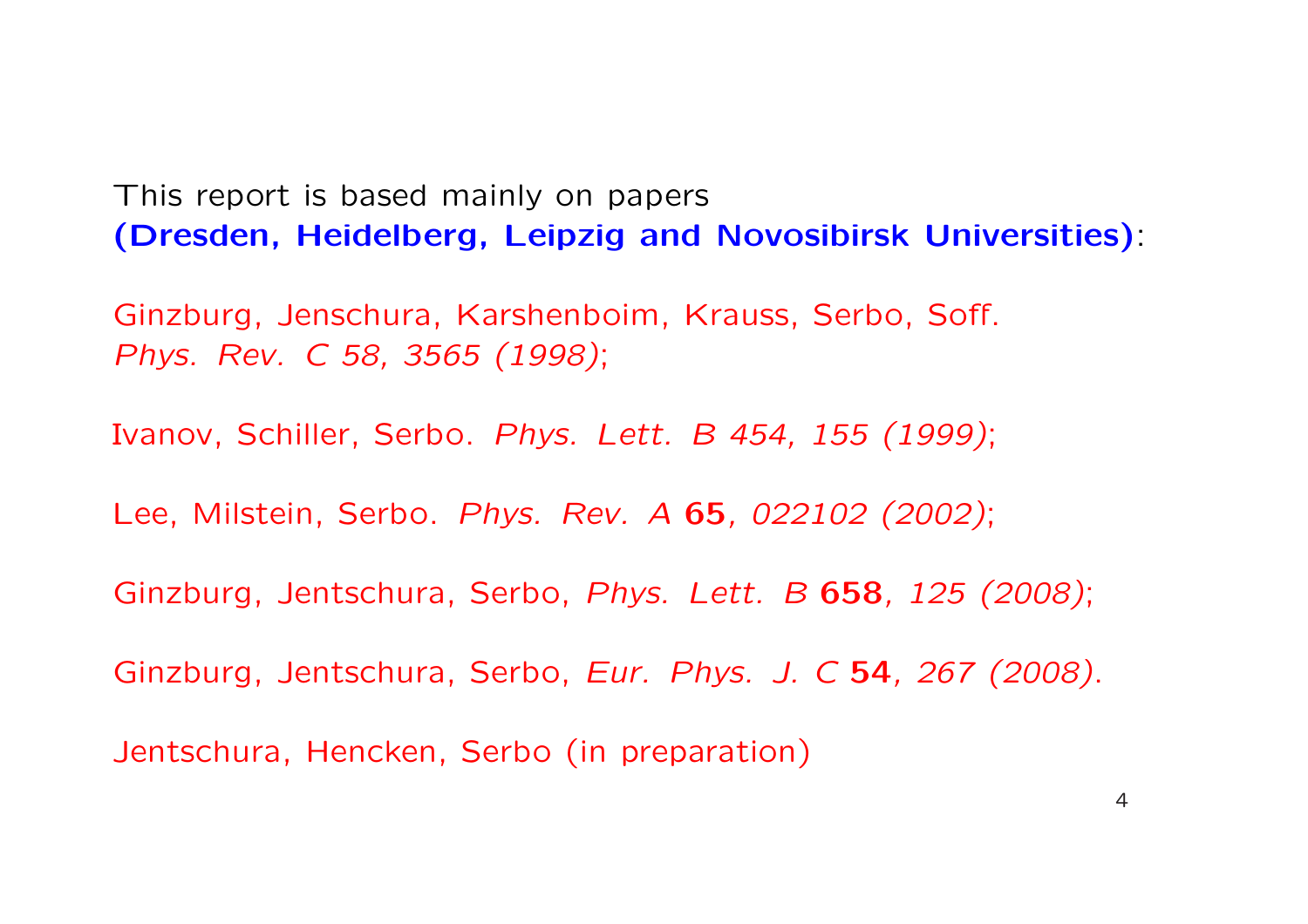## PART I

### LEPTON PAIR PRODUCTION

### in collisions of relativistic nuclei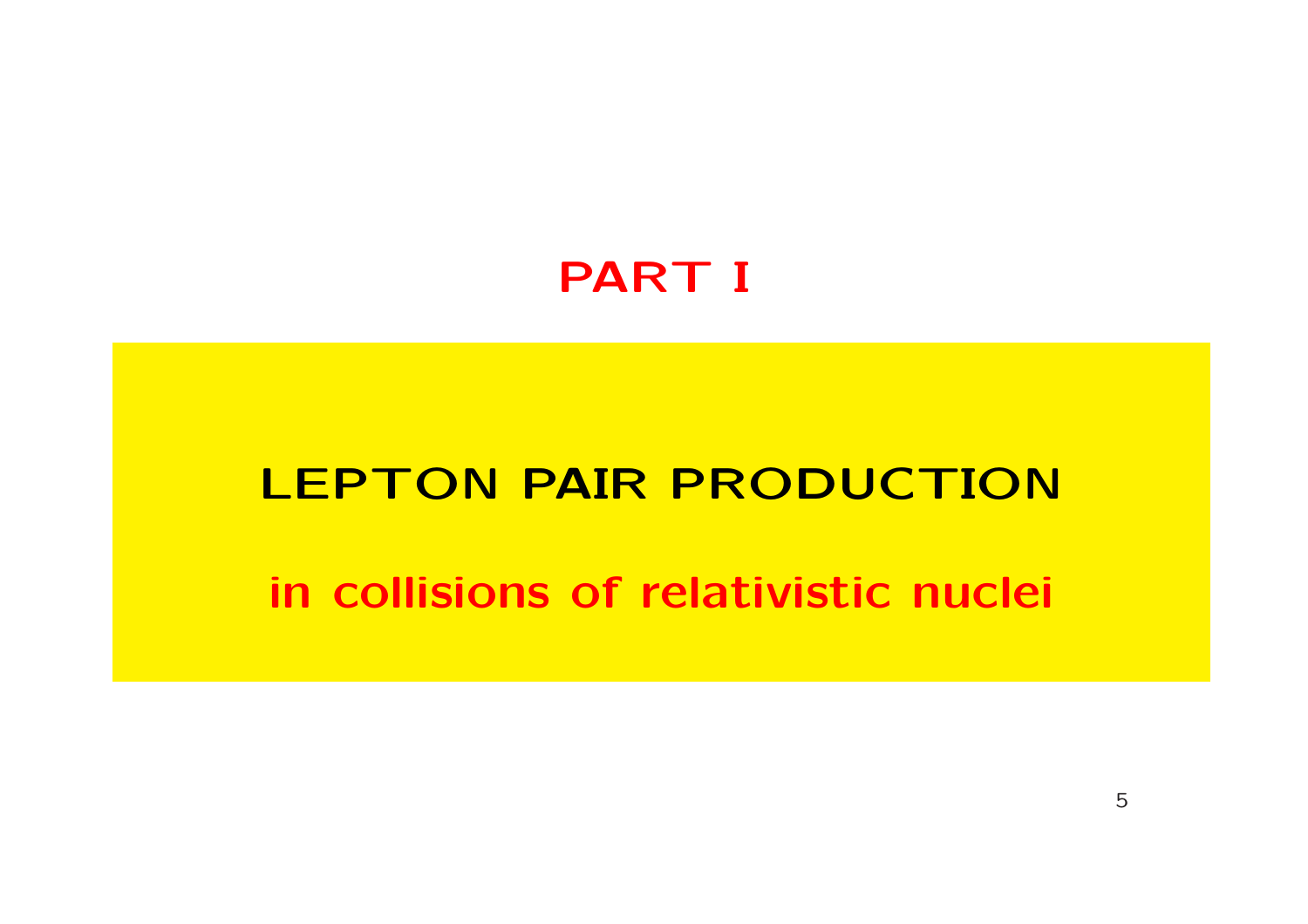### 1. Introduction and main results  $\frac{1}{2}$  for  $e^+e^-$  pairs

### 1.1. Basic numbers

For the RHIC and LHC colliders, the charge numbers of nuclei  $Z_1 = Z_2 \equiv Z$  and their Lorentz factors  $\gamma_1 = \gamma_2 \equiv \gamma$  are given as follows...

Colliders and the Born cross sections for lepton pair production

| Collider                 | $\sim$ | $\sigma_{\text{Born}}^{e^+e^-}$ [kb] $\sigma_{\text{Born}}^{\mu^+ \mu^-}$ [b] |      |
|--------------------------|--------|-------------------------------------------------------------------------------|------|
| RHIC, $Au-Au$   79   108 |        | 36.0                                                                          | 0.23 |
| LHC, Pb-Pb $ 82 3000$    |        | 227                                                                           | 2.6  |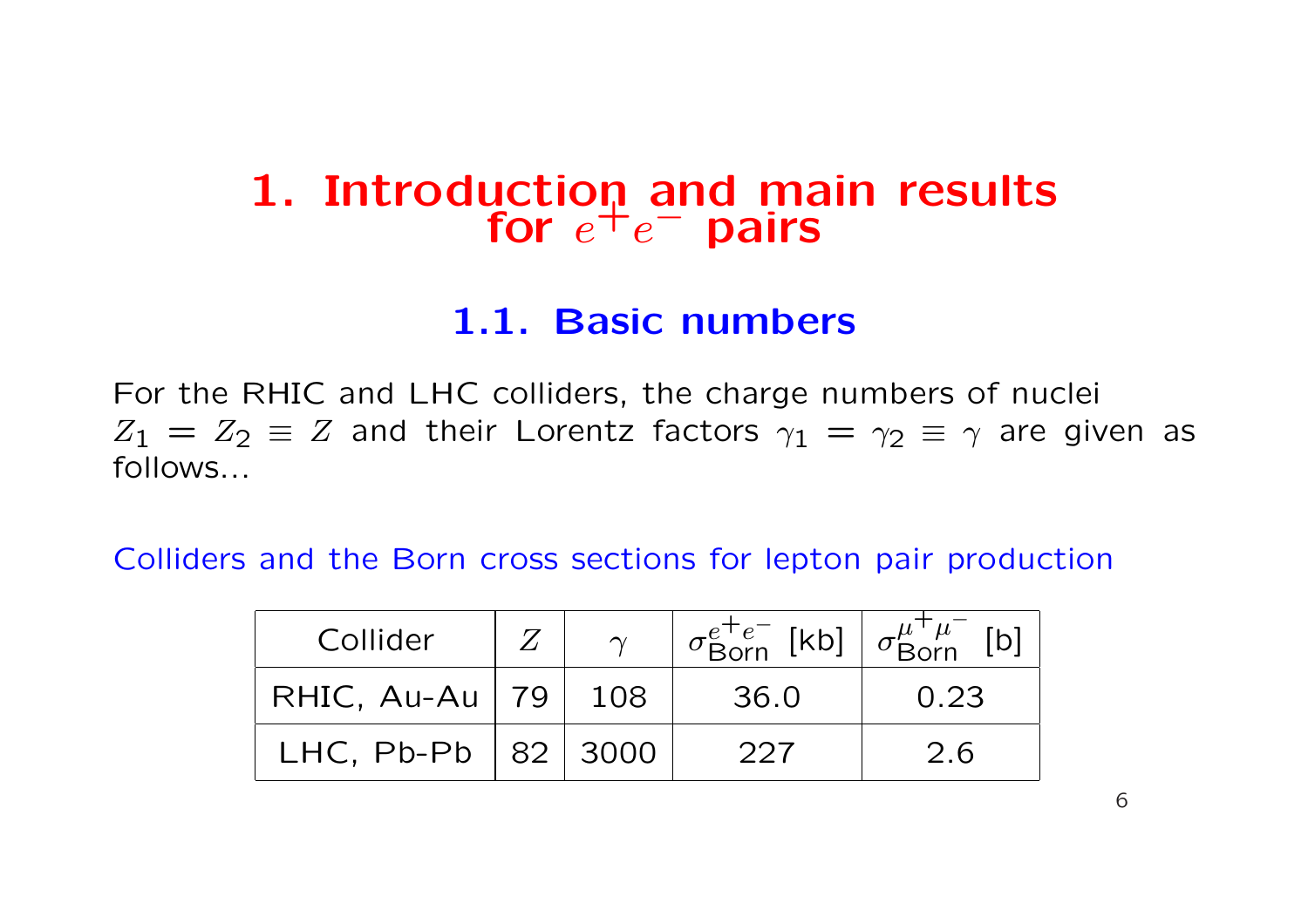The cross section of one pair production in the Born approximation (described by Feynman diagram of Fig. 1)



with two photon production was obtained many years ago by Landau, Lifshitz (1934) and Racah (1937):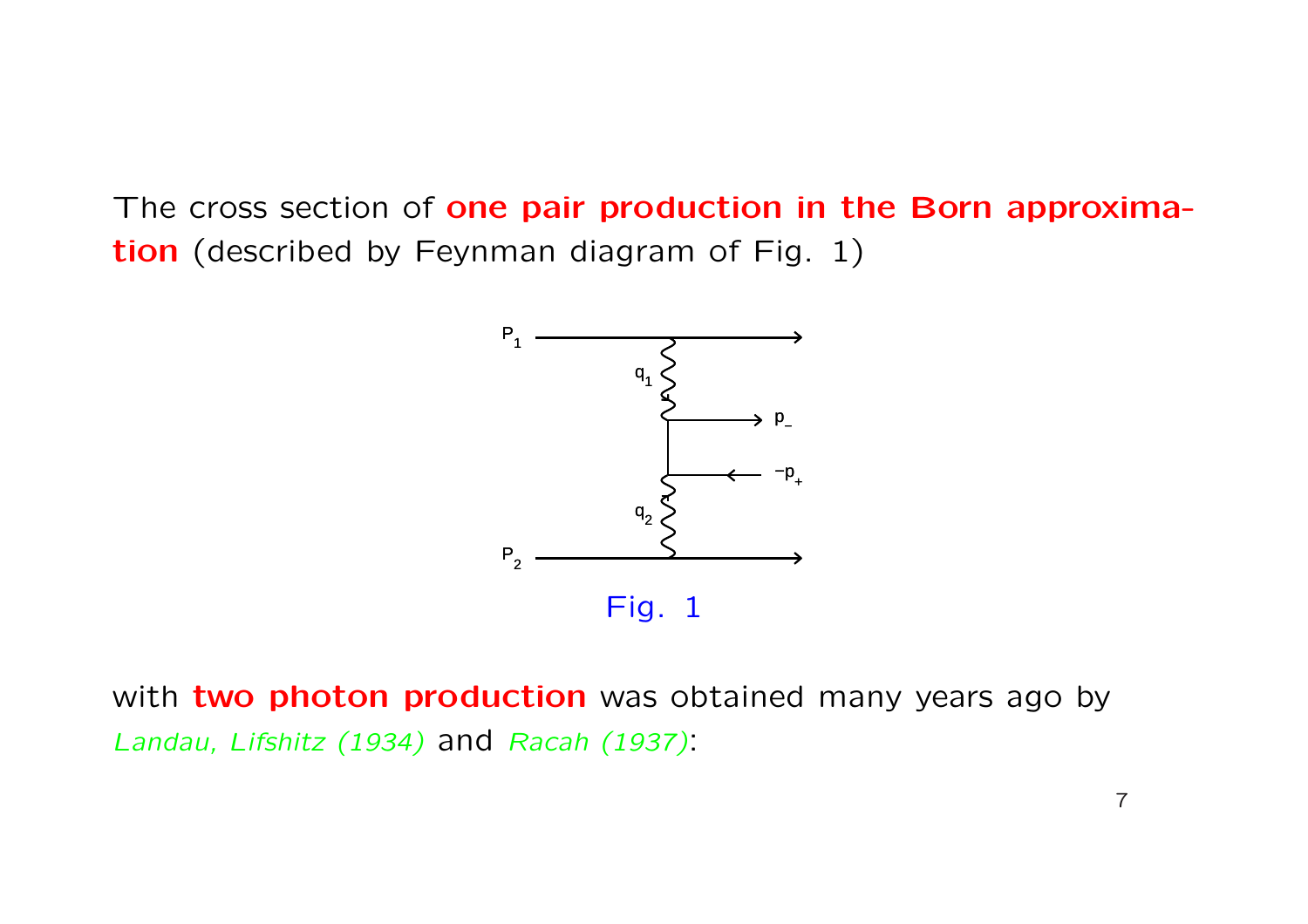$$
\sigma_{\text{Born}} = \frac{28}{27\pi} \sigma_0 \left[ L^3 - 2.198 L^2 + 3.821 L - 1.632 \right],
$$

where

$$
\sigma_0 = \frac{(Z_1 \alpha Z_2 \alpha)^2}{m^2}, \quad \alpha = \frac{1}{137}, \quad L = \ln(\gamma_1 \gamma_2) \gtrsim 10,
$$

m is the electron mass.

### 1.2. Importance

Since the Born cross section is huge (see Table 1), pair production can be a serious background for many experiments: Hencken, Sadovsky, Kharlov, ALICE Note ALICE-INT-2002-11.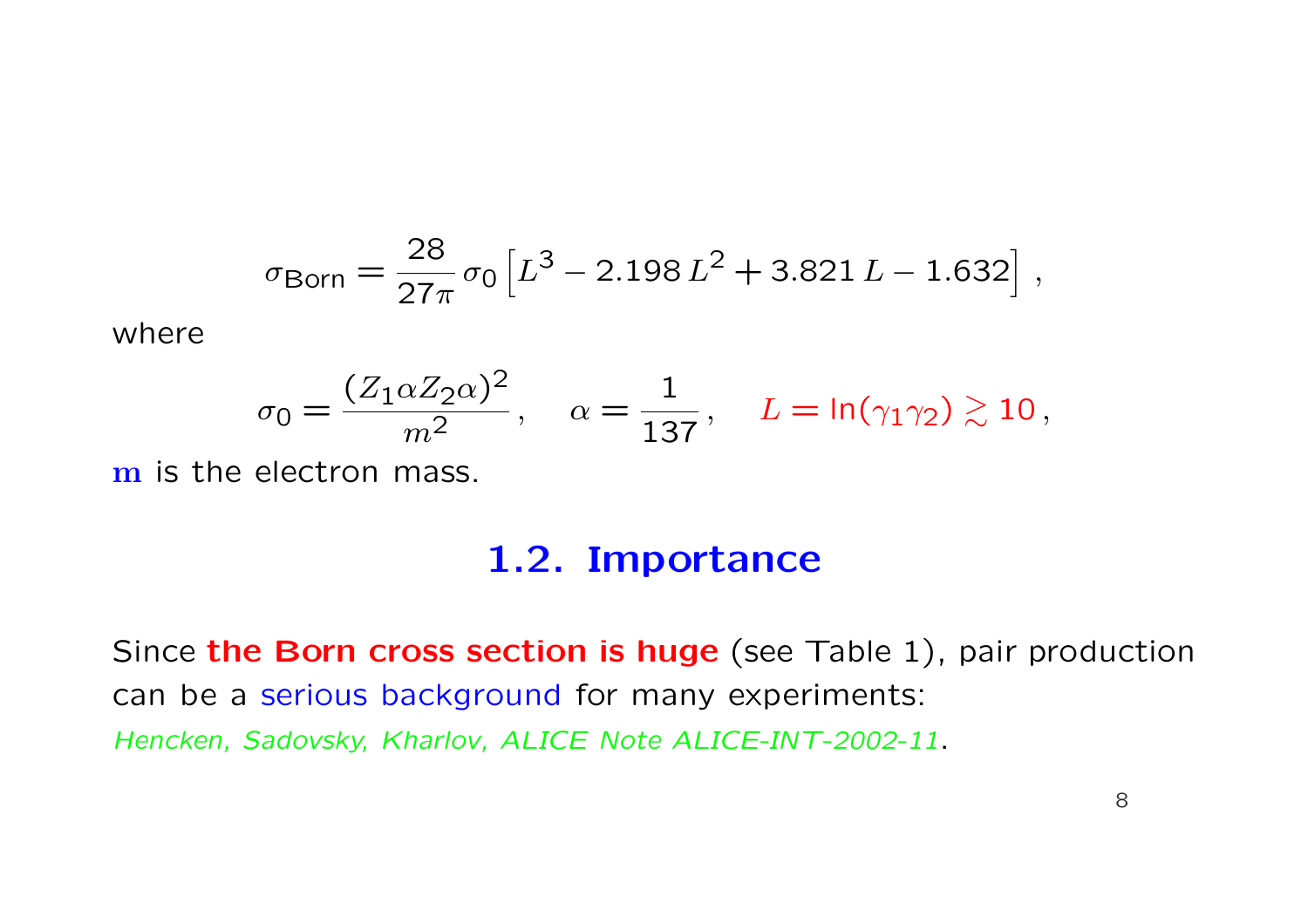It is also important for the problem of beam lifetime and luminosity of colliders (see the reviews Bertulani, Baur. Phys. Rep. 163, 299 (1988); Baur et al. Phys. Rep. 364, 359 (2002) and Klein, NIM A59 (2001) 51 ).

It means that the various corrections to the Born cross section are of great importance.

Similar there are ideas to use multiple pair production as a possible trigger for ultra-peripheral collisions at ALICE. A good knowledge of the multiple pair production cross section is needed for this.

#### Since the parameter  $Z\alpha$  may be not small

 $(Z\alpha \approx 0.6$  for Au-Au and Pb-Pb collisions), the whole series in  $Z\alpha$  has to be summed to obtain the cross section with sufficient accuracy.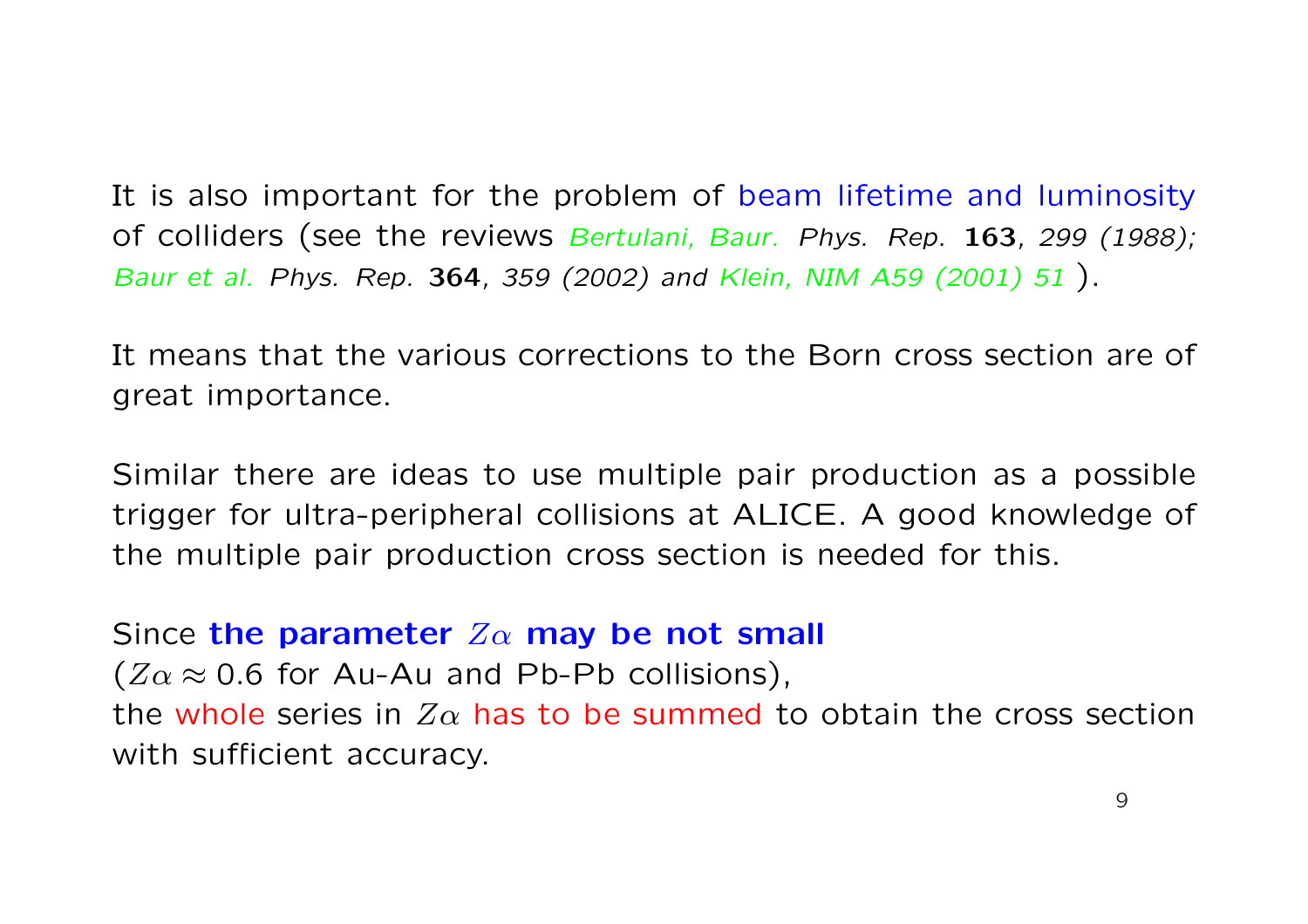Fortunately, there is important small parameter

$$
\frac{1}{L} < 0.11\,, \quad L = \ln\left(\gamma^2\right),
$$

therefore, it is sufficient to calculate the corrections in **the leading** logarithmic approximation (LLA) only.

In the literature, there were a lot of controversial and incorrect statements in papers devoted to this subject. Some corresponding references and critical remarks can be found in

Ivanov, Schiller, Serbo. Phys. Lett. B 454 (199) 155; Lee, Milstein. Phys. Rev. A 61 (2000) 032103; Phys. Rev. A 64 (2001) 032106 (2001); Lee, Milstein, Serbo. Phys. Rev. A 65, 022102 (2002); Aste, Baur, Hencken, Trautmann, Scharf. EPJ C23 (2002) 545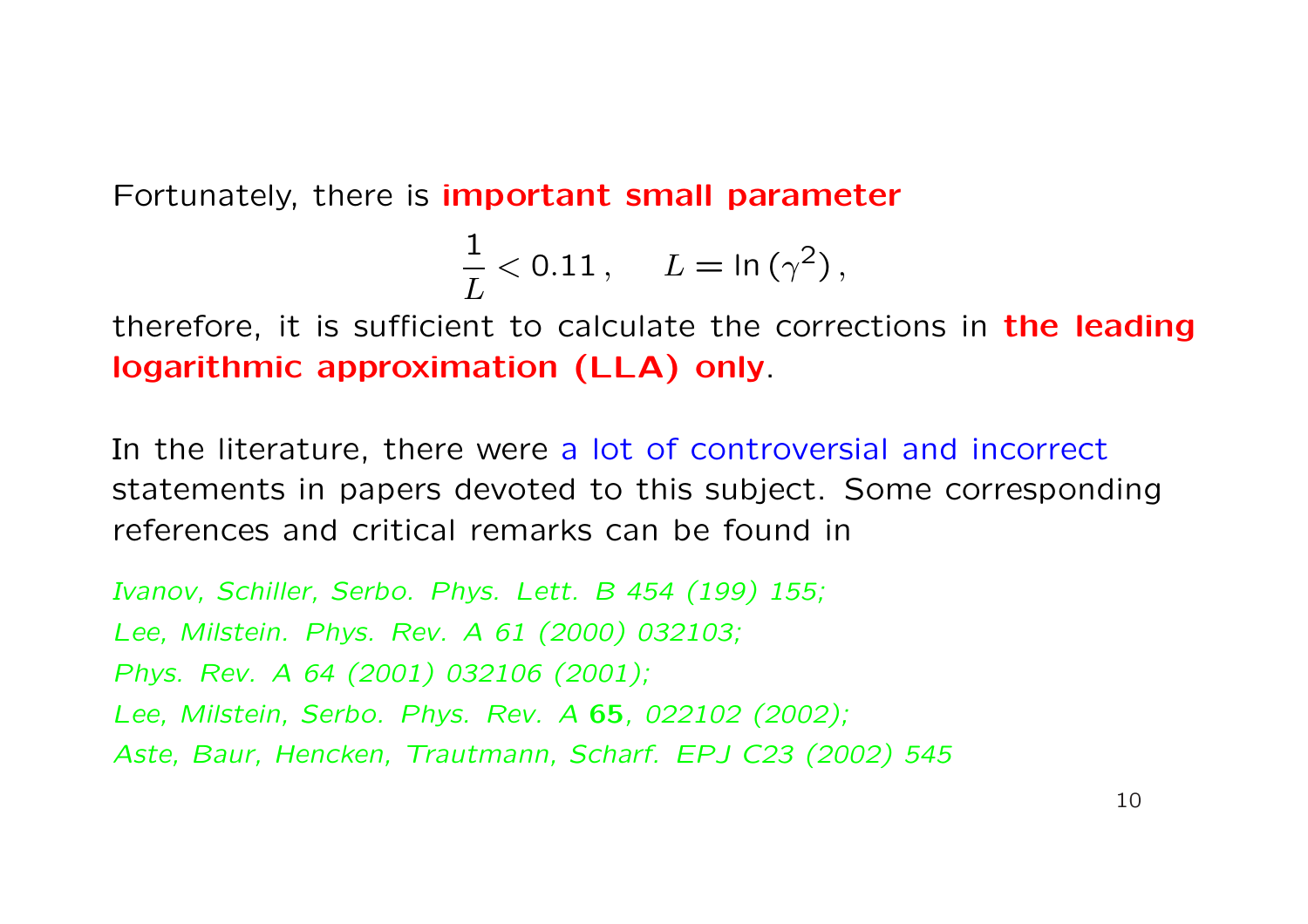# 1.3. Results for  $e^+e^-$  pair production

The exact cross section for **one pair production**  $\sigma_1$  can be written in the form

$$
\sigma_1 = \sigma_{\text{Born}} + \sigma_{\text{Coul}} + \sigma_{\text{unit}},
$$

where two different types of corrections have been distinguished.

The typical electric field of nucleus is very strong

$$
\mathcal{E} \sim \frac{Ze}{\rho^2} \gamma = \gamma Z \alpha \; \mathcal{E}_{\text{Schwinger}} \; \text{at} \; \rho = \frac{\hbar}{m_e c}
$$

since  $\gamma Z\alpha = 60$  for RHIC and 1800 for LHC.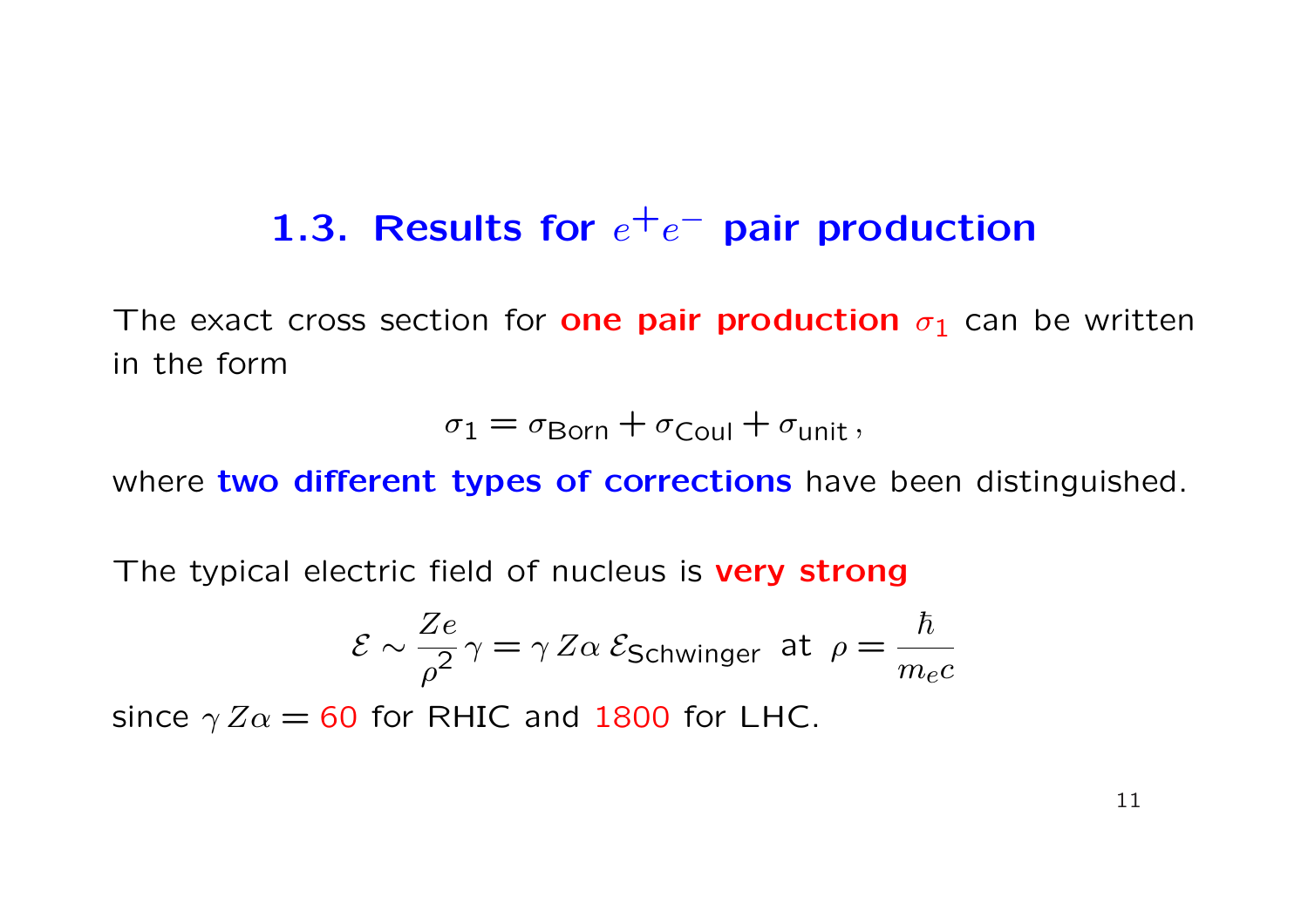The Coulomb corrections  $\sigma_{\text{Coul}}$  correspond to **multi-photon exchange** of the produced  $e^\pm$  with nuclei:



They were calculated by D.Yu. Ivanov, A. Schiller, V.G. Serbo. Phys. Lett. B 454 (1999) 155.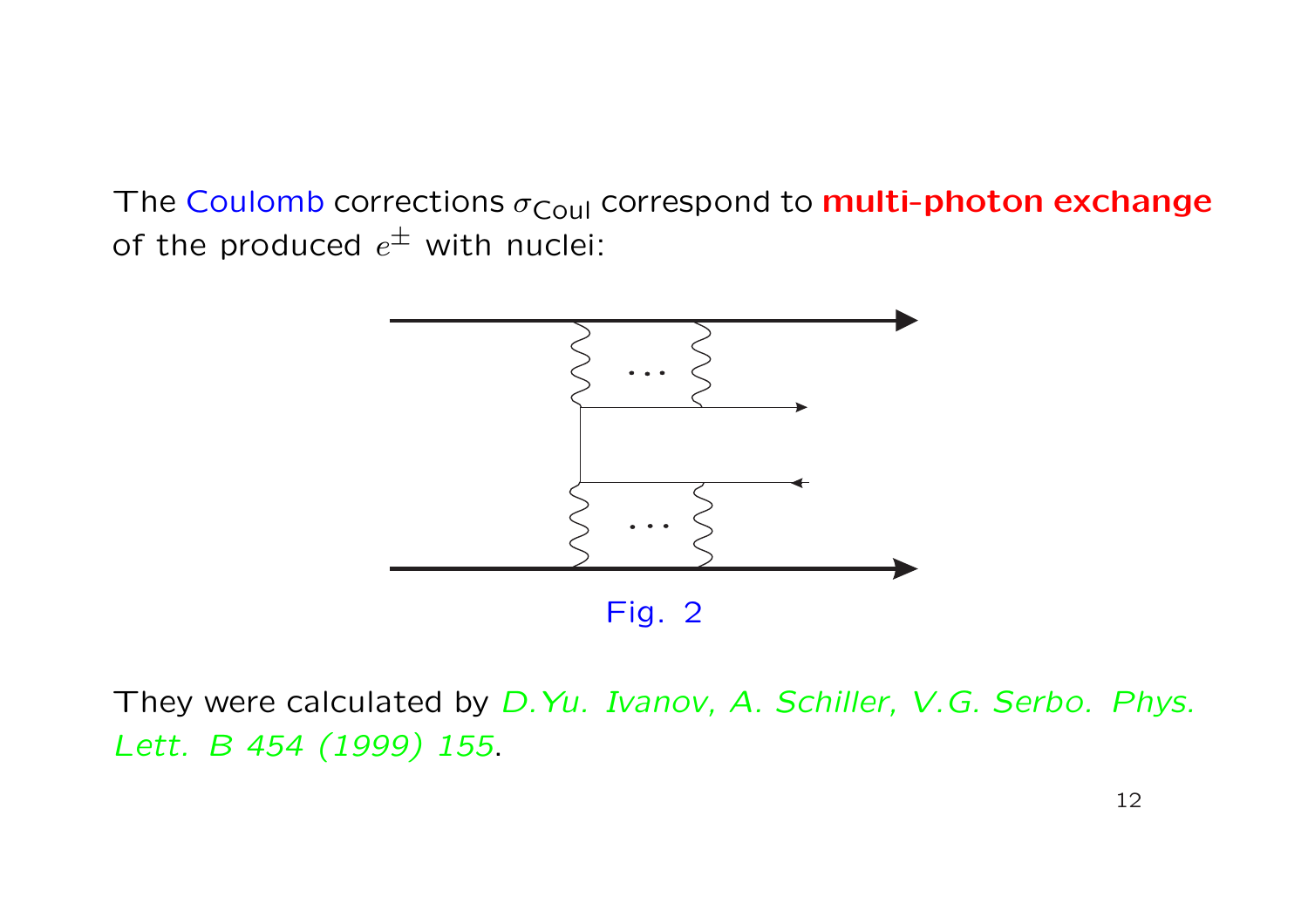The unitarity corrections  $\sigma_{\text{unit}}$  correspond to the exchange of the virtual light-by-light blocks between nuclei



They were calculated by R.N. Lee, A.I. Milstein, V.G. Serbo. Phys. Rev. A 65 (2002) 022102 and updated by U.D. Jentschura, K. Hencken, V.G. Serbo (in preparation)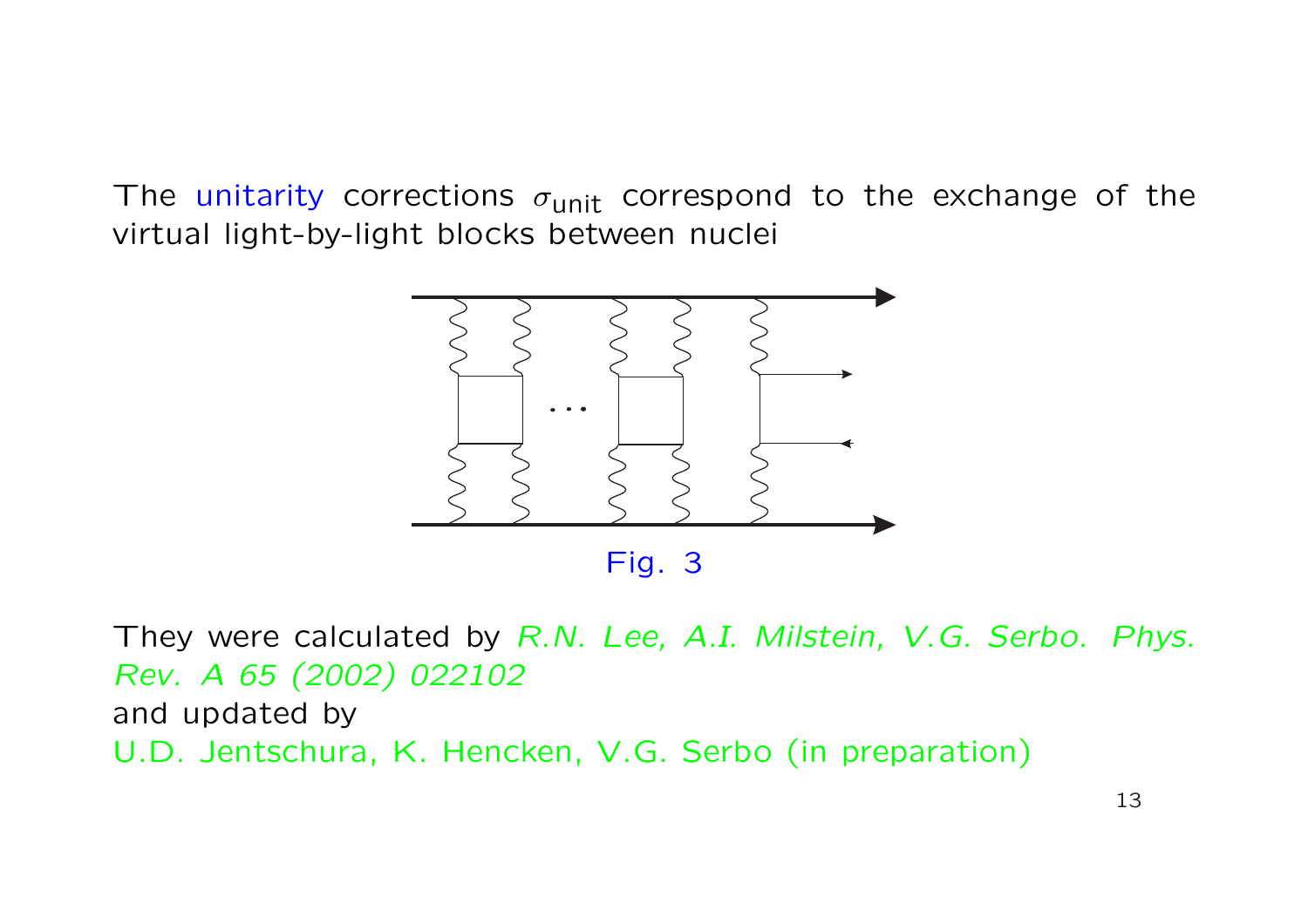### It was found that the Coulomb corrections are large while the unitarity corrections are small:

Coulomb and unitarity corrections to the  $e^+e^-$  pair production

| Collider    | $\sigma$ Coul<br>$\overline{\sigma_{\sf Born}}$ | $\sigma$ unit |
|-------------|-------------------------------------------------|---------------|
| RHIC, Au-Au | $-25%$                                          | $-5.0\%$      |
| LHC, Pb-Pb  | $-14%$                                          | $-4.0\%$      |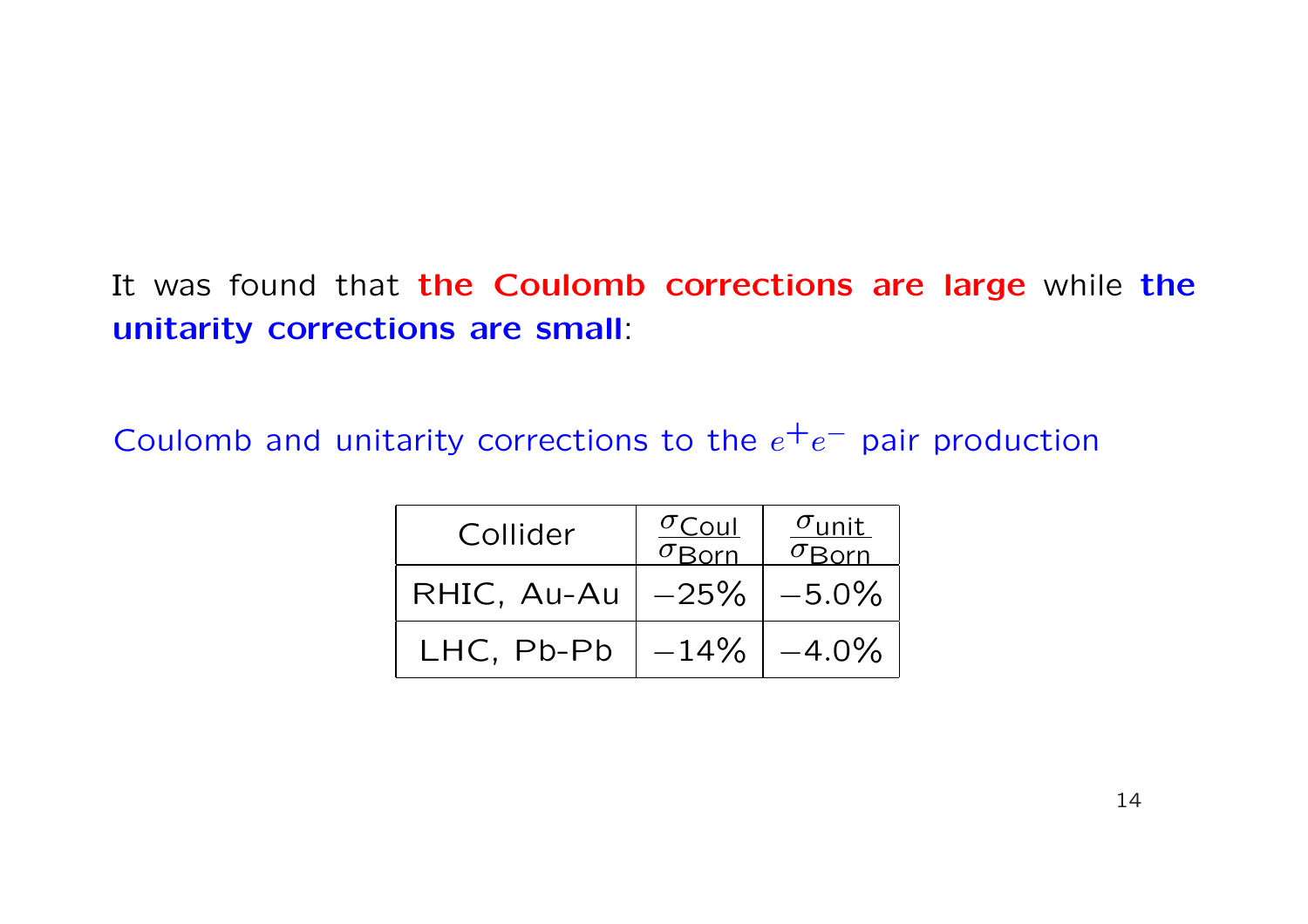### Multiple production of  $e^+e^-$  pairs

$$
Z + Z \rightarrow Z + Z + n(e^+e^-)
$$

If  $Z\alpha$  is small, the corresponding cross section grows as  $L^n$ :

$$
\sigma_n = C_n \, \frac{(Z\alpha)^{4n}}{m^2} \, L^n, \quad n \ge 2 \,,
$$

$$
C_2 = 2.21, C_3 = 0.443, C_4 = 0.119.
$$

R.N. Lee, A.I. Milstein, V.G. Serbo. Phys. Rev. A 65 (2002) 022102 U.D. Jentschura, K. Hencken, V.G. Serbo (in preparation) In particular,

$$
\sigma_2 = 0.114
$$
 barn for Ca-Ca at LHC.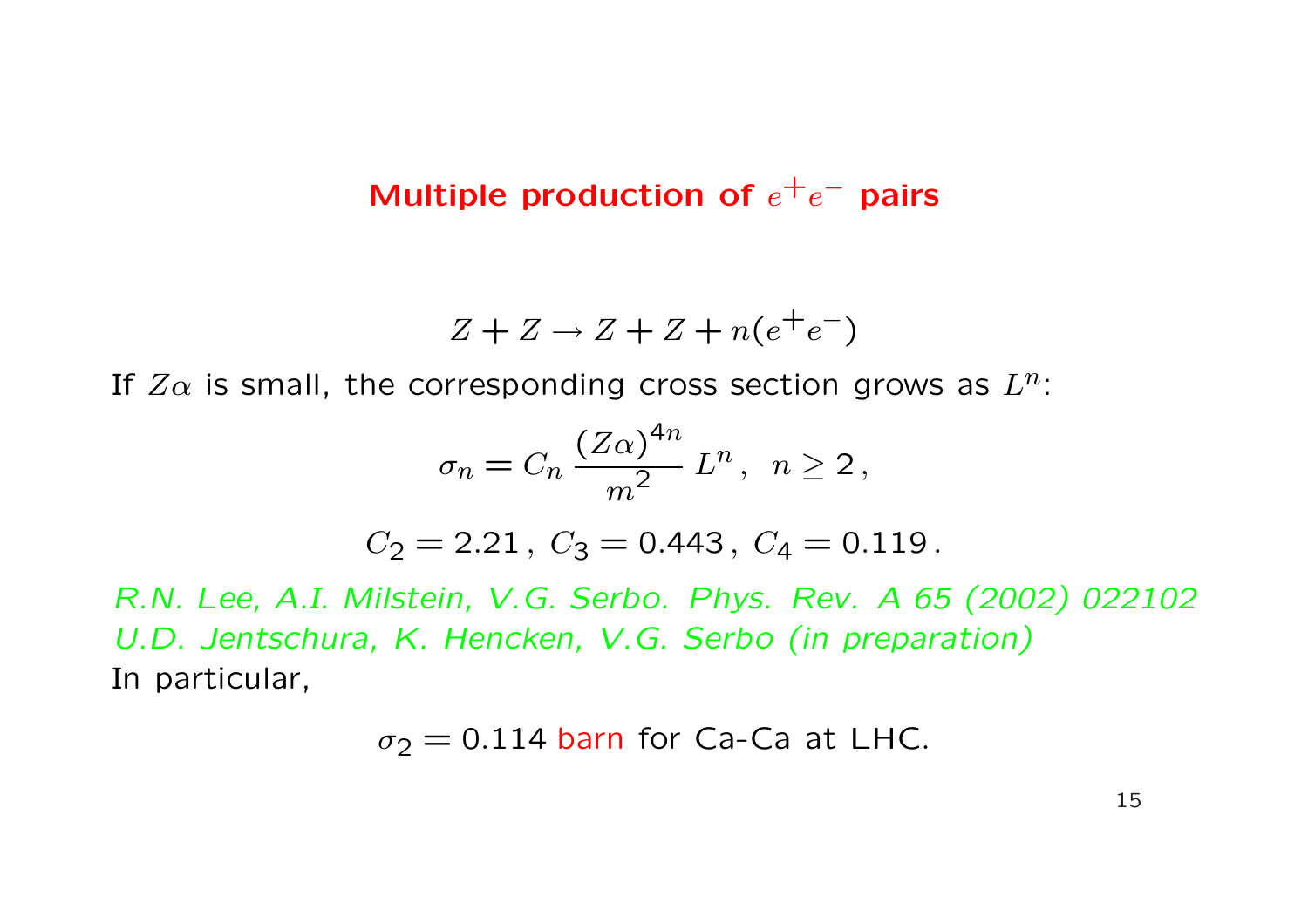For large values of  $Z\alpha$  there are only numerical calculations of  $\sigma_n$  for a particular values of  $\gamma$ A.Alscher, K.Henken, D. Trautman, G.Baur. Phys. Rev. C 59 (1999) 811

### NOW FEW WORDS ABOUT THEORY

.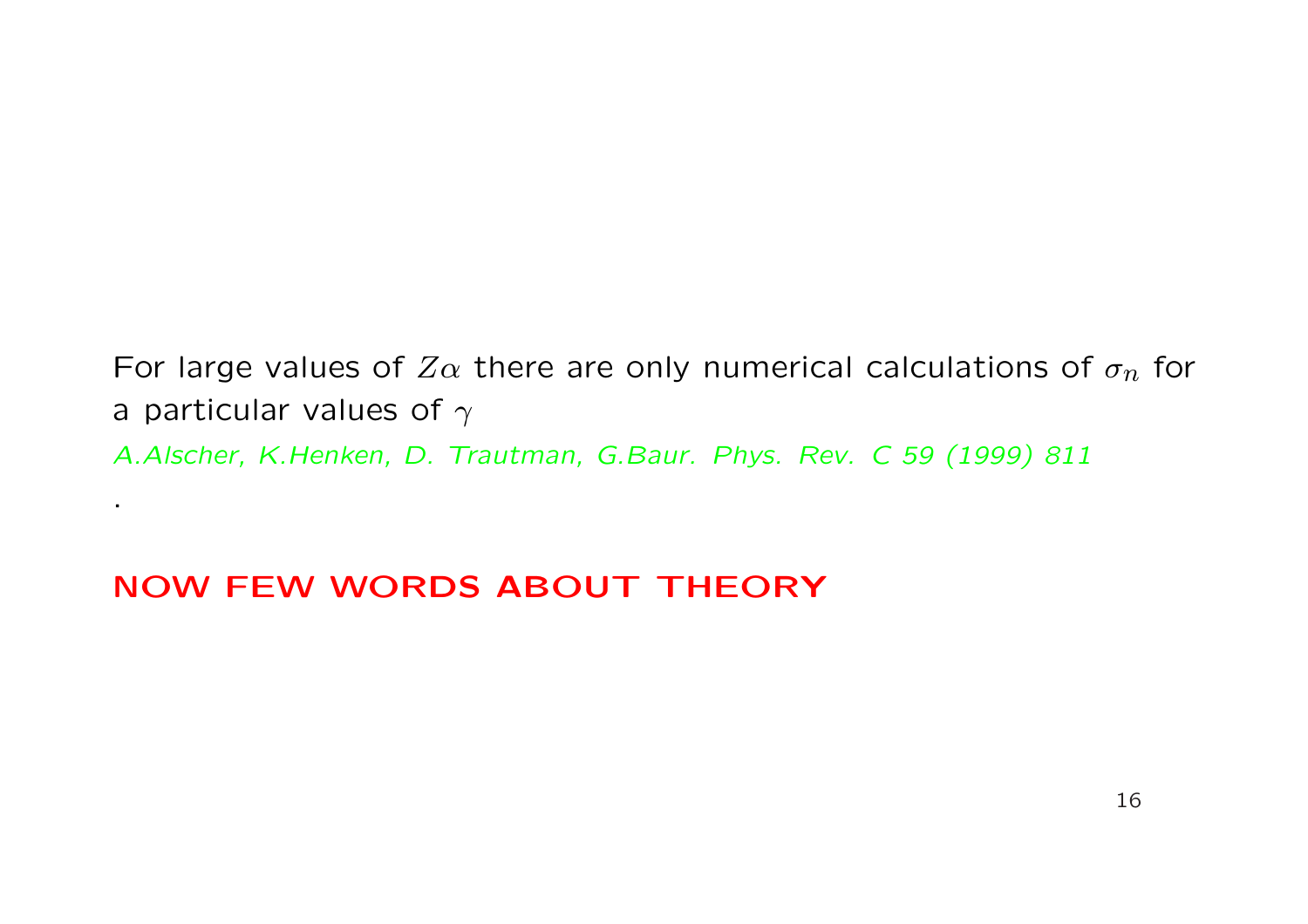# 2. Coulomb correction to  $\sigma_1$  for  $e^+e^-$  pair production

Selection of the leading diagrams. Let  $M$  be the sum of amplitudes  $M_{n'}^n$  of Fig. 4. The case  $n\geq 2$  and  $n'\geq 2$  is difficult for calculation, but the corresponding contribution is small!



Fig. 4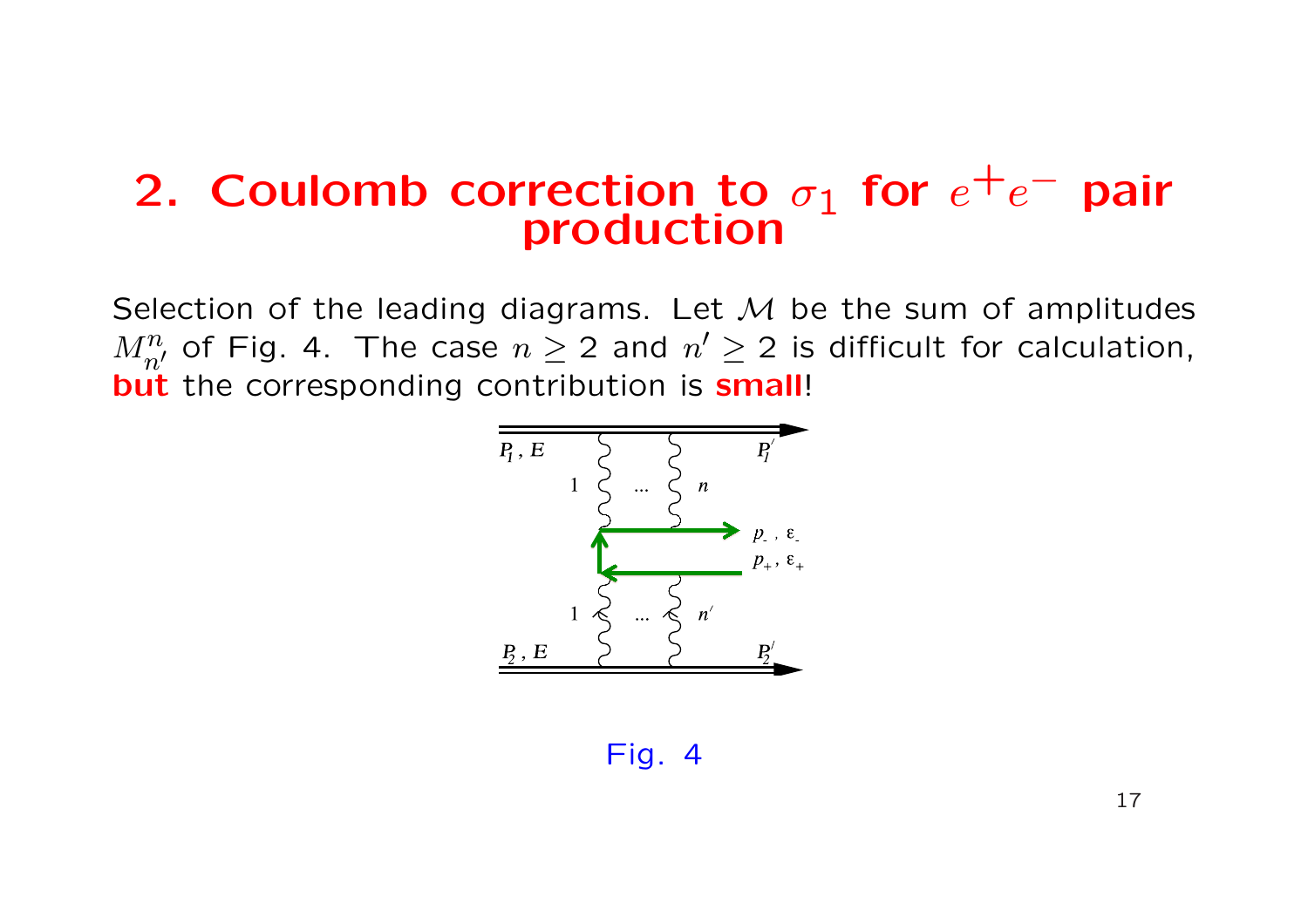It can be presented in the form

$$
\mathcal{M} = \sum_{nn'\geq 1} M_{n'}^n = \mathcal{M}_{\text{Born}} + \mathcal{M}_1 + \tilde{\mathcal{M}}_1 + \mathcal{M}_2,
$$
  

$$
\mathcal{M}_1 = \sum_{n'\geq 2} M_{n'}^1, \quad \tilde{\mathcal{M}}_1 = \sum_{n\geq 2} M_1^n, \quad \mathcal{M}_2 = \sum_{nn'\geq 2} M_{n'}^n.
$$

 $M_{\rm Born}$  contains the one-photon exchange both with the first and the second nucleus;

 $\mathcal{M}_1$  ( $\tilde{\mathcal{M}}_1$ ) contains the one-photon exchange only with the first (second) nucleus;

 $\mathcal{M}_2$  has **no one-photon** exchange.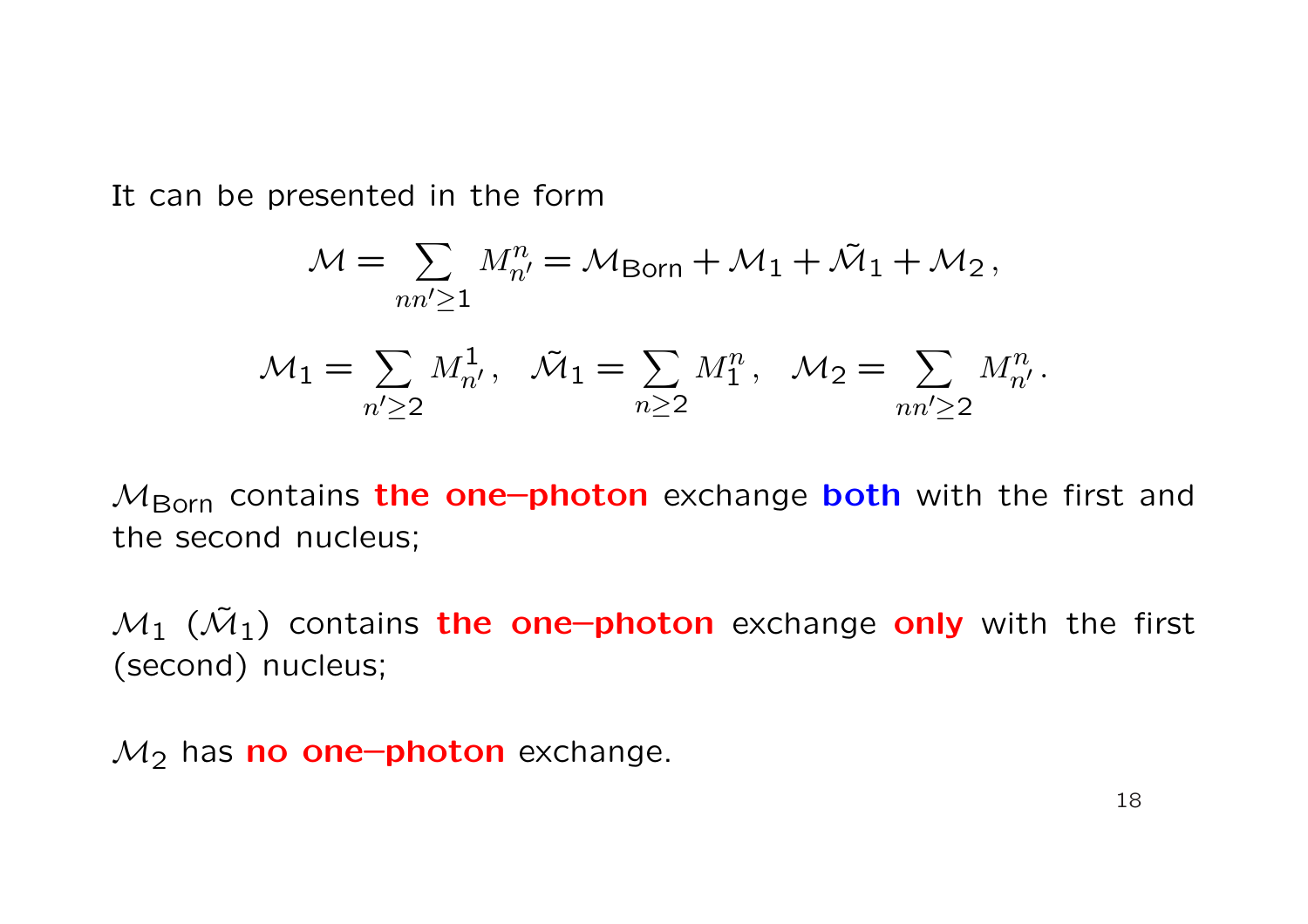According to this classification we write the total cross section as

$$
\sigma = \sigma_{\text{Born}} + \sigma_1 + \tilde{\sigma}_1 + \sigma_2
$$

where

$$
d\sigma_{\text{Born}} \propto |M_{\text{Born}}|^2,
$$
  
\n
$$
d\sigma_1 \propto 2 \text{Re}(\mathcal{M}_{\text{Born}} \mathcal{M}_1^*) + |\mathcal{M}_1|^2,
$$
  
\n
$$
d\tilde{\sigma}_1 \propto 2 \text{Re}(\mathcal{M}_{\text{Born}} \tilde{\mathcal{M}}_1^*) + |\tilde{\mathcal{M}}_1|^2,
$$

and

$$
d\sigma_2 \propto 2 \text{ Re } \left( \mathcal{M}_{\text{Born}} \mathcal{M}_2^* + \mathcal{M}_1 \tilde{\mathcal{M}}_1^* + \mathcal{M}_1 \mathcal{M}_2^* + \tilde{\mathcal{M}}_1 \mathcal{M}_2^* \right)
$$
  
+ 
$$
|\mathcal{M}_2|^2.
$$

Due to C-parity conservation the ratio  $\sigma_i/\sigma_{\rm Born}$  is a function of  $(Z\alpha)^2$ only but not of  $Z\alpha$  itself.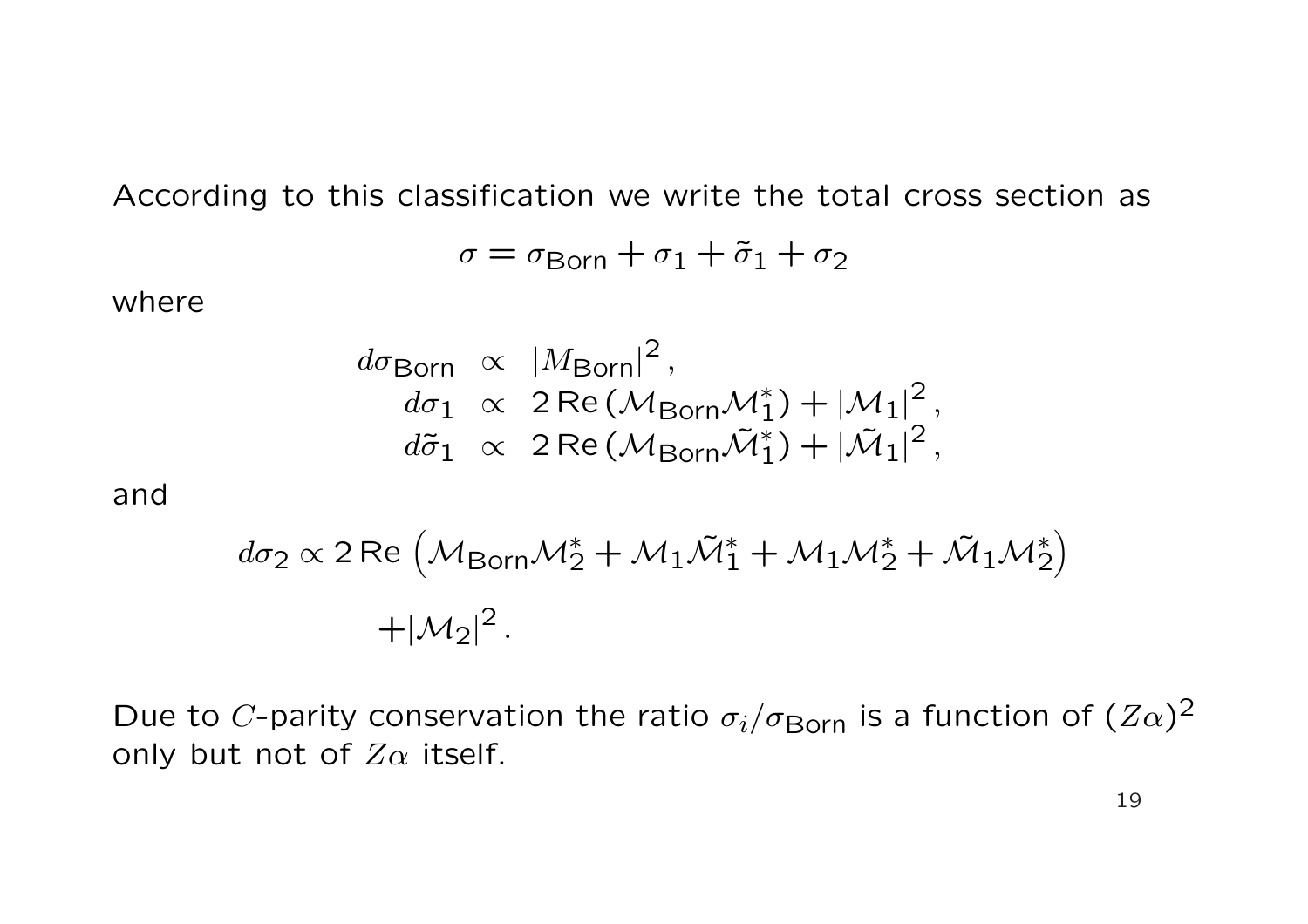The integration over the transferred momentum squared  $q_1^2$  $rac{2}{1}$  and  $q_2^2$ 2 results in two large Weizsäcker–Williams logarithms  $\sim L^2$  for  $\sigma_{\rm Born}$ ; in one WW logarithm  $\sim L$  for  $\sigma_1$  and  $\tilde{\sigma}_1$ ;  $\sigma_2$  contains no WW logarithm. Therefore,

| $\sigma$ 1               | $\sigma$ 1          | $(Z\alpha)^2$ |
|--------------------------|---------------------|---------------|
| $\sigma_{\mathsf{Born}}$ | $\sigma_{\rm Born}$ |               |

and

$$
\frac{\sigma_2}{\sigma_{\text{Born}}} \sim \frac{(Z\alpha)^2}{L^2} < 0.4\,\% \,.
$$

As a result, with an accuracy of the order of  $1\%$  one can neglect  $\sigma_2$  in the total cross section and to calculate

$$
\sigma_{\rm Coul}=\sigma_1+\tilde{\sigma}_1
$$

20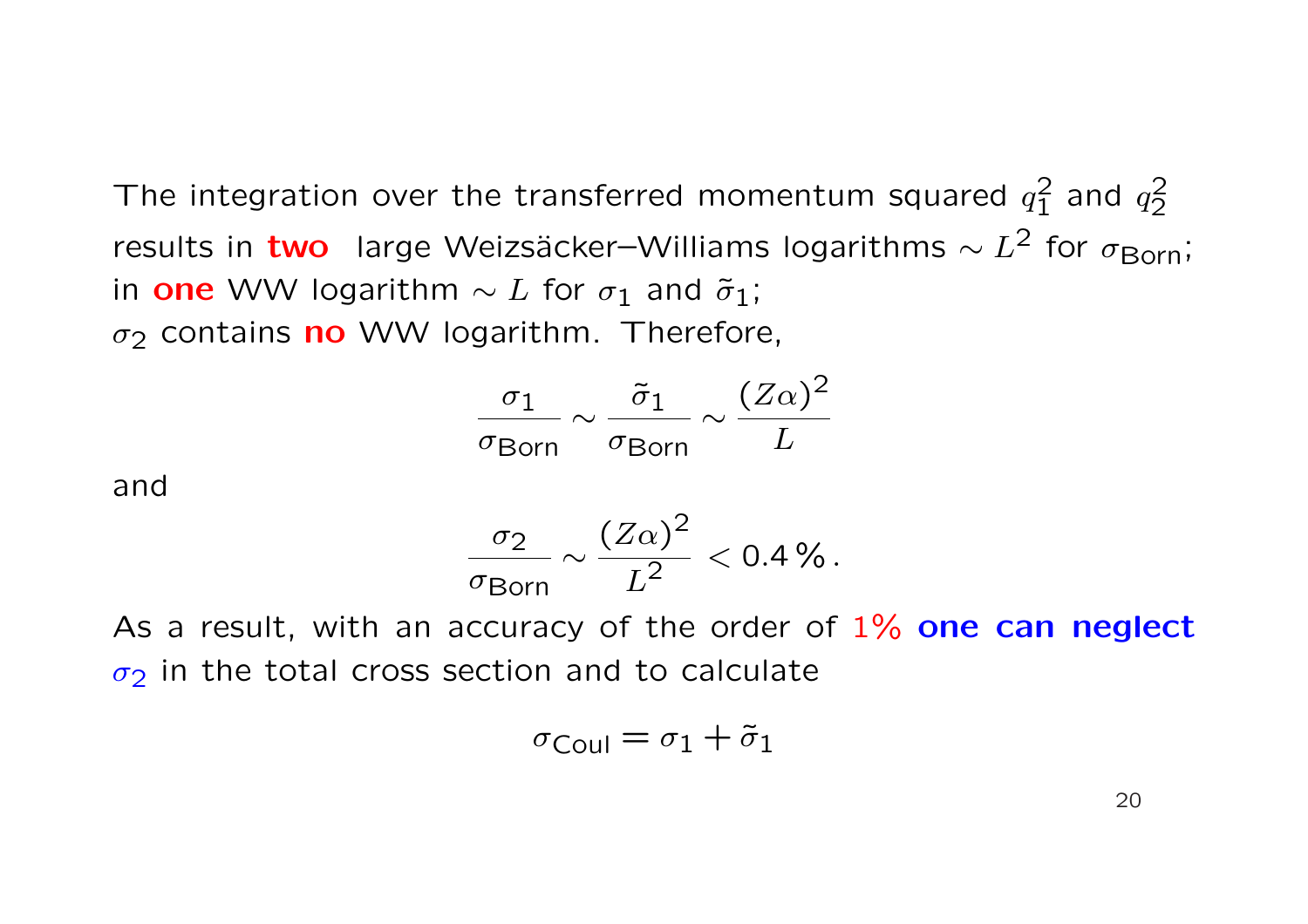in LLA only using EPA (see Ivanov, Schiller, Serbo. Phys. Lett. B 454  $(1999) 155$ 

$$
\sigma_{\text{Coul}} = -\frac{28}{9\pi} [f(Z_1\alpha) + f(Z_2\alpha)] \sigma_0 L^2,
$$
  

$$
f(x) = x^2 \sum_{n=1}^{\infty} \frac{1}{n(n^2 + x^2)}.
$$

It was also shown by ISS that the Coulomb corrections disappear for large transverse momenta of the produced leptons, at  $p_{+} \geqslant m$ .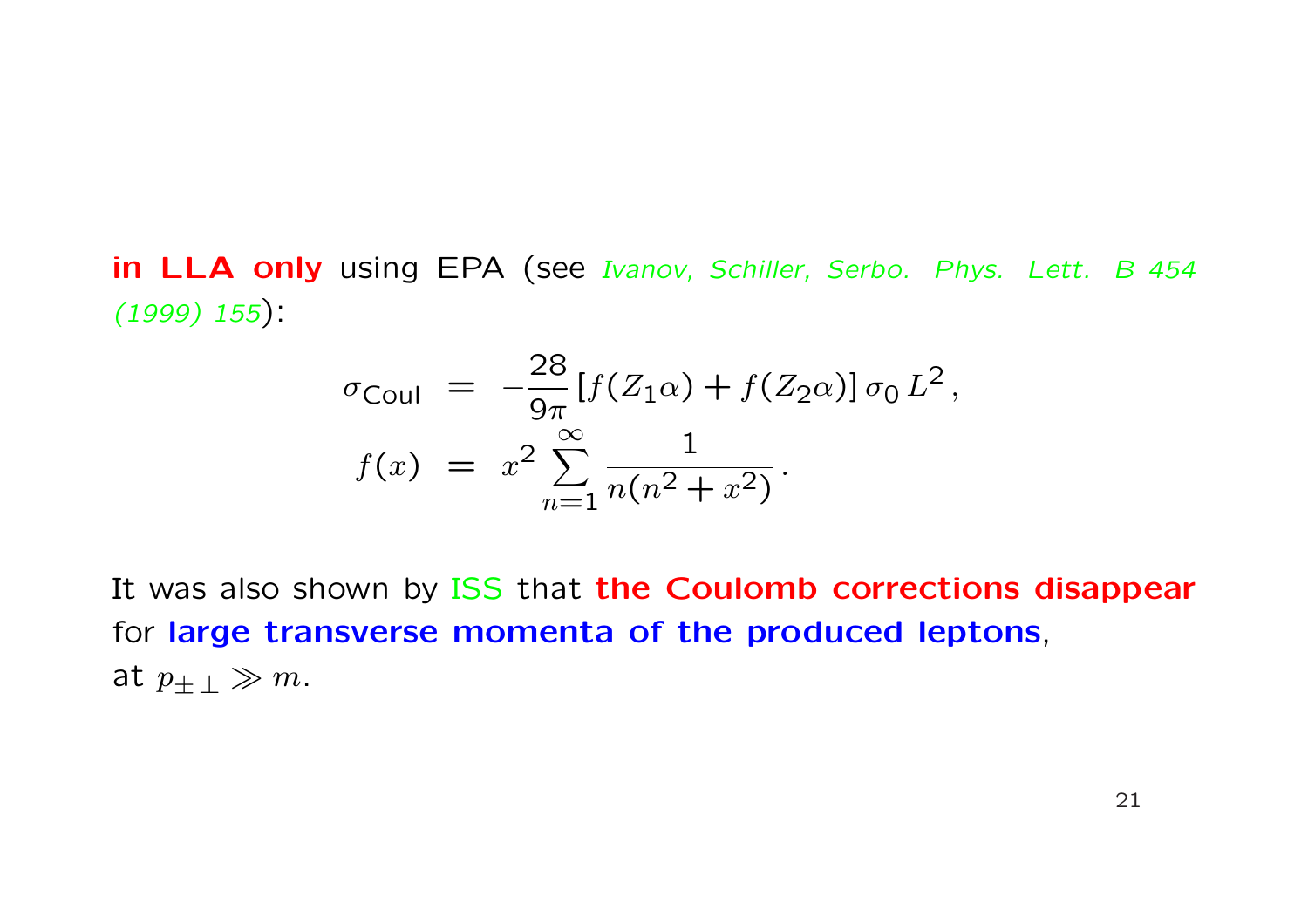# 3. Unitarity corrections and  $\sigma_n$

Due to  $Z_1Z_2\alpha \gg 1$  for  $\gamma \gg 1$  it is possible to treat the nuclei as sources of the external field and calculate the probability of *n*-pair production  $P_n(\rho)$  in collision of two nuclei at a given impact parameter ρ.

The cross section is then found as:

$$
\sigma_n = \int P_n(\rho) d^2 \rho.
$$

What we know about

 $P_n(\rho)$ ?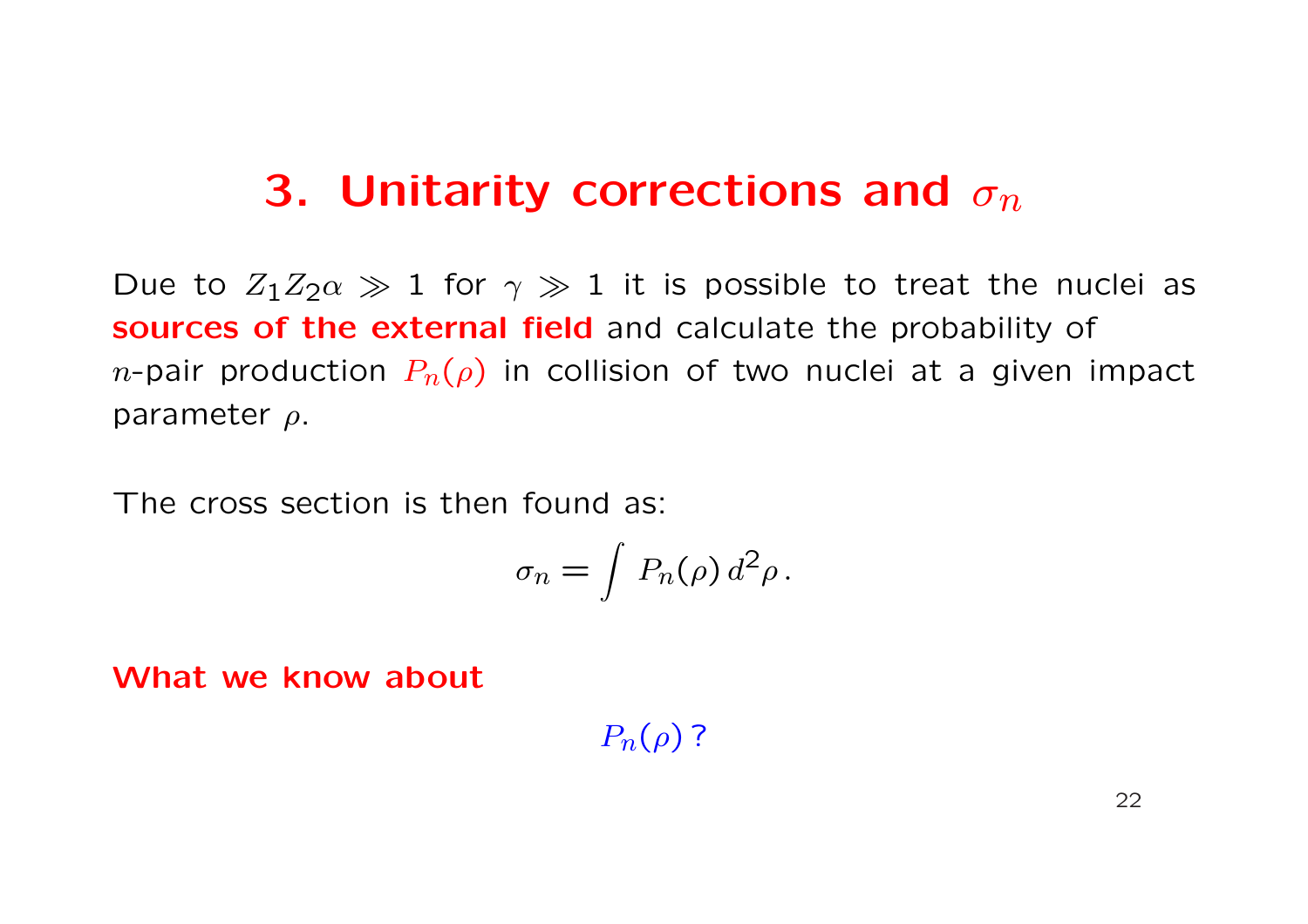It was realized many years ago that in the Born approximation

$$
P_1(\rho) \sim (Z\alpha)^4 L
$$
 at  $\rho \sim 1/m$ 

and, therefore, this probability can be greater than 1 Baur. Phys. Rev. A 42 (1990) 5736.

It means that one should take into account the unitarity corrections and that the cross section for multiple pair production should be large enough.

The unitarity corrections come from the unitarity requirement for the S-matrix.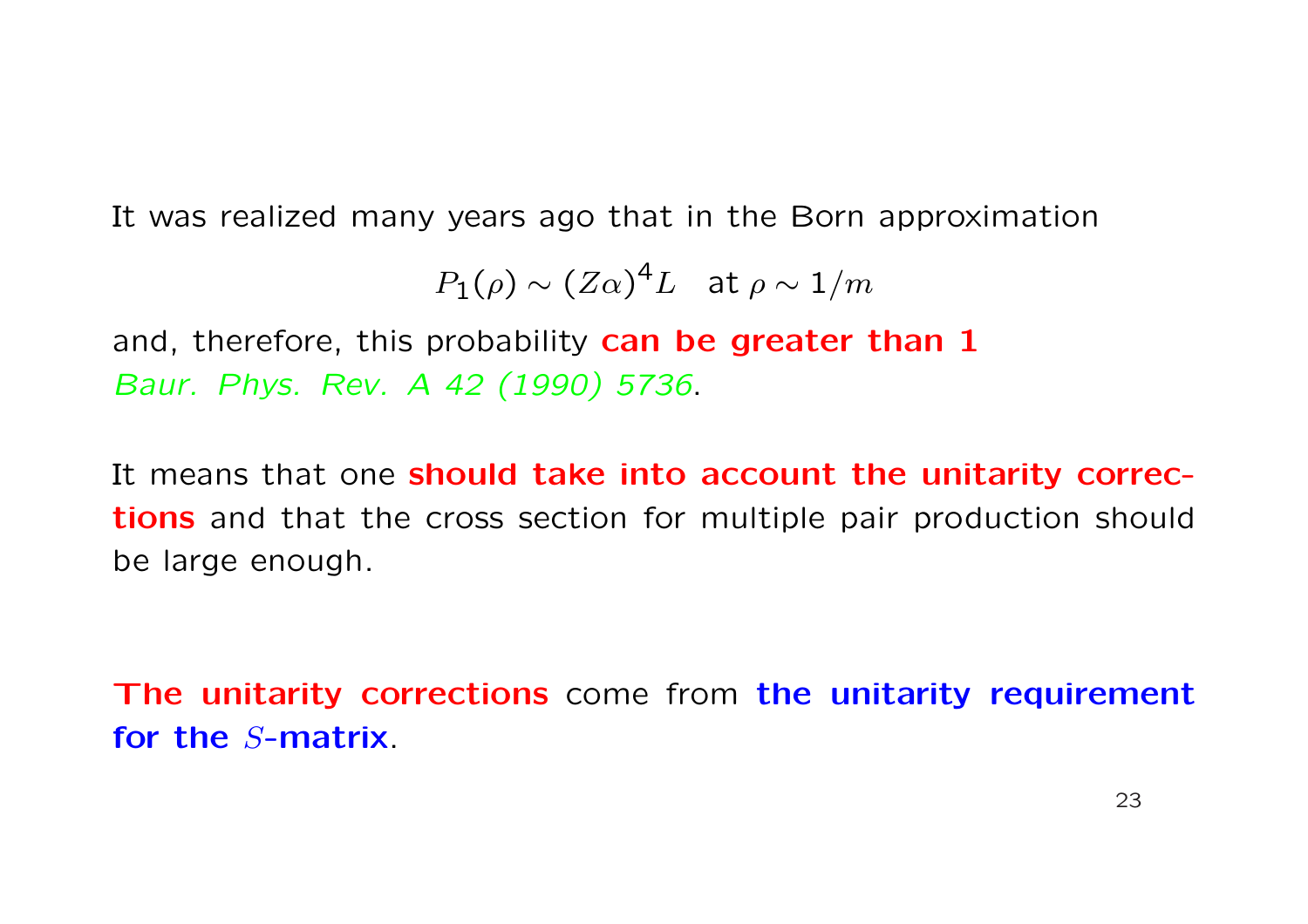#### It was argued in papers

Baur. Phys. Rev. D 41, 3535 (1990); Roades-Brown and Wenes. Phys. Rev. A 44, 330 (1991); Best, Greiner, and Soff. Phys. Rev A 46, 261 (1992); Henken, Trautman, and Baur. Phys. Rev. A 51, 998 (1995)

that the factorization of the multiple pair production probability is valid with a good accuracy given by the Poisson distribution:

$$
P_n(\rho) = \frac{\left[\bar{n}(\rho)\right]^n}{n!} e^{-\bar{n}(\rho)},
$$

where  $\bar{n}(\rho)$  is the average number of pairs. Recently, it was proved in paper Bartoš, Gevorkyan, Kuraev, Nikolaev. Phys. Lett. B 538 (2002) 45 by a direct summation of the Feynman diagram in LLA.

The unitarity requirement is fulfilled by the Poisson distribution, whose sum over  $n$  gives one.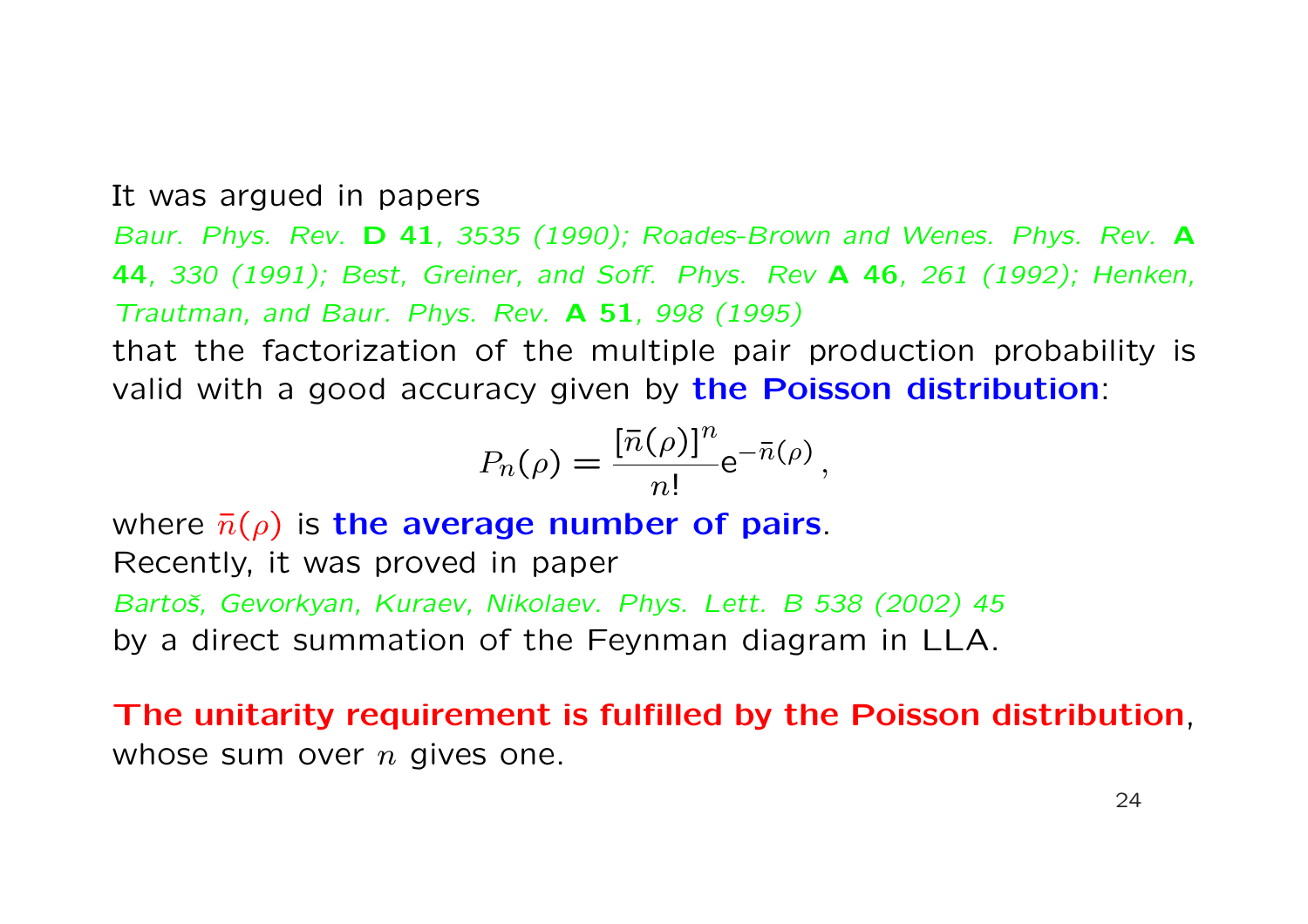The probability for producing one pair, given in perturbation theory by  $\bar{n}_e$ , should be modified to read  $\bar{n}_e$  exp( $-\bar{n}_e$ ).

For the one-pair production it corresponds to replacement:

$$
\sigma_{e^+e^-} = \int \bar{n}_e(\rho) d^2 \rho \qquad \to \qquad \sigma_{e^+e^-} + \sigma_{e^+e^-}^{\text{unit}} = \int \bar{n}_e(\rho) e^{-\bar{n}_e(\rho)} d^2 \rho, \tag{1}
$$
\nwhere

$$
\sigma_{e^+e^-}^{\text{unit}} = -\int \bar{n}_e(\rho) \left[1 - e^{-\bar{n}_e(\rho)}\right] d^2\rho
$$

is the **unitarity** correction.

The main contribution to  $\sigma_{e^+e^-}$  comes from  $\rho \gg 1/m$ , But, the main contribution to  $\sigma_{e^+e^-}^{\text{unit}}$  comes from  $\rho \sim 1/m$ .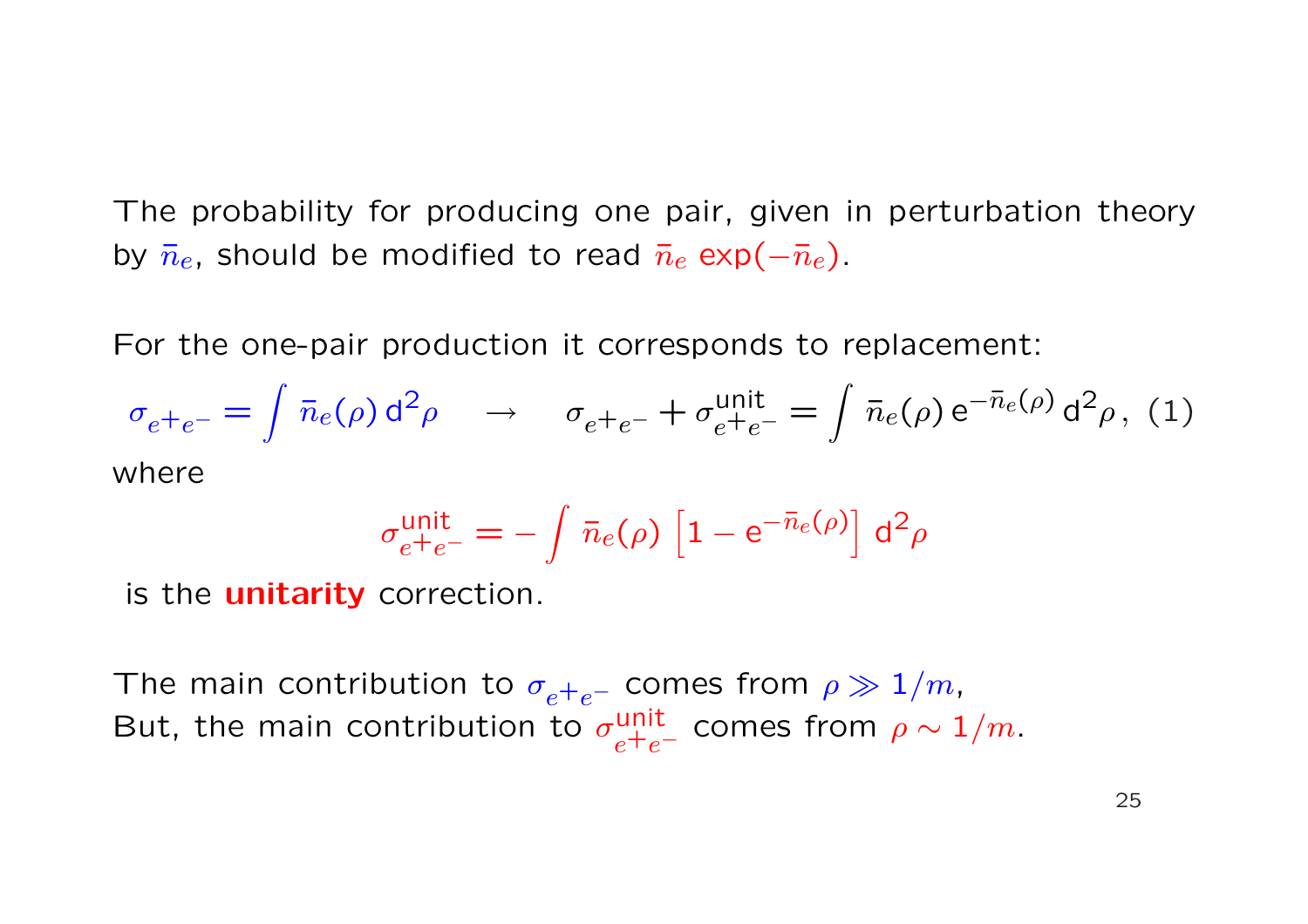### The function  $\bar{n}_e(\rho)$  is a very important quantity for the evaluation of unitarity corrections.

It was found for  $\gamma \gg 1$  in closed form (taken into account  $(Z\alpha)^n$  terms exactly) by Baltz, McLerran. Phys. Rev. C 58 (1998) 1679; Segev, Wells. Phys. Rev. A 57 (1998) 1849; Baltz, Gelis, McLerran, Peshier. Nucl. Phys. A 695 (2001) 395 .

The problem of its **proper regularization** was solved by Lee, Milstein. Phys. Rev. A 64 (2001) 032106.

**But!** The obtained close form for  $\bar{n}_e(\rho)$  is, in fact, **nine-fold integral** and its calculation is **very laborious**.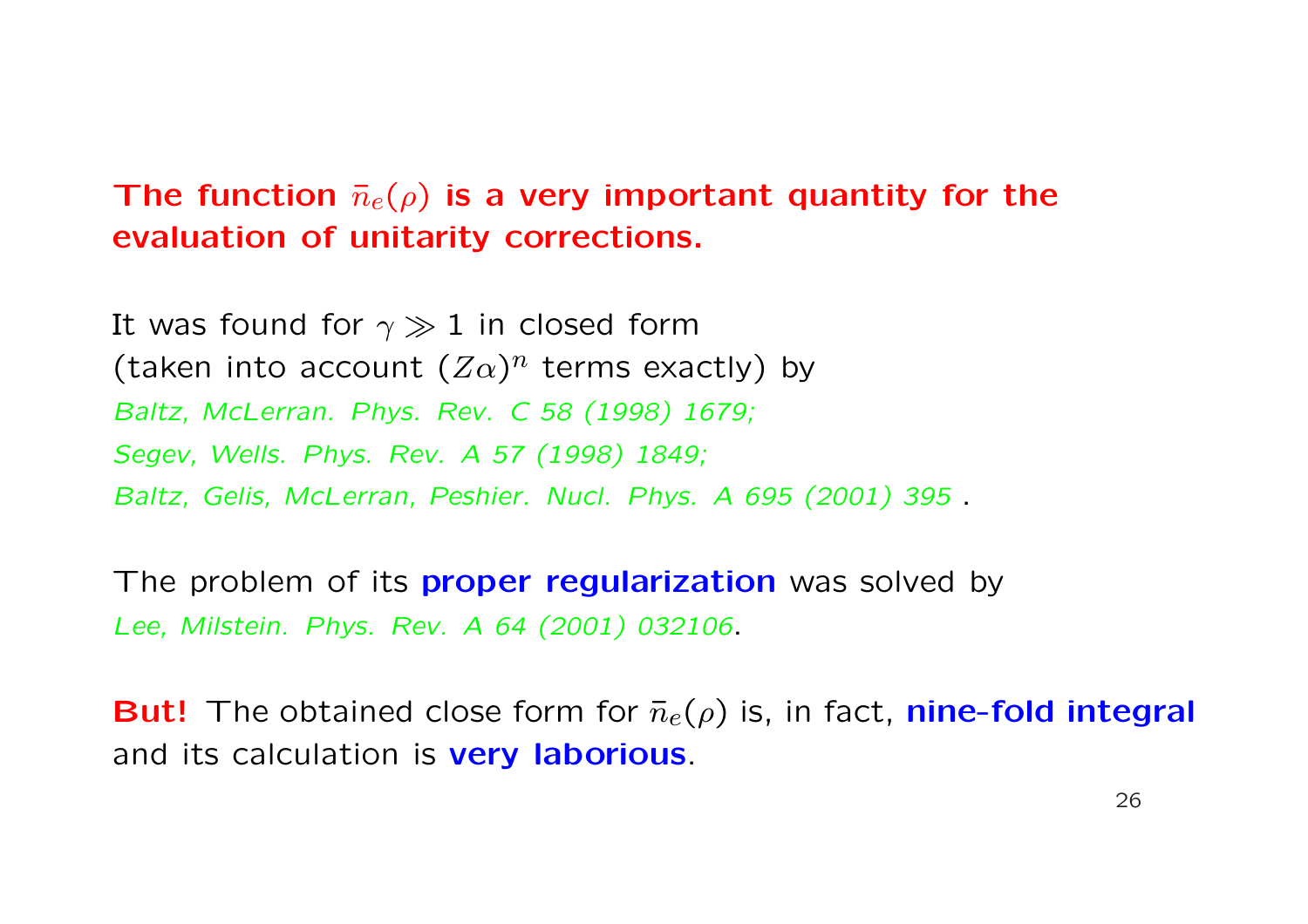More simpler approximate expression for  $\bar{n}_e(\rho)$  is very welcome. The functional form of this function reads

$$
\bar{n}_e(\rho,\gamma,Z) = (Z\alpha)^4 F(x,Z) [L - G(x,Z)], \quad L = \ln(\gamma^2), \ x = m \rho.
$$

The simple analytical expressions for functions  $F(x, Z)$  and  $G(x, Z)$  is obtained by Lee, Milstein, Serbo (2002) only at large values of the impact parameters,  $\rho \gg 1/m$ .

On the other hand, for calculation of the unitarity corrections we need  $F(x, Z)$  and  $G(x, Z)$  in the range  $\rho \sim 1/m$ .

In the recent paper by Lee, Milstein nucl-th/0610008 it was given the detailed consideration of the function  $F(x)$  including its **tables and** the compact integral form — five-fold Integral.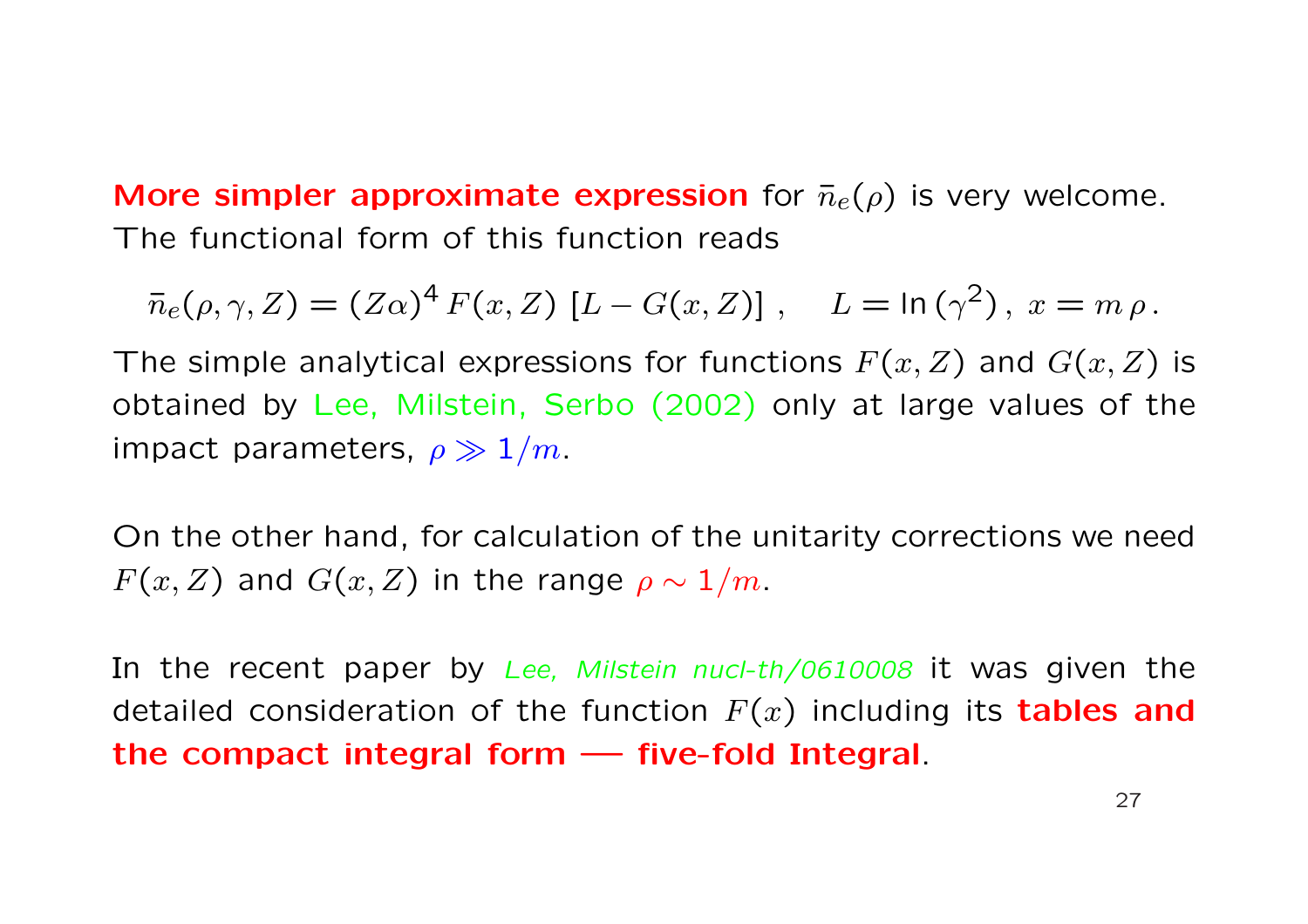

As an example, in Fig. 5 it is shown the function  $F(x)$  from Lee, Milstein paper, for  $Z_1 = 92$  (dash-dotted line),  $Z_1 = 79$  (dotted line),  $Z_1 = 47$  (dashed line), and the Born approximation (solid line).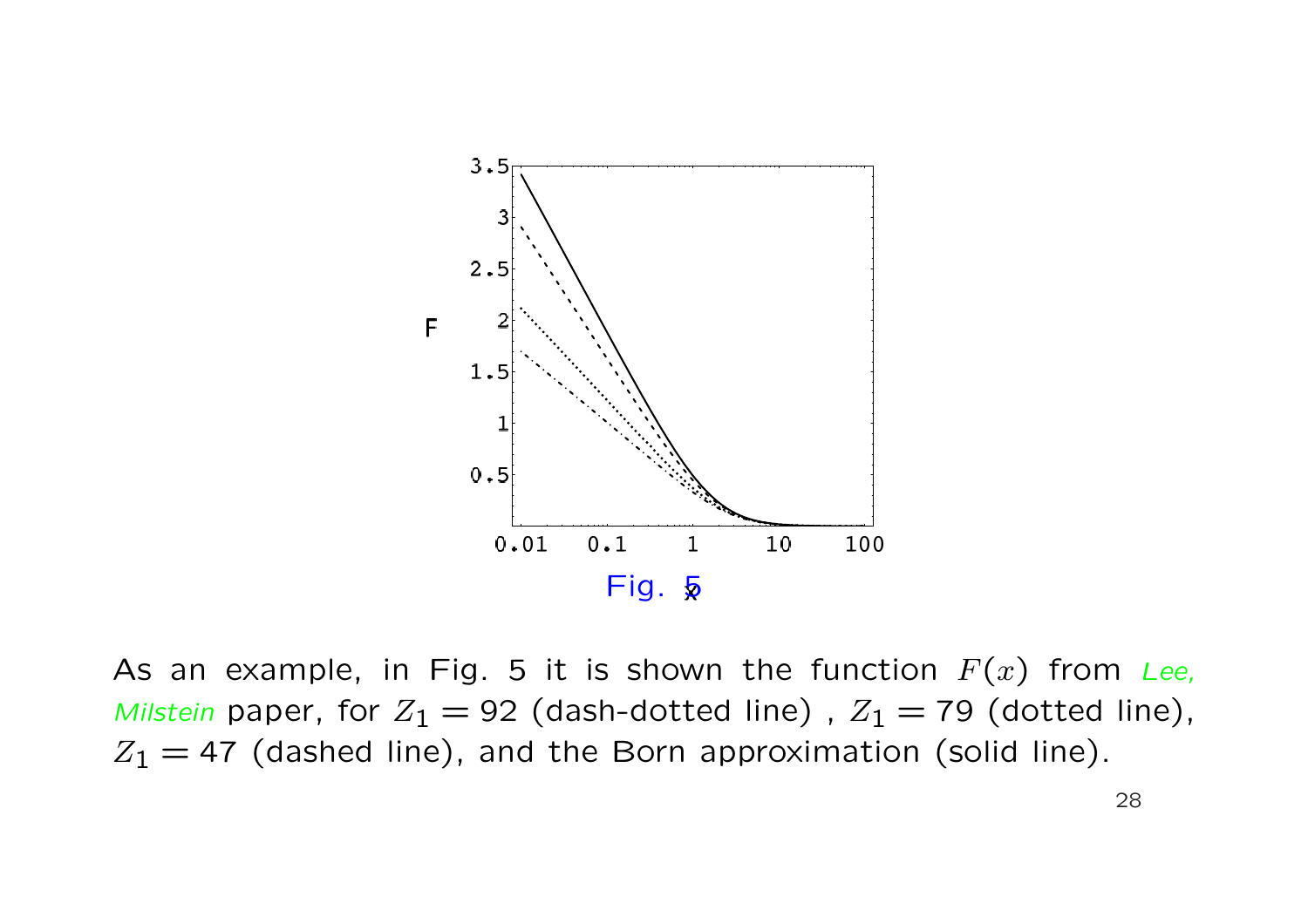Using some numerical calculations for the function  $\bar{n}_e(\rho, \gamma, Z)$ , we find a simple approximation

$$
G(x, Z) \approx 1.5 \ln(x + 1.4) + 1.9.
$$

As a result, the approximate expression

$$
\bar{n}_e(\rho, \gamma, Z) = (Z\alpha)^4 F(x, Z) [L - 1.5 \ln(x + 1.4) - 1.9],
$$
  

$$
L = \ln(\gamma^2), \quad x = m \rho
$$

with the function  $F(x, Z)$  from paper of Lee, Milstein (2006) can be used for calculation of unitarity corrections with an accuracy of the order of 5 %.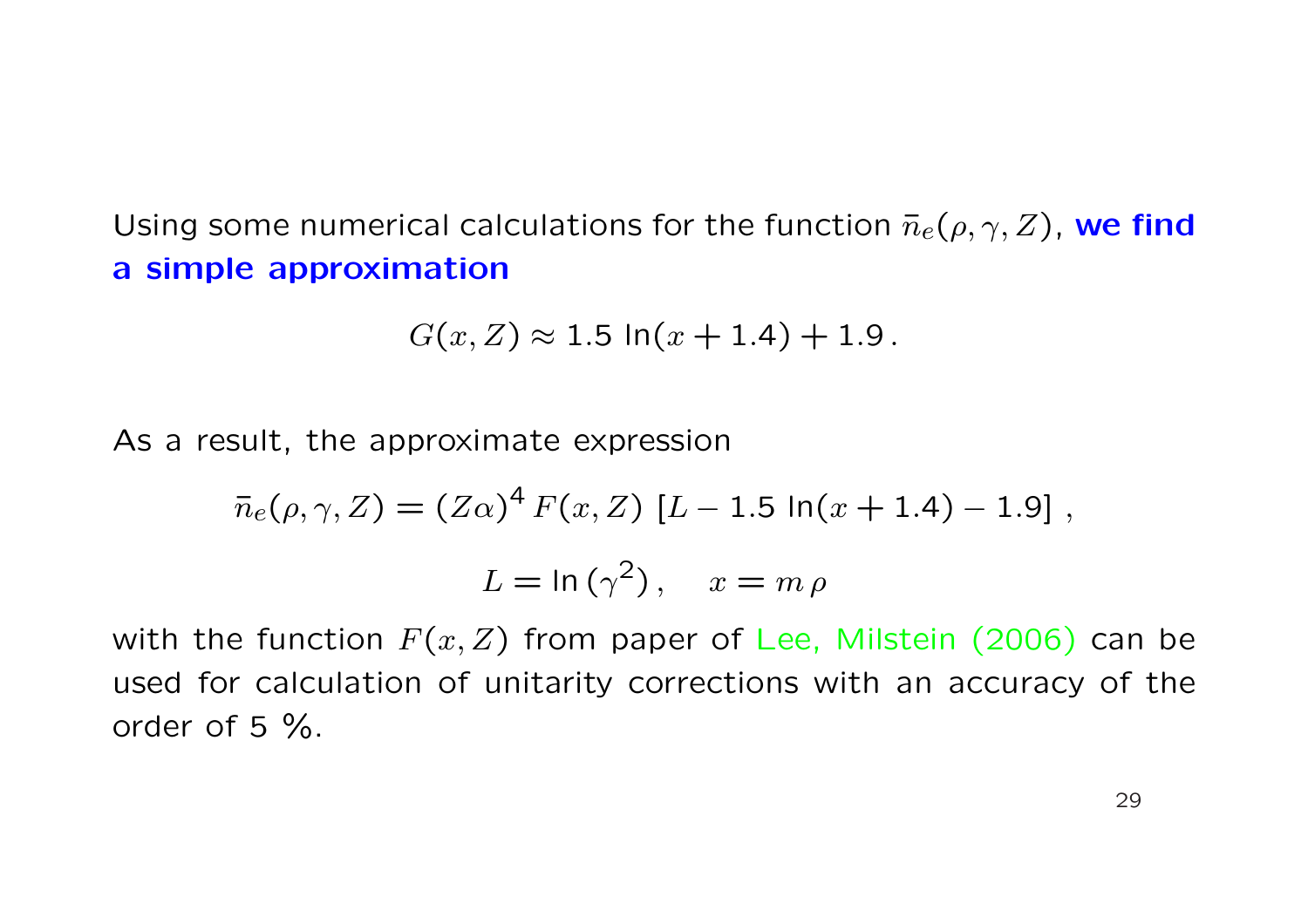# 4. Motivation and main results for  $\mu^+\mu^$ pair

Motivation: muon pair production may be easier for an experimental observation.

Technique: the calculation scheme for the  $\mu^+\mu^-$  pair production is quite different from that for the  $e^+e^-$  pair production.

This process was recently considered in detail by Hencken, Kuraev, Serbo. Phys. Rev. C 75 (2007) 034903; Jetschura, Hencken, Serbo (in preparation).

It was found out that: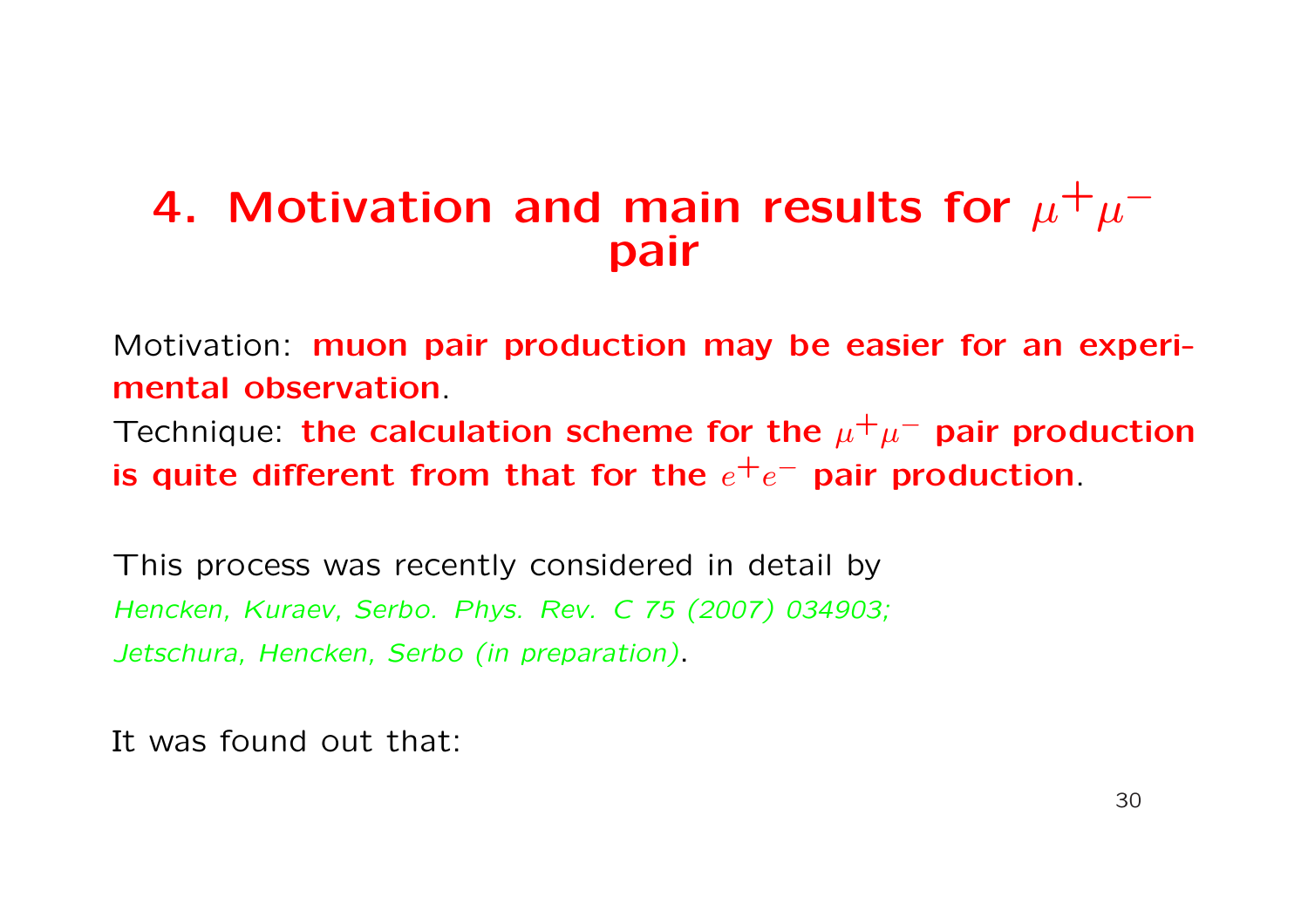1. The Coulomb corrections are small, while unitarity corrections are large;

2. The exclusive cross section differs considerable from its Born value, but it is difficult for the experimental observation;

3. The inclusive cross section coincides with the Born cross section.

5. Exclusive  $\mu^+ \mu^-$  pair production 5.1. Born cross section for one  $\mu^+\mu^-$  pair production Let us consider the production of one  $\mu^+ \mu^-$  pair  $Z_1 + Z_2 \rightarrow Z_1 + Z_2 + \mu^+ \mu^-,$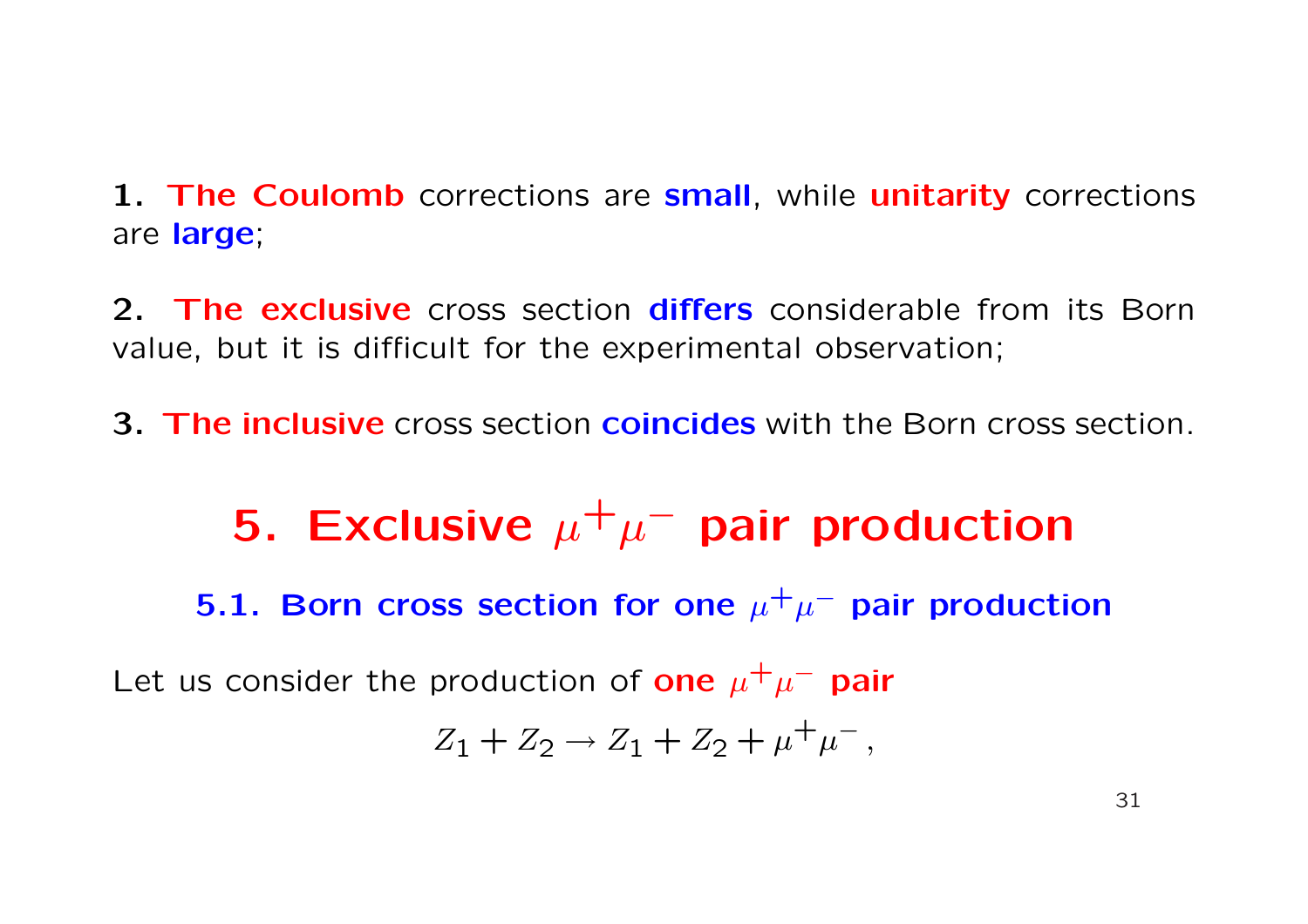using EPA, but taking into account nucleus electromagnetic form factors.

The Born differential cross section  $d\sigma_B$  for the considered process is related to the cross section  $\sigma_{\gamma\gamma}$  for the real  $\gamma\gamma\to\mu^+\mu^-$  process by the equation

 $d\sigma_{\rm B} = dn_1dn_2 d\sigma_{\gamma\gamma}$ ,

where  $dn_i$  is the number of equivalent photons.

As a result,

$$
\sigma_{\rm B} = \frac{(Z_1 \alpha Z_2 \alpha)^2}{\pi \mu^2} J(\gamma \Lambda/\mu) \,,
$$

where the function  $J(\gamma \Lambda/\mu)$  is plotted in Fig. 6. An accuracy of this calculation is of the order of 5 %.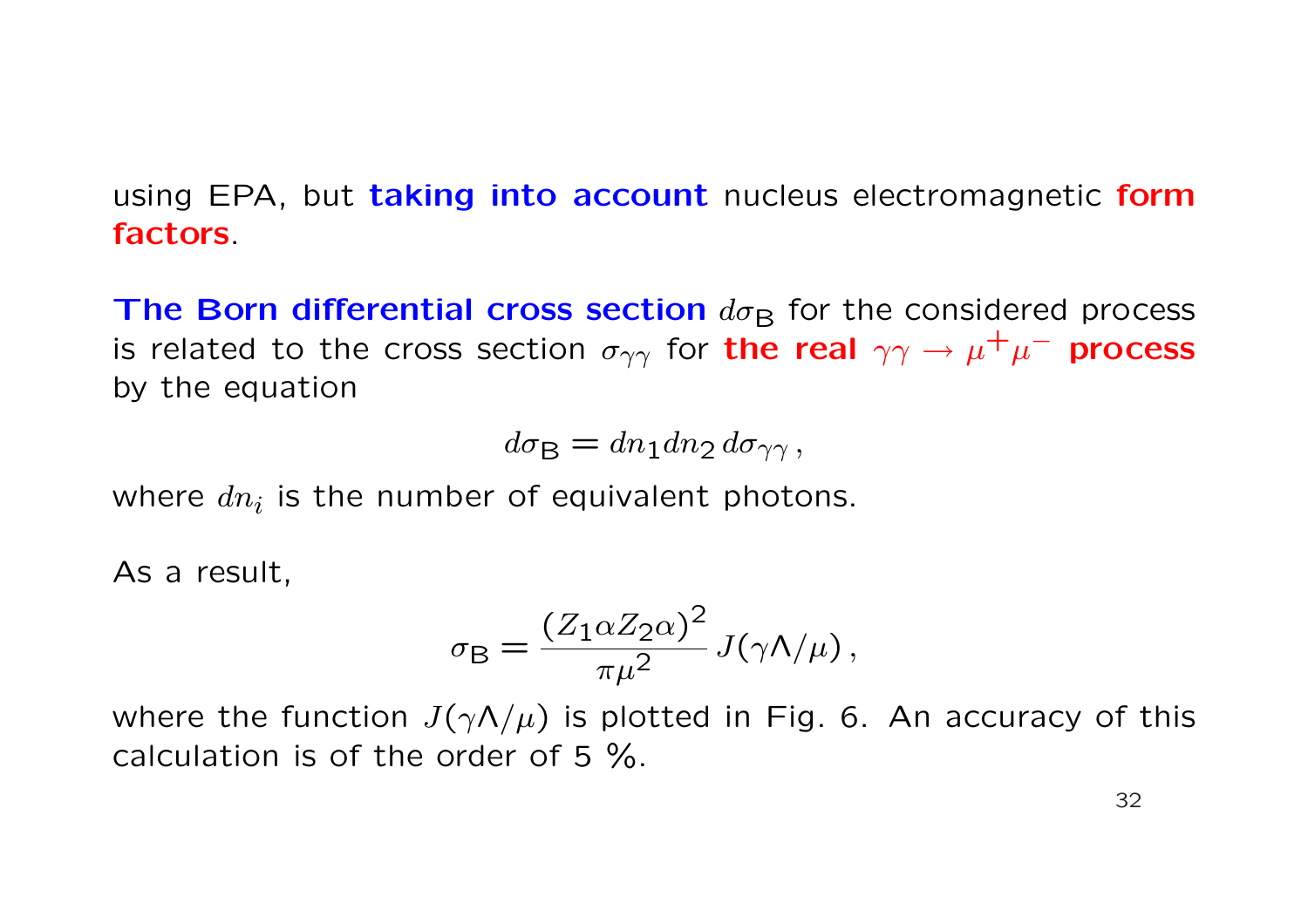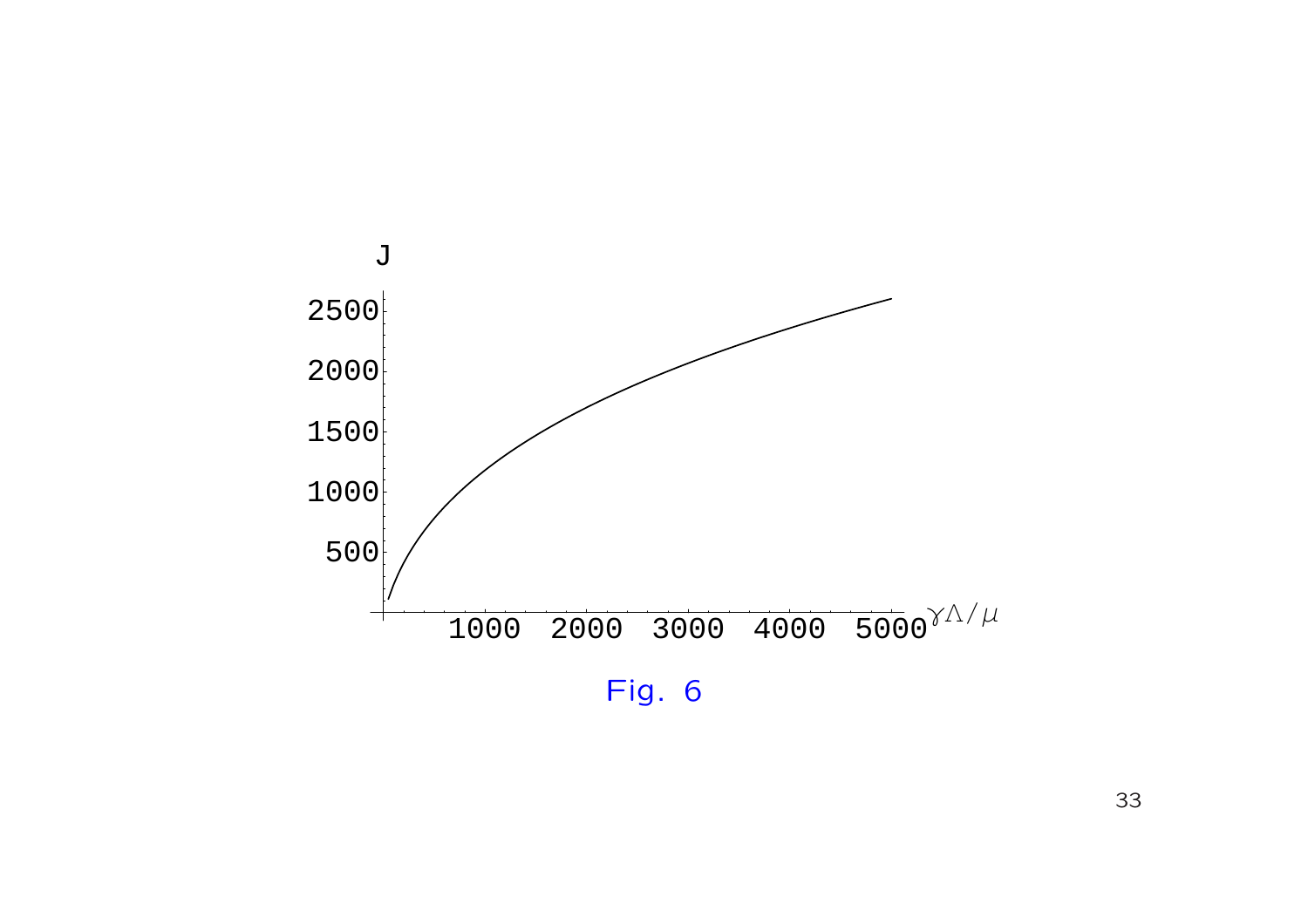### 5.2. Probability  $P_{\mathsf{B}}(\rho)$

Let us now consider the probability of muon pair production  $P_{\rm B}(\rho)$ in the Born approximation. In the LLA:

$$
P_{\mathsf{B}}(\rho) = \int dn_1 dn_2 \,\delta(\rho_1 - \rho_2 - \rho) \,\sigma_{\gamma\gamma} =
$$

$$
=\frac{28}{9\pi^2}\frac{(Z_1\alpha Z_2\alpha)^2}{(\mu\rho)^2}\Phi(\rho).
$$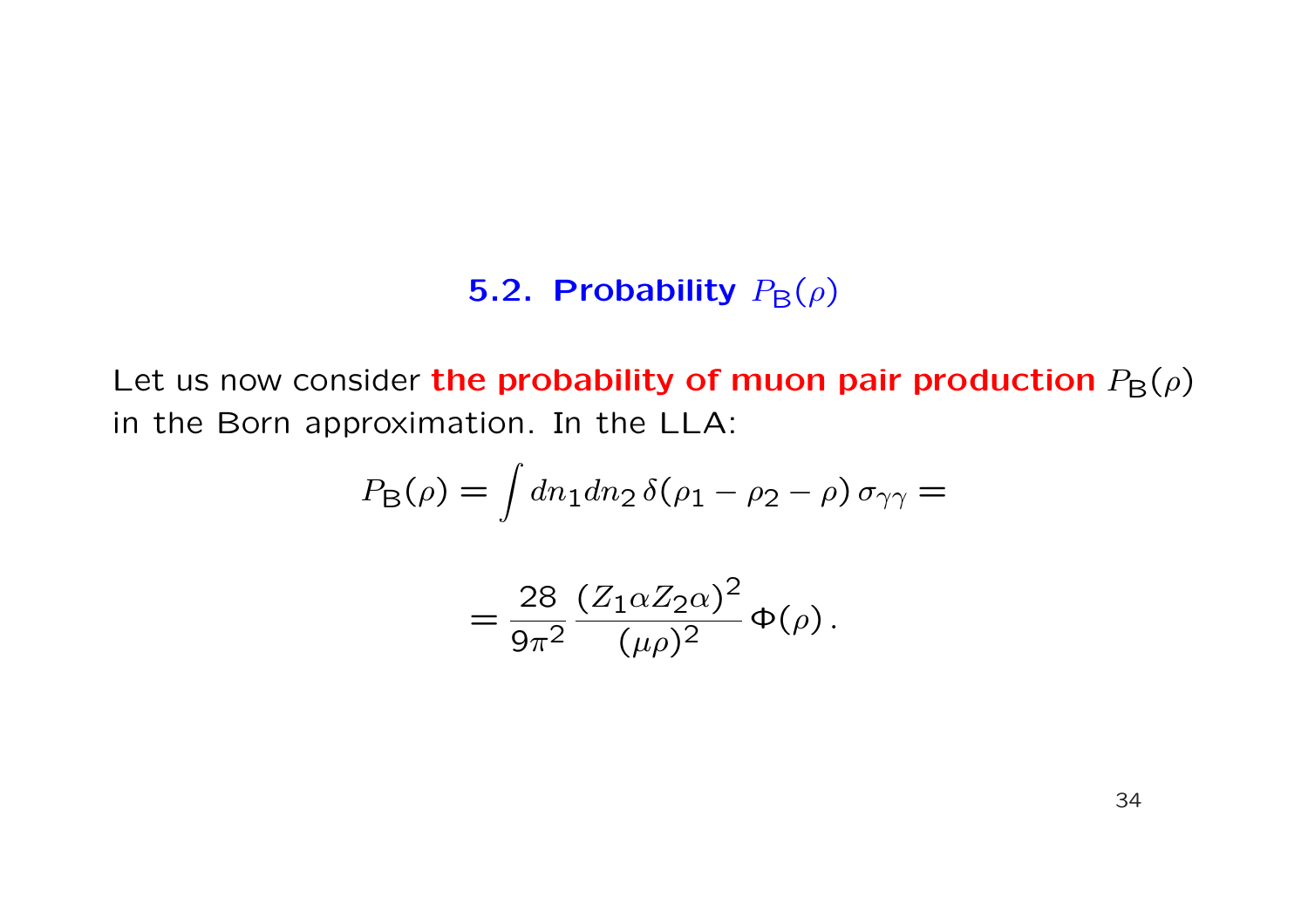There are two scales in dependence of function  $\Phi(\rho)$  on  $\rho$ :

$$
\Phi(\rho) = \left(4 \ln \frac{\gamma}{\mu \rho} + \ln \frac{\rho}{R}\right) \ln \frac{\rho}{R} \text{ at } R \ll \rho \le \gamma/\mu,
$$
  

$$
\Phi(\rho) = \left(\ln \frac{\gamma^2}{\mu^2 \rho R}\right)^2 \text{ at } \gamma/\mu \le \rho \ll \gamma^2/(\mu^2 R).
$$

We compare Eqs. for  $\Phi(\rho)$  with the numerical calculations based on the exact matrix element. There is a good agreement for the Pb-Pb collisions: the discrepancy is less then 10 % at  $\mu \rho > 10$ and it is less then 15 % at  $\mu \rho > 2 \mu R = 7.55$ .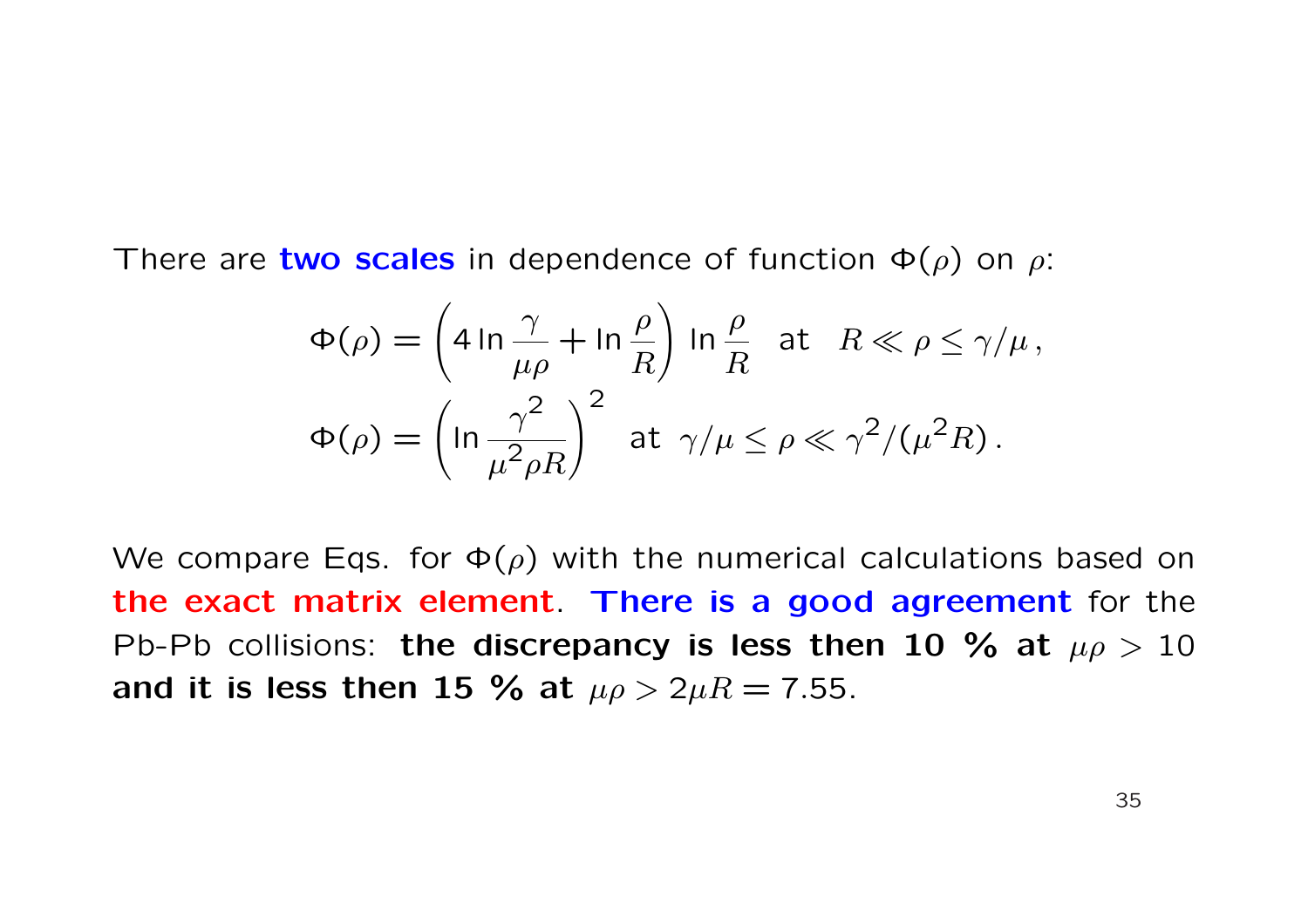### 5.3. Coulomb and unitarity corrections

The Coulomb correction corresponds to Feynman diagram of Fig. 7 with the multi-photon exchange.

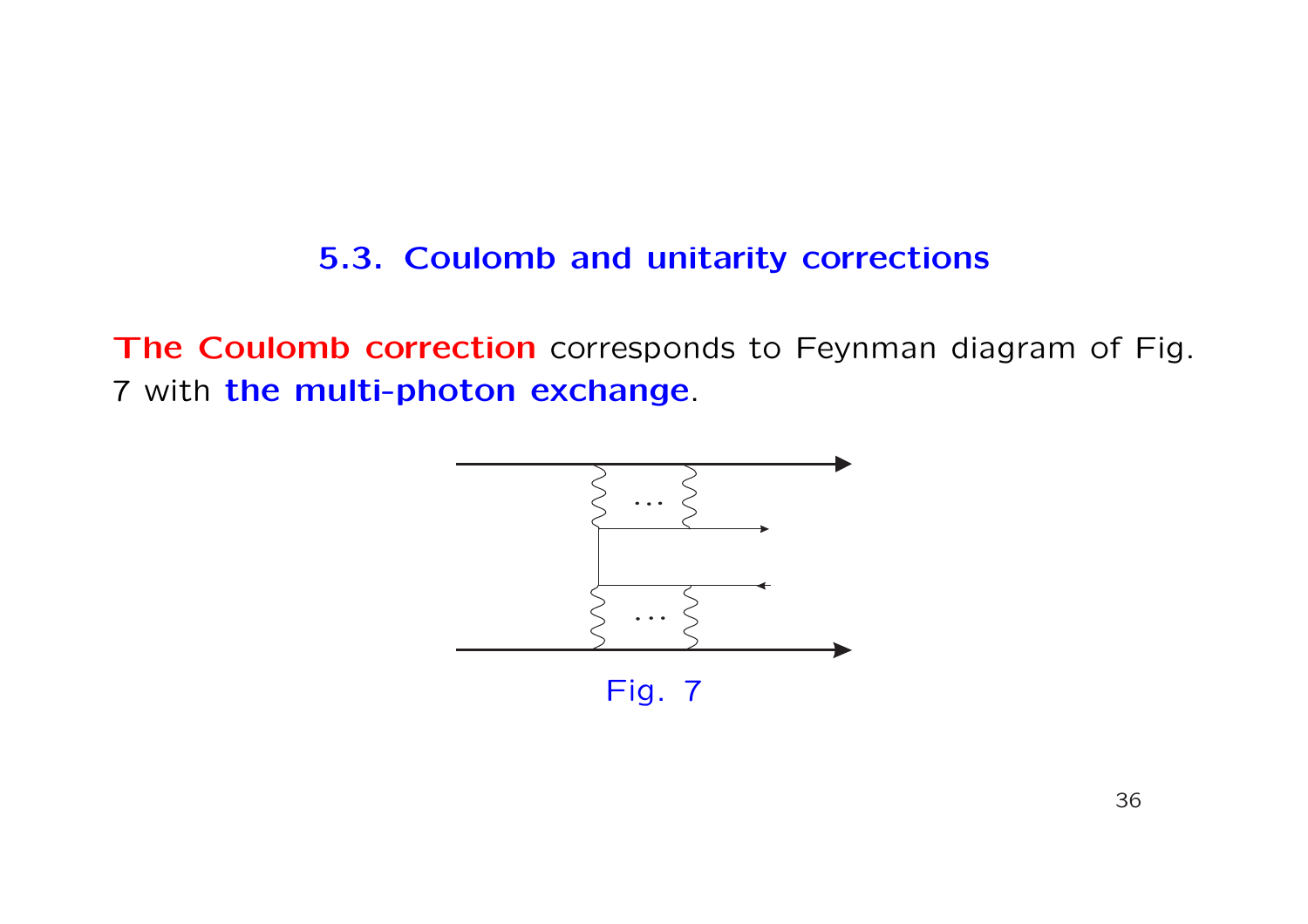Due to restriction of transverse momenta of additional exchange photons on the level of  $1/R$  (nuclear form factor!), the effective pa**rameter** of the perturbation series is not  $(Z\alpha)^2$ , but  $(Z\alpha)^2/((R\mu)^2L)$ .

Therefore, the real suppression parameter is of the order of

$$
\eta_2 = \frac{(Z\alpha)^2}{(R\mu)^2 L}, \quad L = \ln(\gamma^2),
$$

which corresponds to the Coulomb correction less then 1%.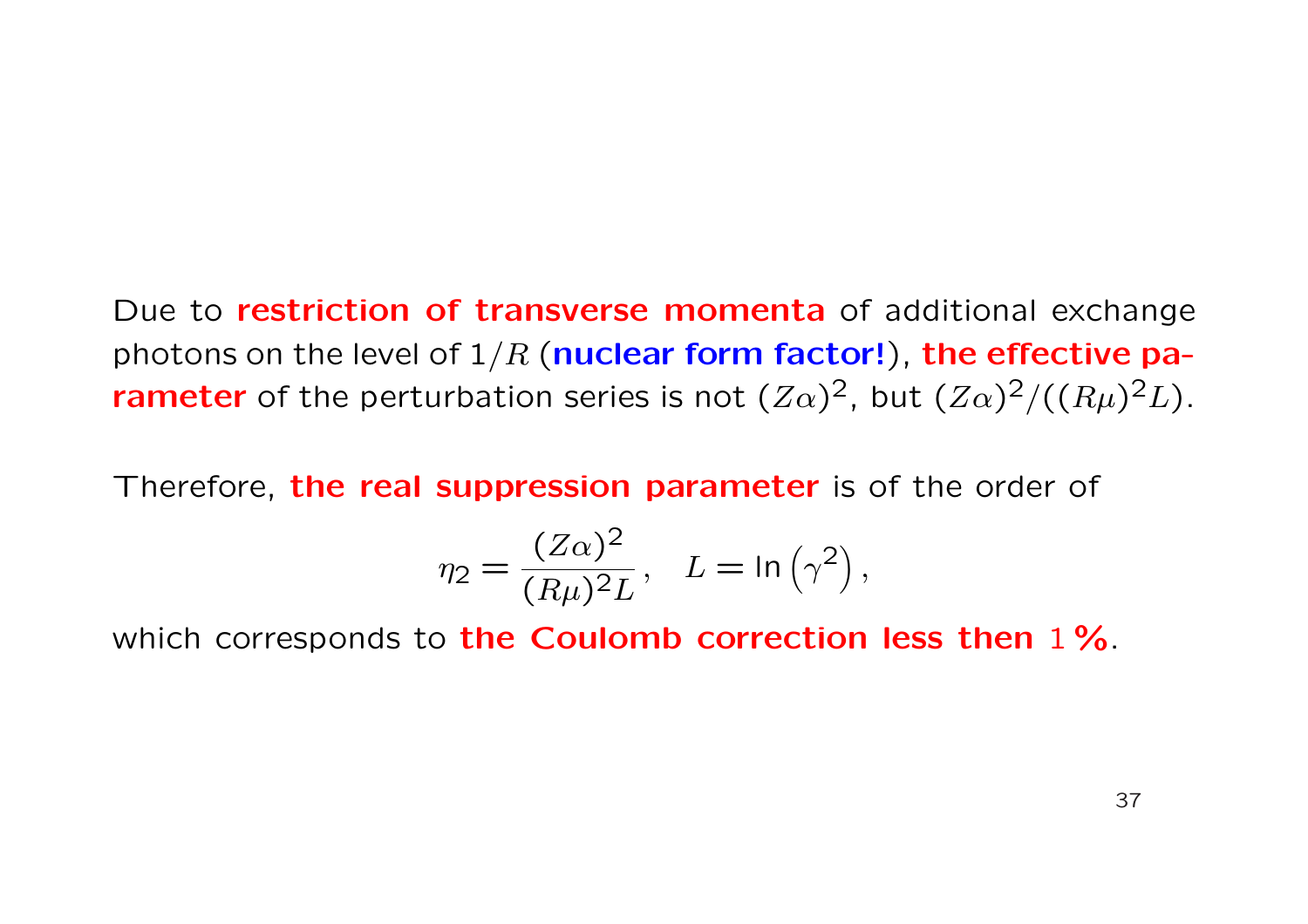The unitarity correction  $\sigma_{\text{unit}}$  to one muon pair production is described by exchange of blocks, corresponding light-by-light scattering via the virtual electron loop, between nuclei.



Fig. 8

As usual,

$$
\sigma_{\rm B} = \int_{2R}^{\infty} P_{\rm B}(\rho) d^2 \rho \rightarrow \sigma_{\rm B} + \sigma_{\rm unit} = \int_{2R}^{\infty} P_{\rm B}(\rho) e^{-\bar{n}_e(\rho)} d^2 \rho
$$

38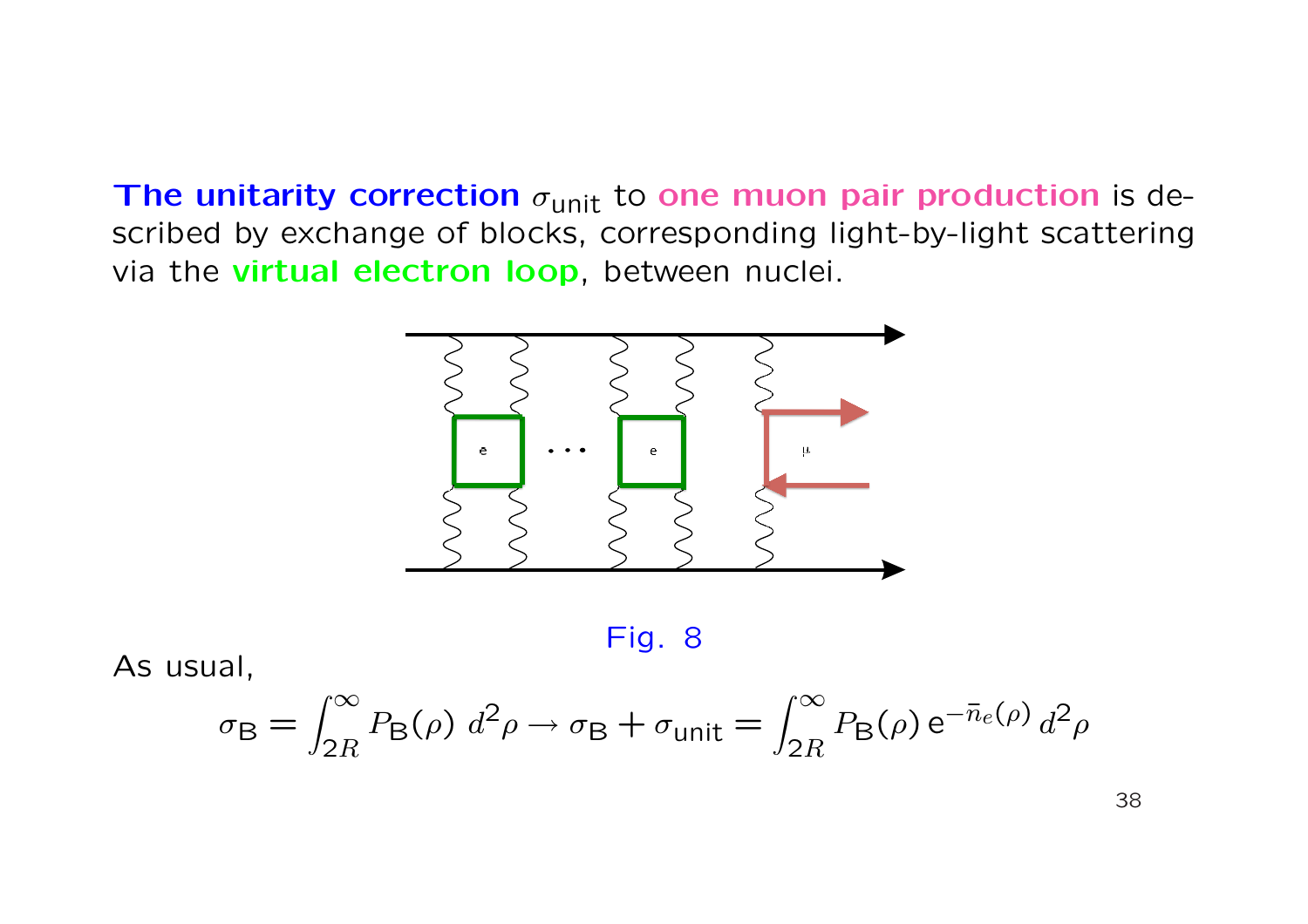and

$$
\sigma_{\text{unit}} = -\int_{2R}^{\infty} \left[1 - e^{-\bar{n}_e(\rho)}\right] P_{\text{B}}(\rho) d^2 \rho
$$

is the unitarity correction for the exclusive production of one muon pair. In LLA we find

$$
\delta_{\text{unit}} = \frac{\sigma_{\text{unit}}}{\sigma_{\text{B}}} = -49 \text{ % for the Pb-Pb collisions at LHC.}
$$

It is seen that unitarity corrections are large, in other words, the exclusive production of one muon pair differs considerable from its Born value.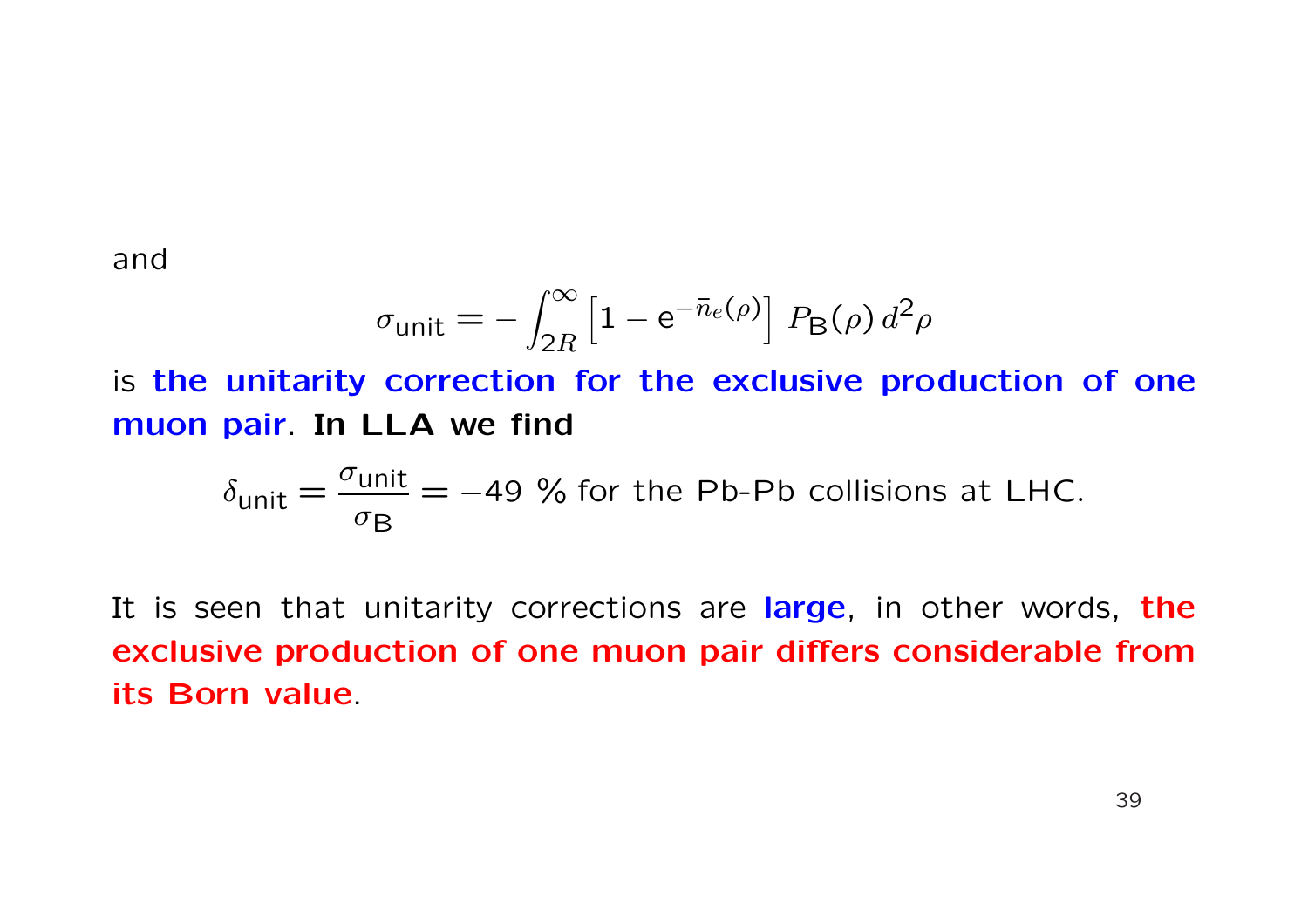# 6. Inclusive production of one  $\mu^+\mu^-$  pair

The experimental study of the exclusive muon pair production seems to be a very difficult task.

Indeed, this process requires that the muon pair should be registered without any electron-positron pair production including  $e^{\pm}$ emitted at very small angles.

Otherwise, the corresponding inclusive cross section will be close to the Born cross section.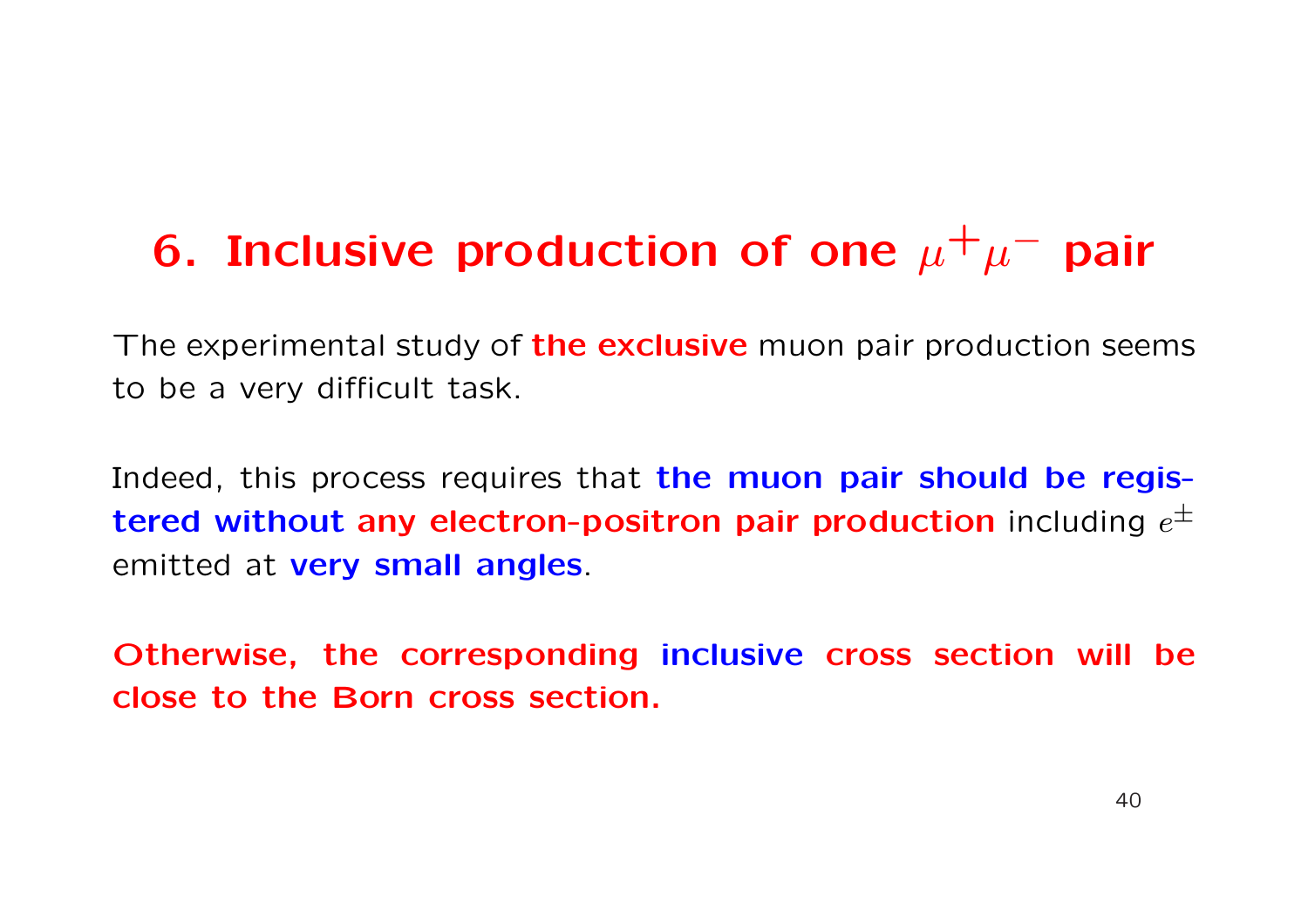To prove this we consider the production of one  $\mu^+\mu^-$  pair and  $n$ electron-positron pairs in collision of two ultra-relativistic nuclei

$$
Z_1 + Z_2 \rightarrow Z_1 + Z_2 + \mu^+ \mu^- + n \left( e^+ e^- \right)
$$

taking into account the unitarity corrections which corresponds to the exchange of the blocks of light-by-light scattering via the virtual electron loop.

The corresponding cross section

 $d\sigma_{1+n}$ 

can be calculated by a simple generalization of the Eqs. obtained in paper of

Bartoš, Gevorkyan, Kuraev, Nikolaev. Phys. Lett. B 538 (2002) 45 for the process without muon pair production:

$$
Z_1 + Z_2 \to Z_1 + Z_2 + n(e^+e^-).
$$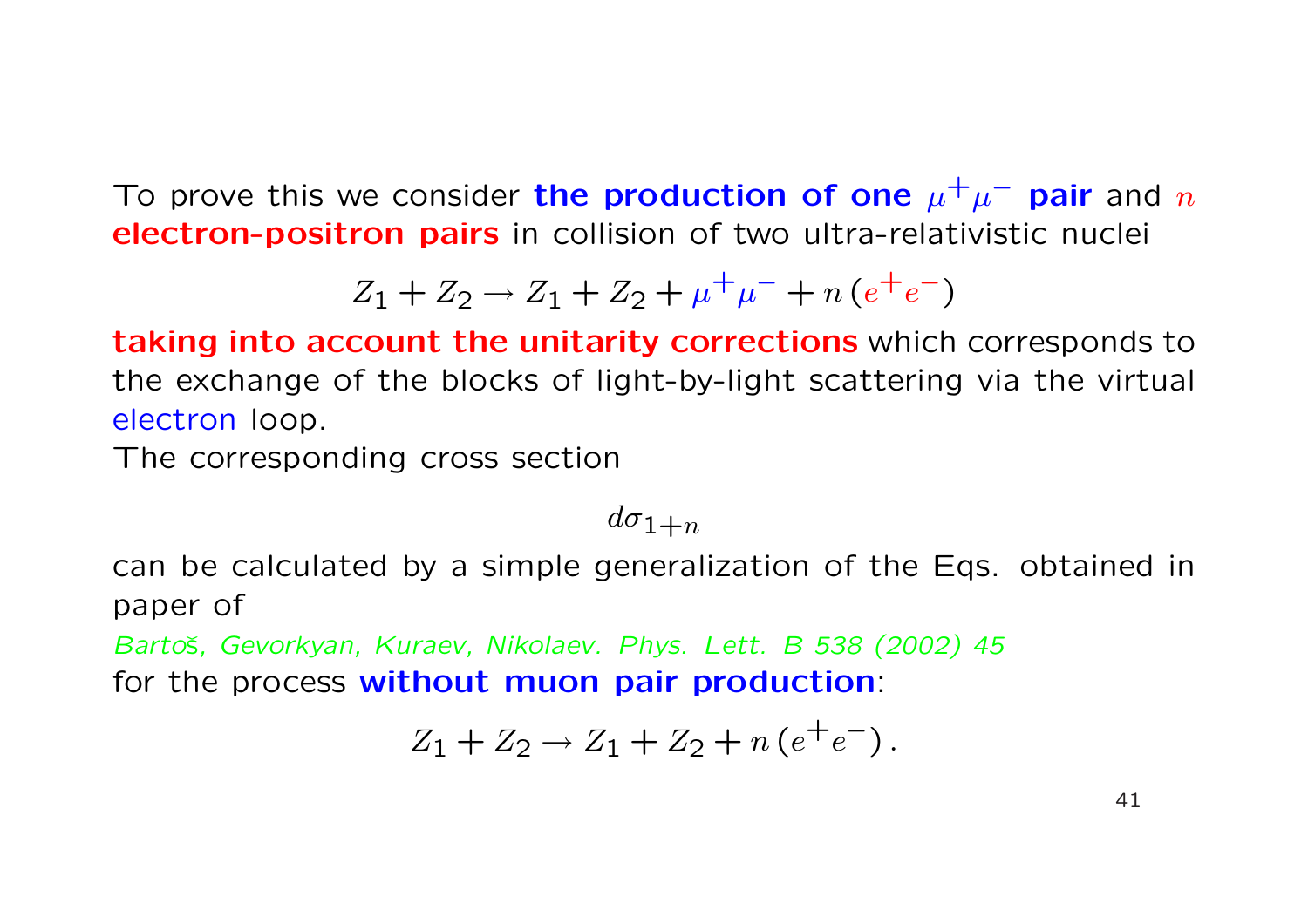Our results is the following:

$$
\frac{d\sigma_{1+n}}{d^2\rho} = P_{\mathsf{B}}(\rho) \frac{[\bar{n}_e(\rho)]^n}{n!} e^{-\bar{n}_e(\rho)},
$$

where  $\bar{n}_e(\rho)$  is the average number of the  $e^+e^-$  pairs.

It is clearly seen from this expression that **after summing up over** all possible electron pairs we obtain the Born cross section

$$
\sum_{n=0}^{\infty} \sigma_{1+n} = \sigma_{\mathsf{B}}.
$$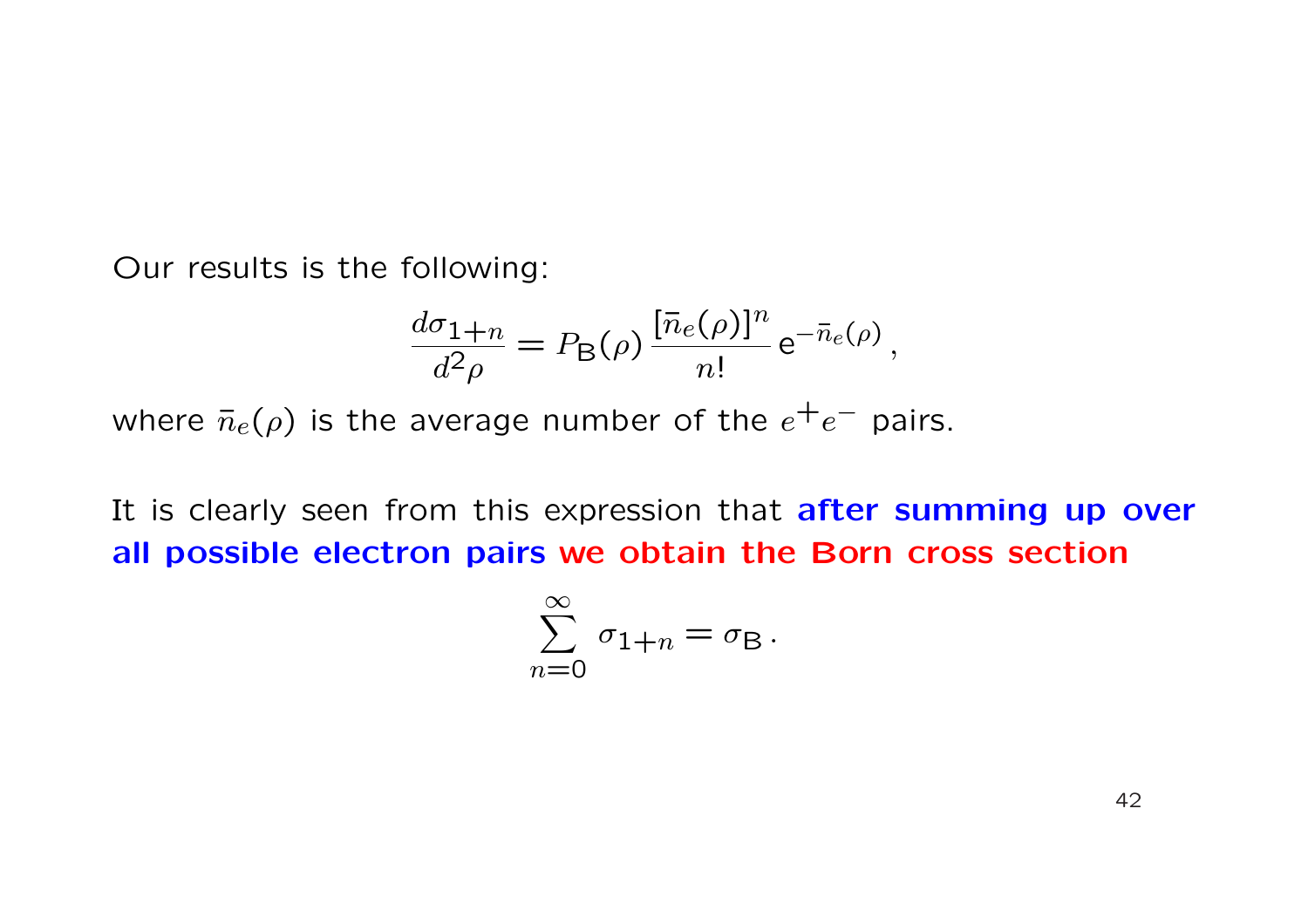Therefore, there is a very definite prediction:

the inclusive muon pair production coincides with the Born limit.

This direct consequence of calculations taking into account strong field effects may be more easier for an experimental test that the prediction for cross sections of several  $e^+e^-$  pair production.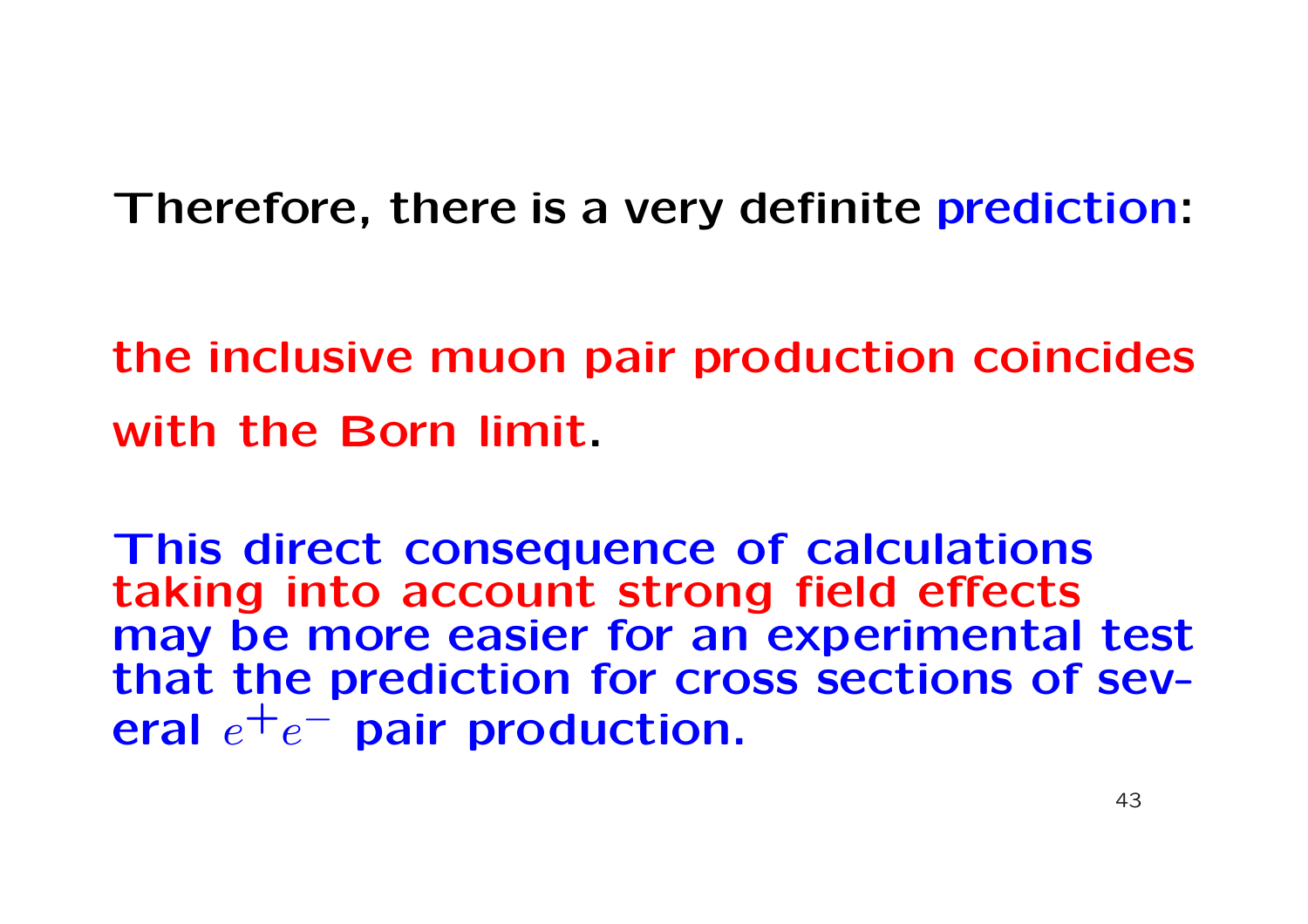## One more prediction

Let us discuss the relation of the obtained cross sections for the muon pair production with the the differential cross section of the  $e^+e^$ pair production in the region of large transverse momenta of  $e^\pm$ , for example at  $p_{\pm\,\perp} \gtrsim 100$  MeV.

It is clear that for the  $e^+e^-$  pair production in this region, the situation is similar to the considered case for  $\mu^+\mu^-$  pair production.

### Therefore, we expect that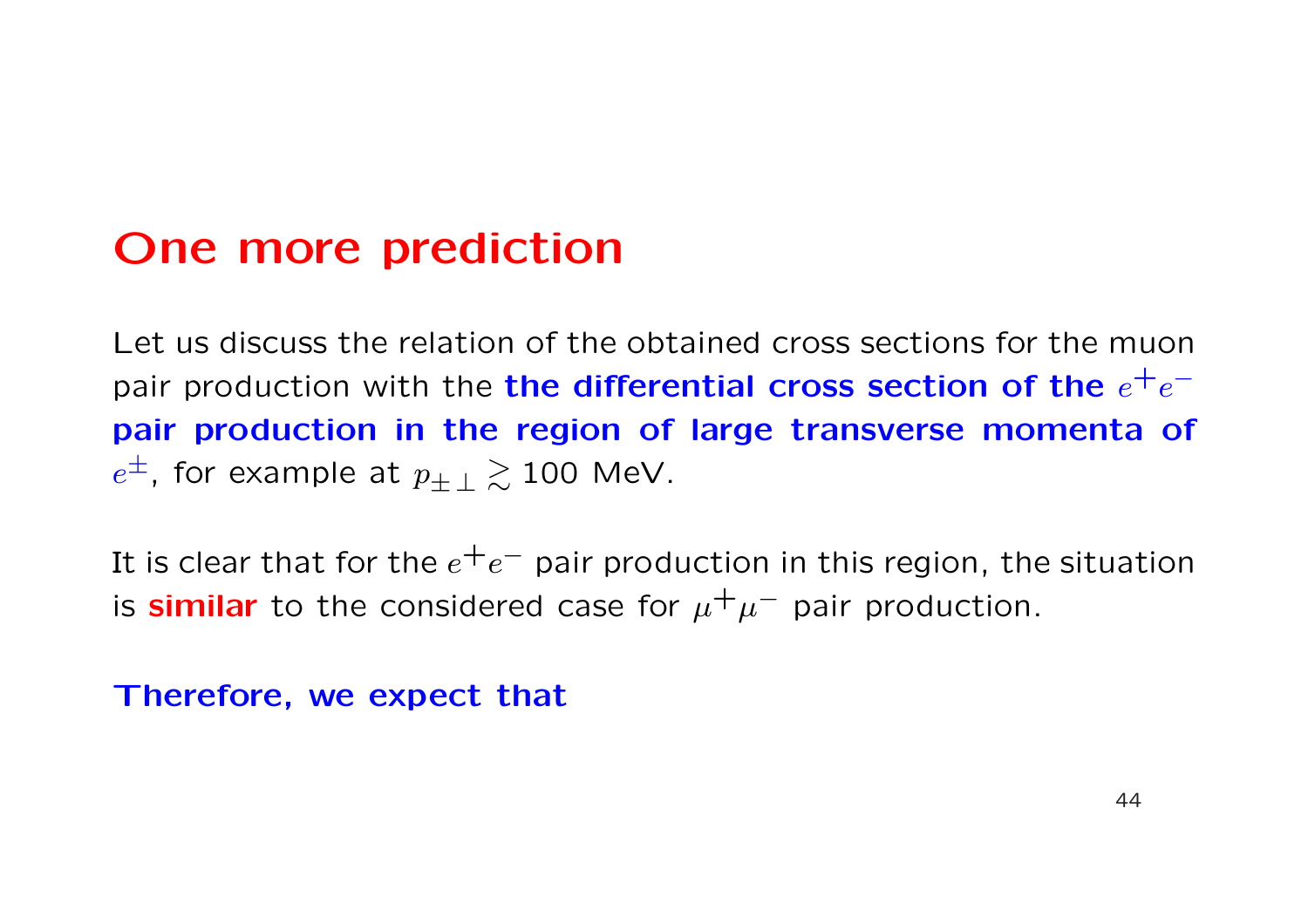# the inclusive production of a single  $e^+e^-$  pair with large transverse momenta of  $e^{\pm}$

(together with several **unobserved**  $e^+e^-$  pairs in the region of small transverse momenta of  $e^{\pm}$  of the order of  $m_e)$ 

has small Coulomb and unitarity corrections and, therefore,

# coincides with the Born limit.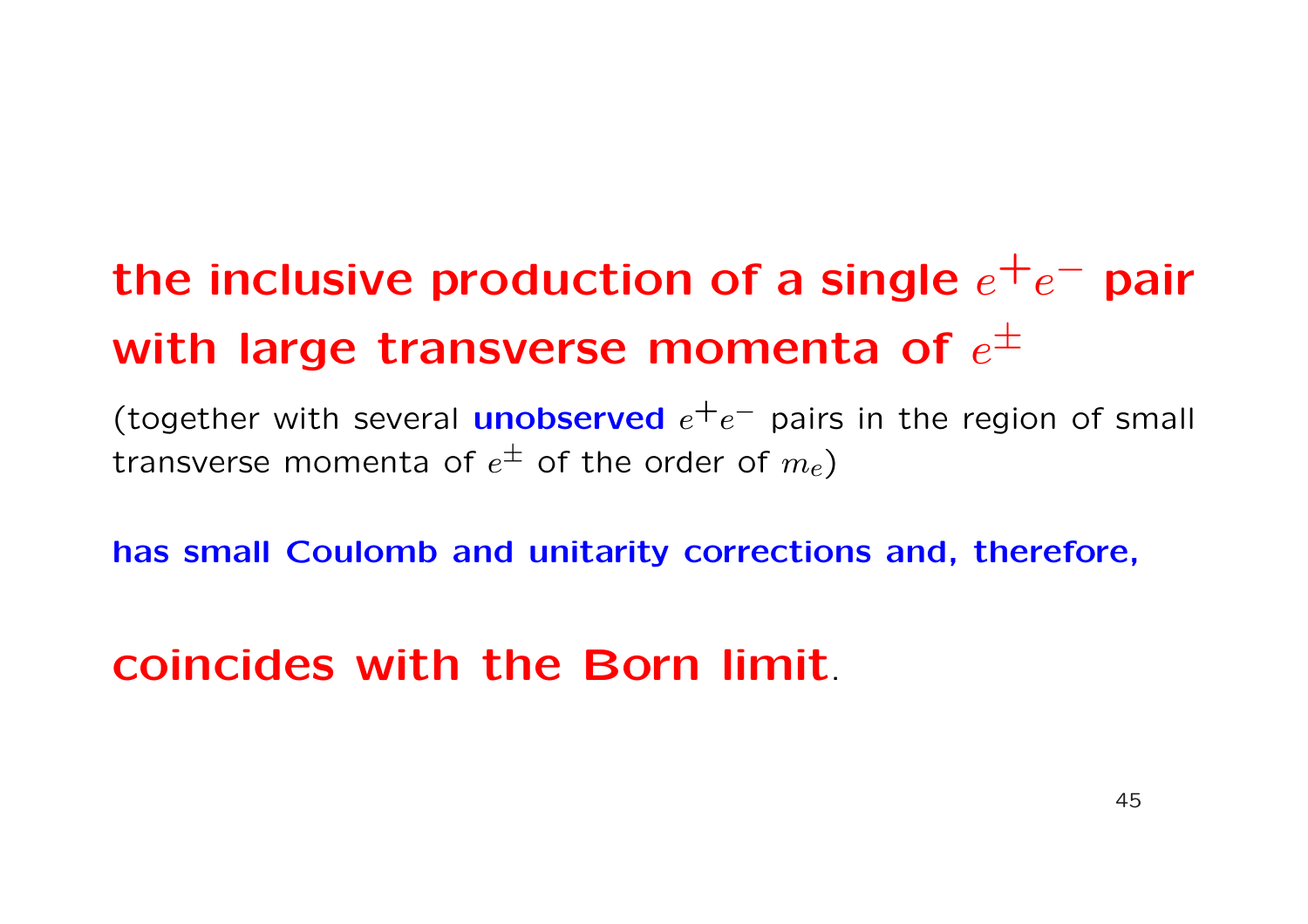# PART II

# NUCLEAR BREMSSTAHLUNG

Based mainly on papers

I.F. Ginzburg, U.D. Jentschura, V.G. Serbo, Phys. Lett. B 658, 125 (2008); I.F. Ginzburg, U.D. Jentschura, V.G. Serbo, Eur. Phys. J. C 54, 267 (2008); U.D. Jentschura, K. Hencken, V.G. Serbo (in preparation)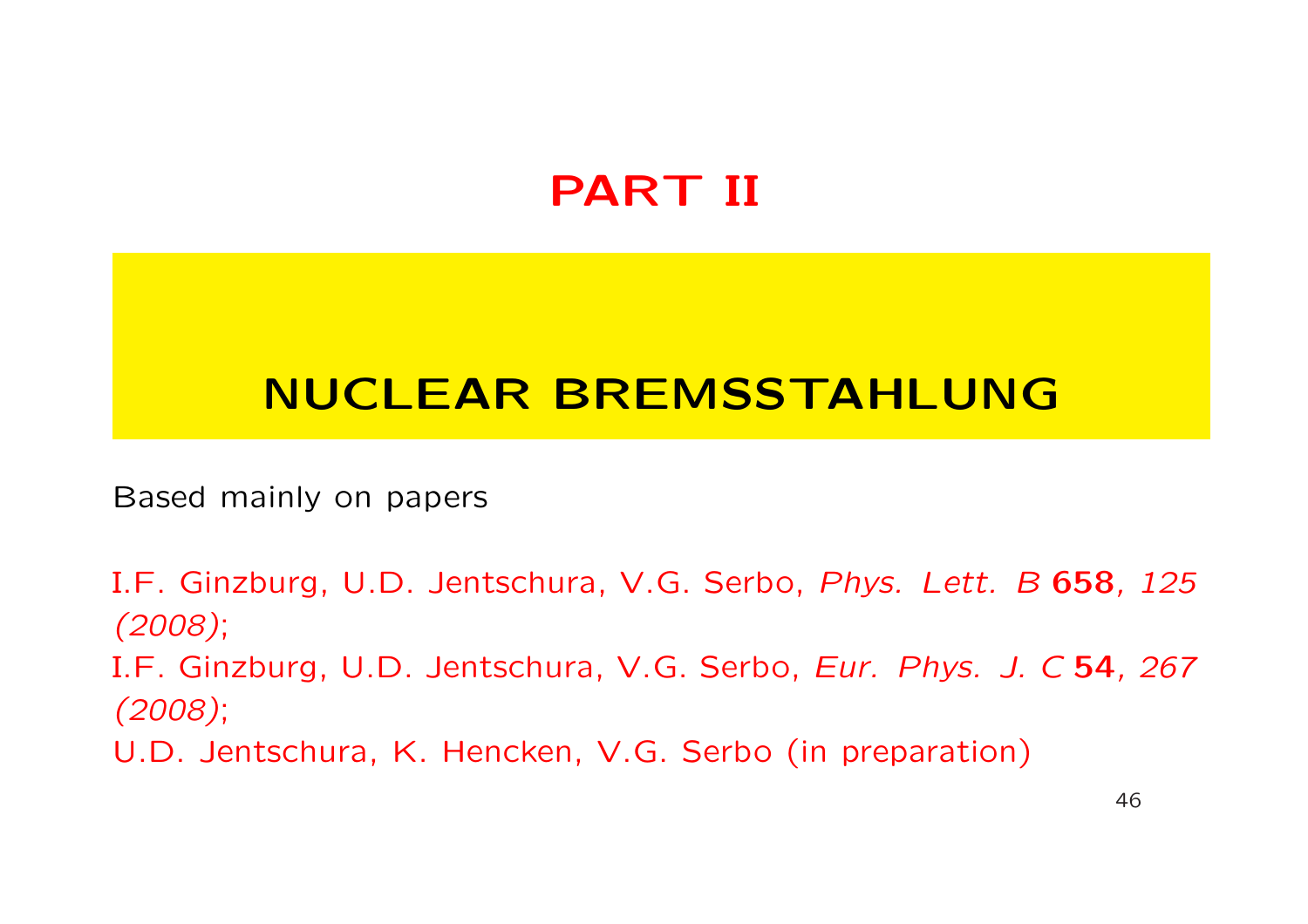# 7. Ordinary nuclear bremsstrahlung

The ordinary nuclear bremsstrahlung without excitation of the final nuclei is given by Feynman diagrams of Fig. 1



and was known in detail many years ago Bertulany, Baur Phys. Rep. 163, 299 (1988)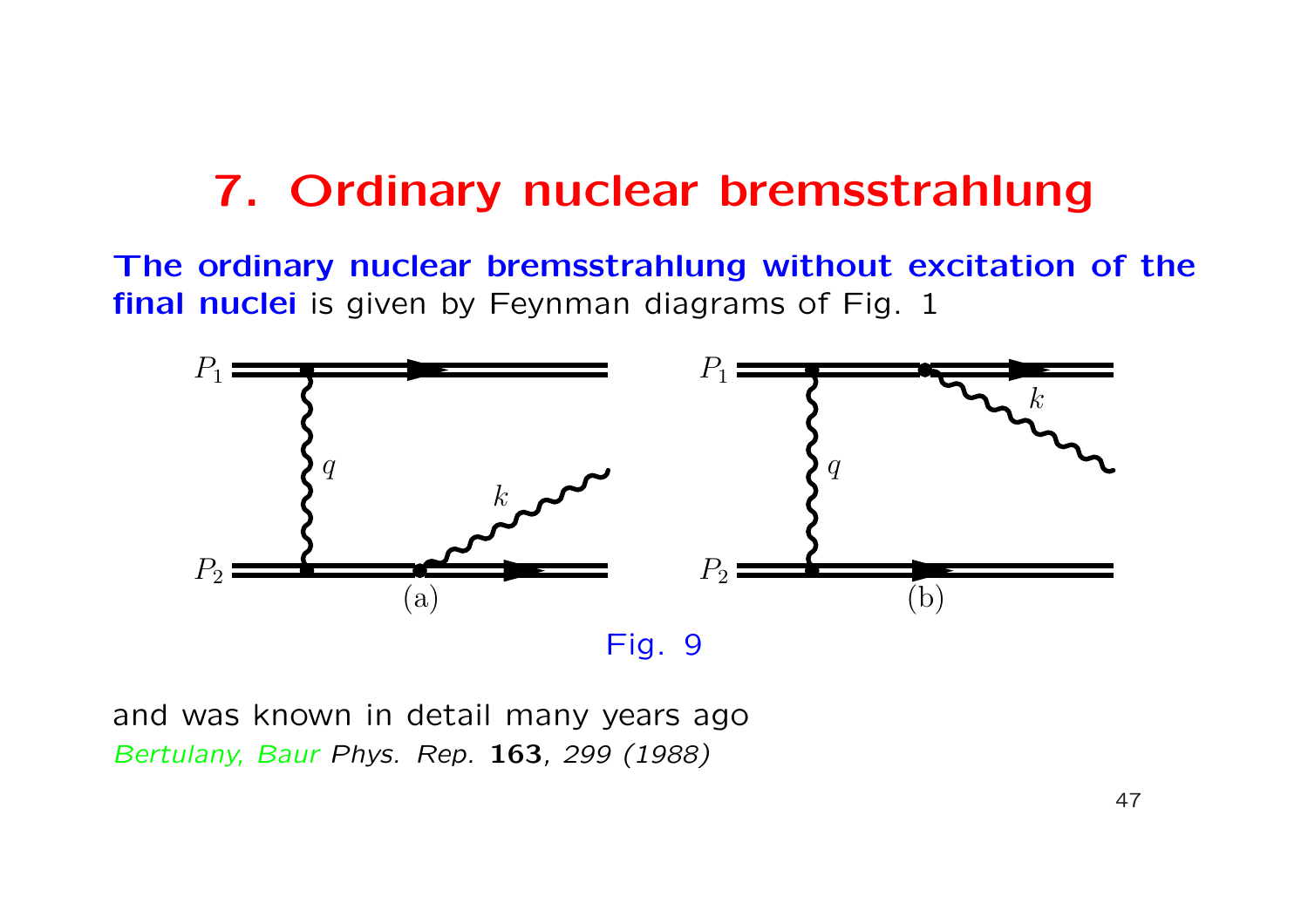It can be described as the Compton scattering of the equivalent photon off opposite nucleus:

$$
d\sigma_{\rm br} = d\sigma_{\rm br}^a + d\sigma_{\rm br}^b\,,
$$

and

$$
\mathrm{d}\sigma_{\mathrm{br}}^a = \mathrm{d}n_1 \; \mathrm{d}\sigma_{\mathsf{C}}(\omega, E_{\gamma}, E_2, Z_2) \, .
$$

Here,  $dn_1$  is the number of equivalent photons emitted by nucleus 1 and  $d\sigma_C(\omega, E_\gamma, E_2, Z_2)$  is the differential cross section for the Compton scattering off nucleus  $Z_2$ .

We can rewrite these Eqs. as

$$
\mathrm{d}\sigma_{\mathrm{br}}^a = \mathrm{d}P_a(\rho)\,\mathrm{d}^2\rho\,,
$$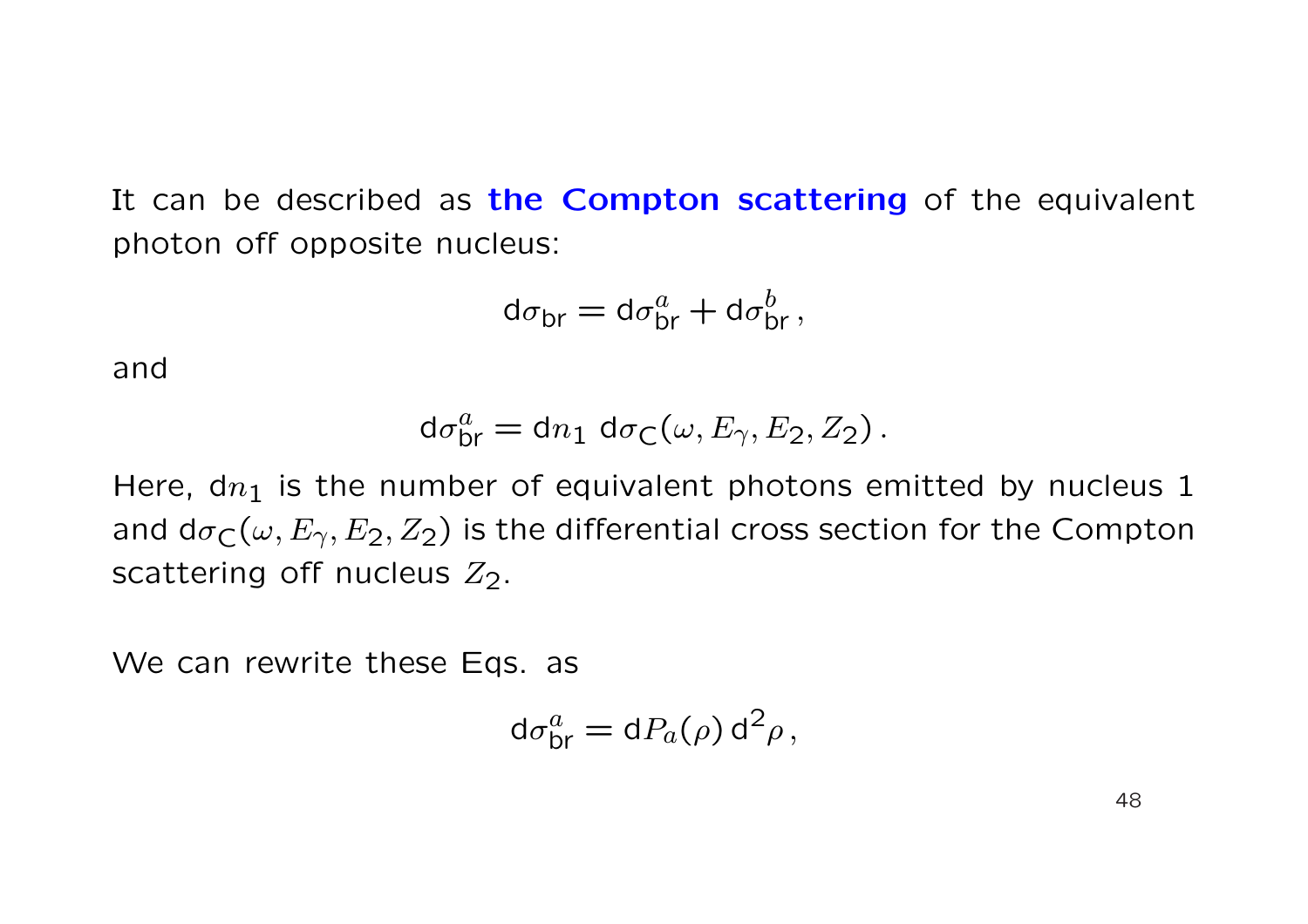where the differential probability  $dP_a(\rho)$  assumes the form

$$
dP_a(\rho) = \frac{Z_1^2 \alpha}{\pi^2} \frac{\sigma_T(Z_2)}{\rho^2} \left(1 - x_\gamma + \frac{3}{4}x_\gamma^2\right) \frac{dE_\gamma}{E_\gamma}, \ \ x_\gamma = \frac{E_\gamma}{E_2}
$$

with the Thomson cross section  $(M$  is the mass of nucleus)

$$
\sigma_{\mathsf{T}}(Z_2) = \frac{8\pi}{3} \frac{Z_2^4 \alpha^2}{M^2}
$$

.

The unitarity correction

$$
\delta^a_{\mathsf{unit}} = \frac{\mathrm{d}\sigma^a_{\mathsf{unit}}}{\mathrm{d}\sigma^a_{\mathsf{br}}},
$$

reads

$$
\delta_{\mathsf{unit}}^a = -\frac{1}{L_\gamma} \int_{2R}^\infty \frac{\mathrm{d}\rho}{\rho} \left[ 1 - \mathrm{e}^{-\bar{n}_e(\rho)} \right], \quad L_\gamma = \ln \left( \frac{2\gamma_1 \gamma_2^2 \left( 1 - x_\gamma \right)}{R E_\gamma} \right).
$$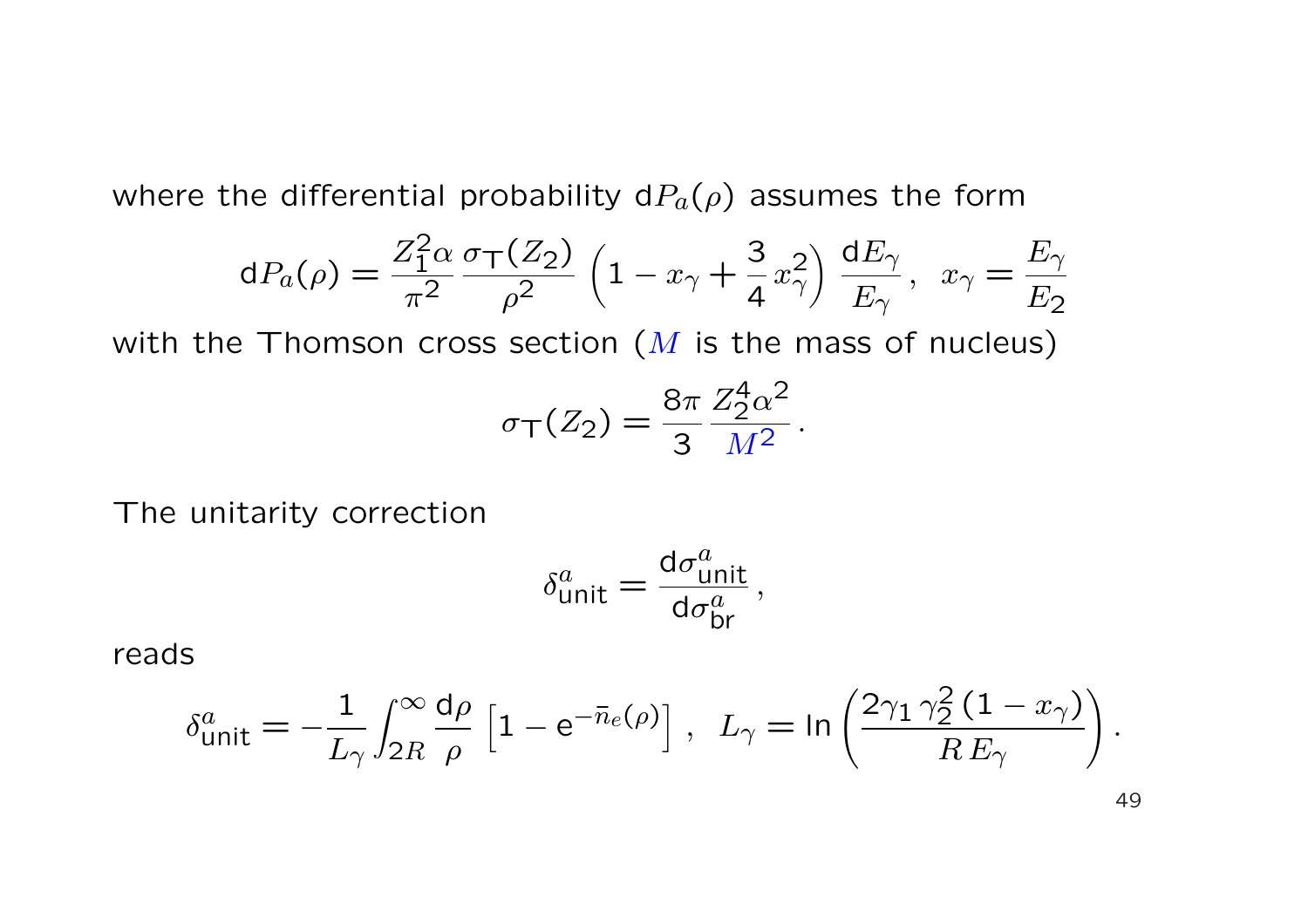An evaluation of this integral gives the following result

for the photon energy  $E_{\gamma}=1$  GeV,

 $\delta_{\text{unit}} = -19\%$  for the RHIC,  $\delta_{\text{unit}} = -15\%$  for the LHC.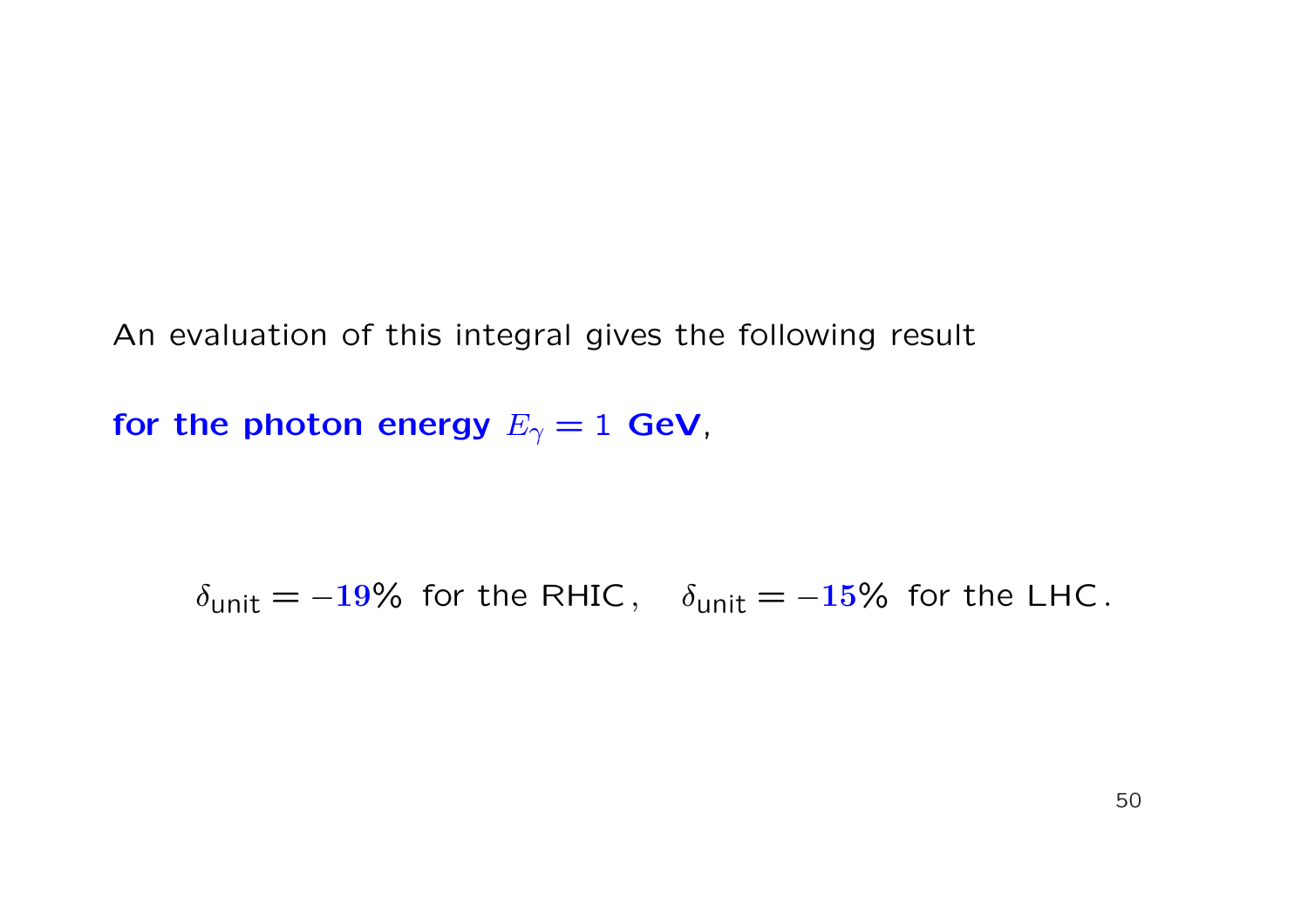# 8. Large contribution of the virtual Delbrück scattering into nuclear bremsstrahlung

Recently we consider emisson of photons not via the virtual Compton subprocess, but via another one –

### the virtual Delbrück scattering subprocess

— which gives an **essential** contribution to emission of photons at the nuclear collisions without excitation of the final nuclei (Fig. 10).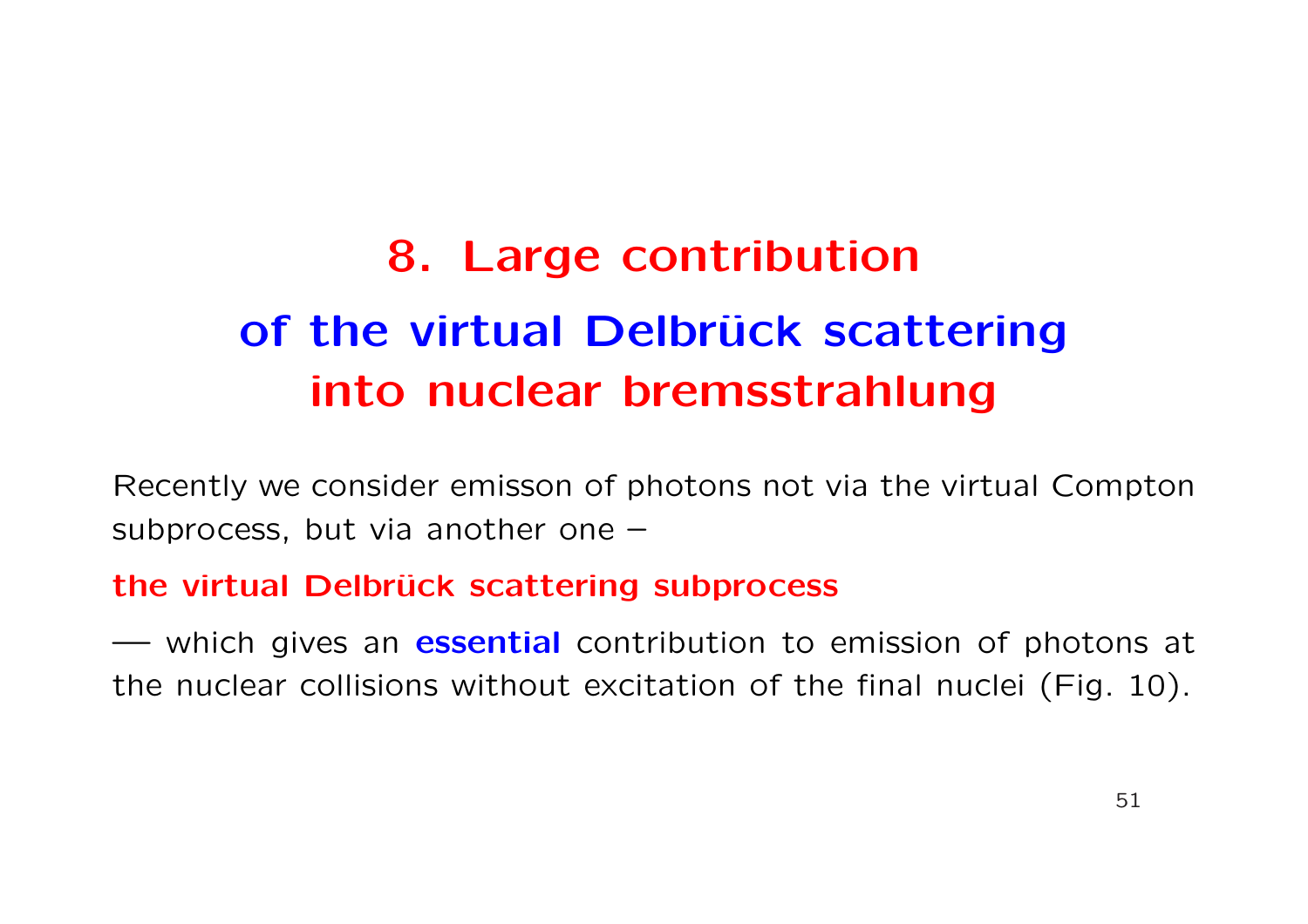

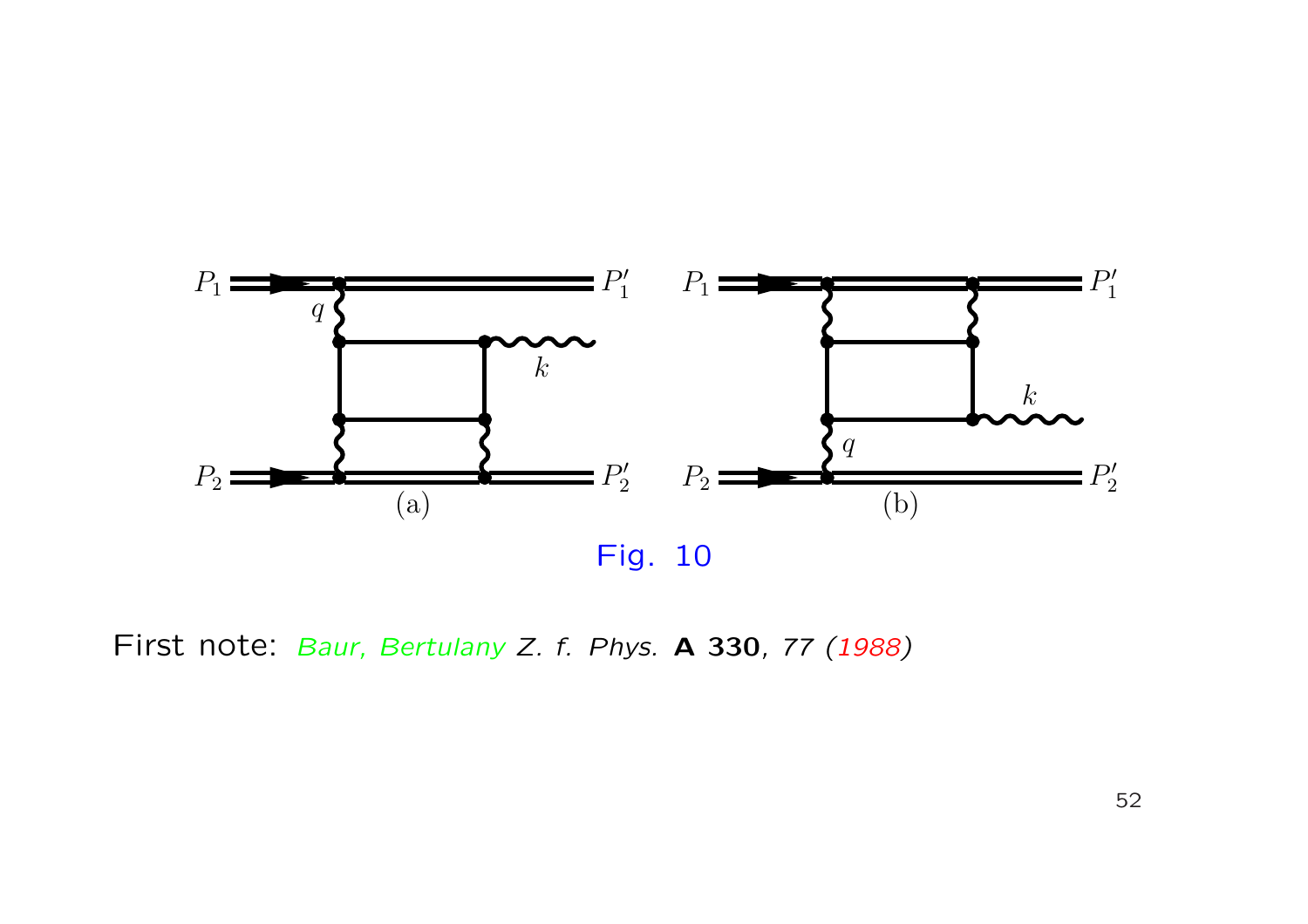At first sight, this is a process of a very small cross section since

$$
\sigma \propto \alpha^7.
$$

But at second sight, we should add a very large factor

$$
Z^6 \sim 10^{11}
$$

and take into account that the cross section **scale** is

$$
1/m_e^2\,.
$$

And the last, but not the least, we found that this cross section has an additional logarithmic enhancement of the order of

$$
L^2 \gtrsim 100\,, \quad L = \ln\left(\gamma^2\right).
$$

Thus, the estimate is

$$
\sigma \sim \frac{(Z\alpha)^6 \alpha}{m_e^2} L^2
$$

.

53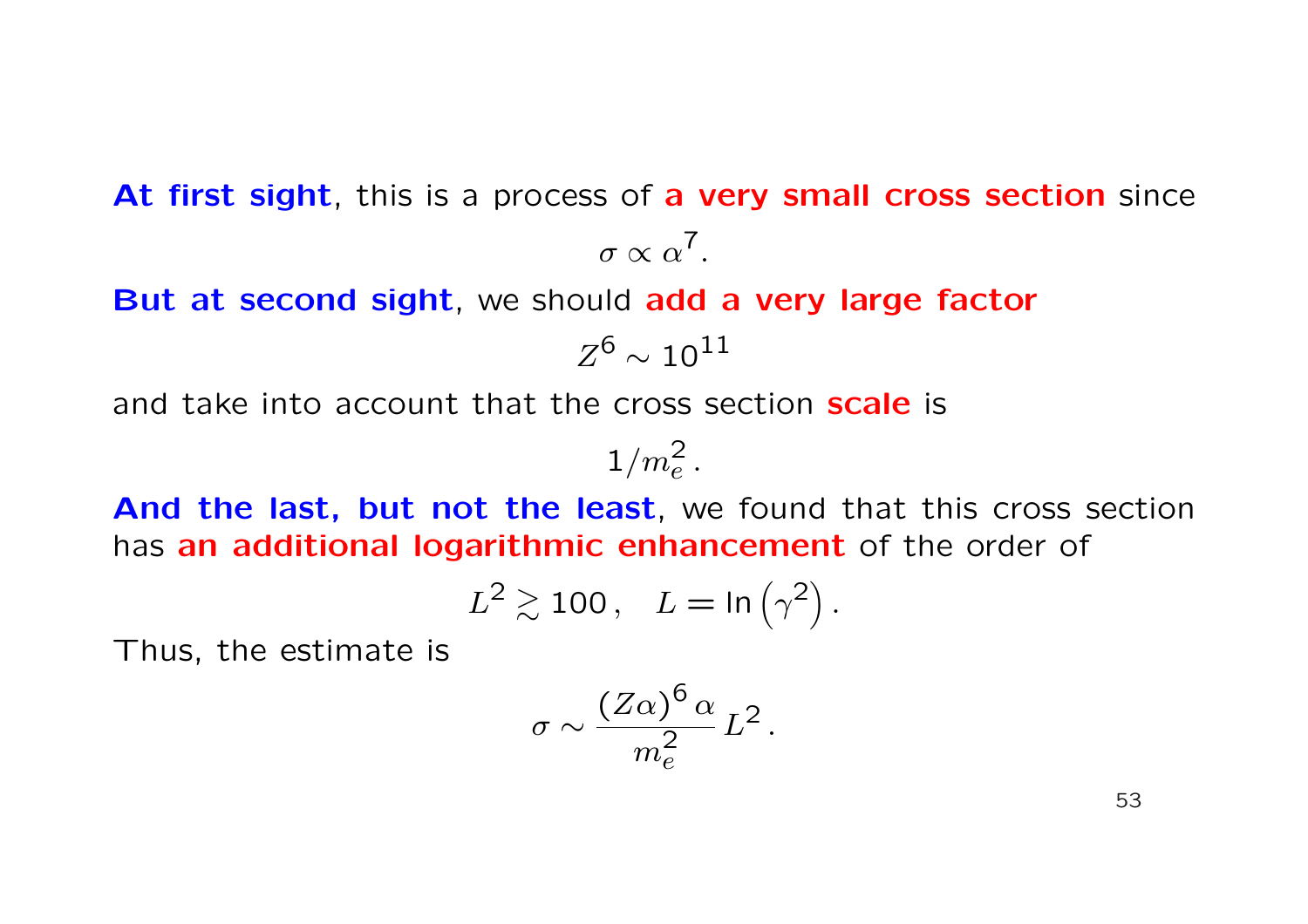### Our analytical result

$$
\sigma = C \frac{(Z\alpha)^6 \alpha}{m_e^2} L^2
$$

with

 $C \approx 0.4$ .

This cross sections is **considerably larger** than that for ordinary nuclear bremsstrahlung in the considered photon energy range:

$$
m_e \ll E_\gamma \ll m_e \gamma.
$$